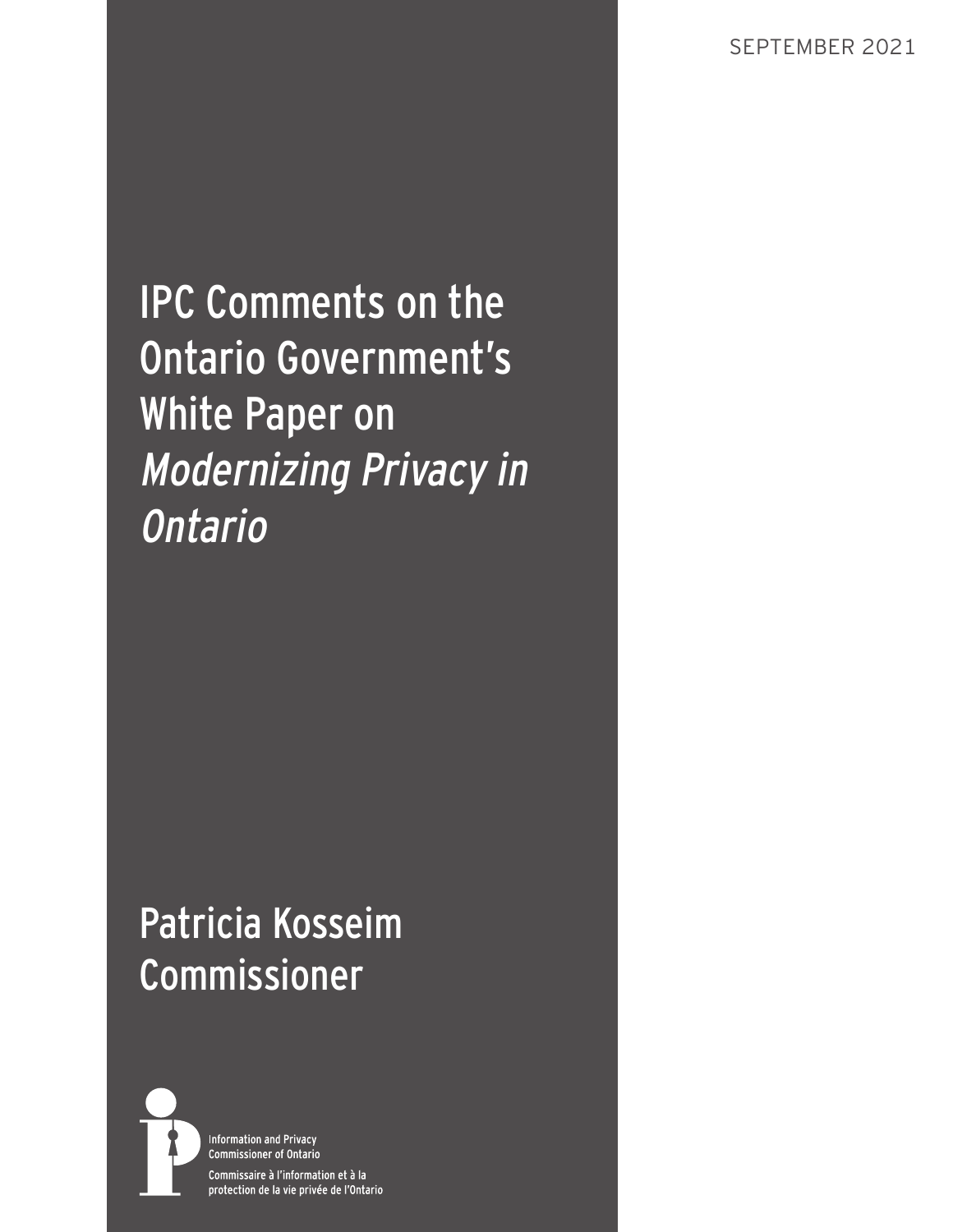## Contents

| А. |                                                                     |      |                                                                    |  |  |
|----|---------------------------------------------------------------------|------|--------------------------------------------------------------------|--|--|
| В. | The Need for Provincial Action -<br>With or Without Federal Reform2 |      |                                                                    |  |  |
|    |                                                                     |      | 1) Jurisdictional Limitations  2                                   |  |  |
|    |                                                                     | I.   |                                                                    |  |  |
|    |                                                                     | ii.  | Not-for-Profit Sector  3                                           |  |  |
|    |                                                                     | iii. |                                                                    |  |  |
|    |                                                                     |      | 2) Youth and Children  4                                           |  |  |
|    |                                                                     |      | 3) Operational Efficiencies  4                                     |  |  |
|    |                                                                     |      | 4) Inter-Sectoral Integration 5                                    |  |  |
|    |                                                                     |      | 5) Harmonized Approach  6                                          |  |  |
| C. | <b>Comments on the Government's</b><br>Proposed Areas for Reform 7  |      |                                                                    |  |  |
|    |                                                                     |      | 1. Rights-Based Approach 7                                         |  |  |
|    |                                                                     | i.   |                                                                    |  |  |
|    |                                                                     | ii.  | Fair and Appropriate Purposes 7                                    |  |  |
|    |                                                                     | iii. |                                                                    |  |  |
|    |                                                                     | iv.  | Definitions of Personal Information<br>and Sensitive information 9 |  |  |
|    |                                                                     | v.   | Data Portability  10                                               |  |  |
|    |                                                                     | vi.  | Disposal and De-indexing 11                                        |  |  |
|    | 2. Safe Use of Automated Decision-Making12                          |      |                                                                    |  |  |
|    |                                                                     | i.   | Scope of the Prohibition  12                                       |  |  |
|    |                                                                     | ii.  | Exceptions to the Prohibition  13                                  |  |  |
|    |                                                                     | iii. | <b>Accountability, Risk Assessment</b>                             |  |  |
|    |                                                                     | iv.  | Record-Keeping  15                                                 |  |  |
|    |                                                                     |      |                                                                    |  |  |

|    |                                      | v.                                                              | Restrictions on Profiling 15                                     |  |  |
|----|--------------------------------------|-----------------------------------------------------------------|------------------------------------------------------------------|--|--|
|    |                                      | 3. Enhanced Consent  15                                         |                                                                  |  |  |
|    |                                      | i.                                                              | Valid Consent  16                                                |  |  |
|    |                                      | ii.                                                             | Form of Consent  16                                              |  |  |
|    |                                      | iii.                                                            | Business Activities  17                                          |  |  |
|    |                                      | iv.                                                             | <b>Data Transfers to Service</b><br>Providers for Processing  17 |  |  |
|    |                                      | v.                                                              | <b>Disclosures to Law Enforcement</b>                            |  |  |
|    |                                      | vi.                                                             | Investigation or Legal Proceeding 19                             |  |  |
|    |                                      | vii.                                                            | Employee's Personal Information 19                               |  |  |
|    |                                      | viii.                                                           | <b>Research in the Public</b>                                    |  |  |
|    |                                      | ix.                                                             | Publicly Available Information 20                                |  |  |
|    |                                      | 4. Data Transparency for Ontarians 21                           |                                                                  |  |  |
|    |                                      | i.                                                              | Enhancing Accountability 22                                      |  |  |
|    |                                      | ii.                                                             | <b>Accountability and Service Providers 23</b>                   |  |  |
|    |                                      |                                                                 | 5. Protecting Children and Youth 24                              |  |  |
|    |                                      | 6. A Fair, Proportionate and Supportive<br>Regulatory Regime 24 |                                                                  |  |  |
|    |                                      | i.                                                              | Proactive Support24                                              |  |  |
|    |                                      | ii.                                                             | Enforcement Regime26                                             |  |  |
|    | 7. Support for Ontario Innovators 29 |                                                                 |                                                                  |  |  |
|    |                                      | i.                                                              | De-Identified Information 29                                     |  |  |
|    |                                      | ii.                                                             | Potential Other Means of Supporting                              |  |  |
| D. |                                      |                                                                 |                                                                  |  |  |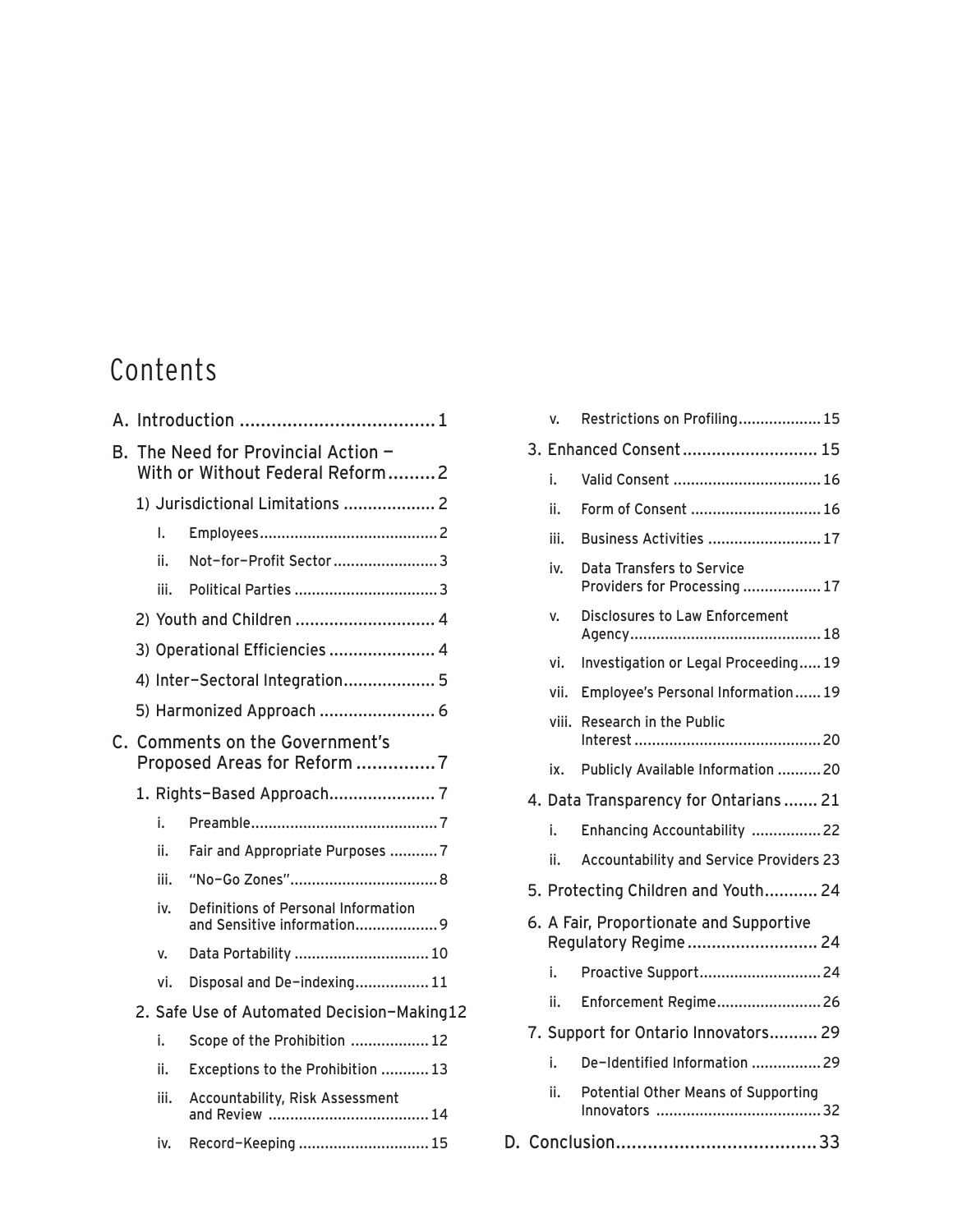## <span id="page-2-0"></span>A. INTRODUCTION

The Office of the Information and Privacy Commissioner of Ontario (IPC) is pleased to offer its views in response to the government's white paper, *Modernizing Privacy in Ontario*. [1](#page-35-0) The purpose of our comments and recommendations is to support the creation of a modern regulatory framework based on strong governance of personal information in the private sector that leaves no Ontarian behind. Such a framework should also enable responsible and sustainable innovation, facilitate seamless oversight across sectors, and ensure harmonization with other jurisdictions.

I commend the government for proposing concrete provisions consistent with the principles-based, fair, well-balanced, pragmatic, flexible and proportionate approach our office called for in our response<sup>[2](#page-35-0)</sup> to the government's first consultation document released last August, *Improving private sector privacy for Ontarians in a digital age*. [3](#page-35-0) We strongly believe that Ontario should seize this opportunity to further the province's goal of equipping Ontarians "with the skills, rights and opportunities to fully participate, work and thrive in the digital world"[4](#page-35-0) and to protect their privacy in a manner that aligns with local values, realities and culture. The white paper is a critical step in the journey of building a modern, privacy protective environment in Ontario that will give the public the confidence it needs to embrace innovation rather than shy away from it. Providing regulatory certainty and compliance support to Ontario businesses — particularly small and medium-size enterprises (SMEs) — is equally important for fuelling the data-driven economy at a time when Ontarians need it the most.

Harmonization was clearly an important consideration in the government's decision to base its legislative proposals on the federal *Digital Charter Implementation Act* ("Bill C-11"), expanding and improving upon it as needed and appropriate for Ontarians. In our view, this was a wise approach given the importance of achieving "substantially similar" status, which would exempt Ontario's organizations conducting commercial activity within the province from the federal regime[5](#page-35-0), streamlining regulatory oversight and ensuring practical compatibility with other private sector privacy schemes in Canada and around the world.

Before commenting directly on the white paper's seven "Key Areas for Reform," we feel compelled to respond to the minister's statement<sup>[6](#page-35-0)</sup> accompanying the white paper, suggesting that private sector reform in Ontario would be contingent on the fate of the federal Bill C-11. Since this statement, we now know Bill C-11 is destined to die on the order paper with the recent announcement of a fall federal election. Whether the same bill, a modified version, an entirely new bill, or no new bill at all will be tabled by the next federal government is unknown at this time. In view of this ongoing uncertainty, it is incumbent upon the Government of Ontario to press forward with its plans of enhancing Ontarians' privacy rights.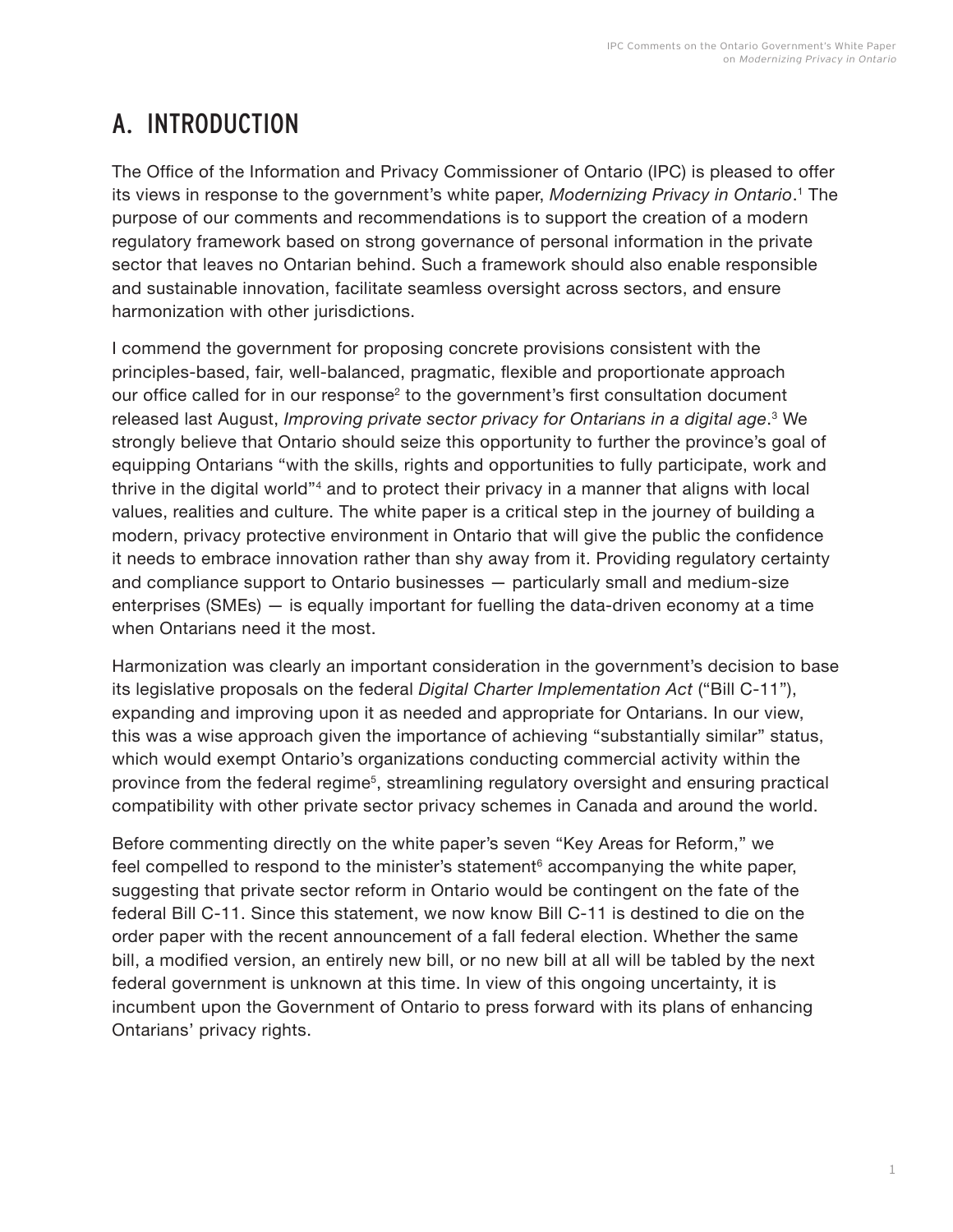## <span id="page-3-0"></span>B. THE NEED FOR PROVINCIAL ACTION — WITH OR WITHOUT FEDERAL REFORM

As previously indicated, it is my office's view that privacy rights would be better protected with a provincial privacy law that is substantially similar to the federal law yet goes beyond the limits of the current *Personal Information Protection and Electronic Documents Act*  ("*PIPEDA*"), Bill C-11, or whatever reform bill may be introduced in the future.

Three Canadian provinces already have their own private sector privacy laws deemed substantially similar to *PIPEDA*. The choice for Ontario, as Canada's largest province, is whether to join – and even take a leadership role among – those provinces that have chosen to protect their citizens by filling the regulatory gaps left open by the federal framework.

Without a provincial approach to privacy in Ontario, millions of Ontarians will continue to be exposed to unregulated privacy and security risks, potentially undermining public trust and confidence in Ontario's data-driven economy.

In the discussion that follows, we explain how Ontarians and businesses operating in this province could benefit from a carefully crafted made-in-Ontario private sector privacy law — with or without federal law reform.

## 1) JURISDICTIONAL LIMITATIONS

Most significantly, a provincial private sector privacy law could provide protections in areas where the federal Parliament simply lacks the jurisdiction to act. In particular, the IPC was encouraged to see the government's proposal to cover the millions of employees of provincially regulated companies who have zero protections under federal privacy law.[7](#page-35-0) As well, we were pleased to see that the provincial law being contemplated would cover unions, charitable organizations, and professional associations whose non-commercial activities have gone unregulated for far too long. A made-in-Ontario private sector privacy law could offer more comprehensive protections to Ontarians that go entirely beyond the reach of any federal law now or in the future.

#### I. EMPLOYEES

The privacy rights of employees of provincially regulated companies are not, and will never be, protected under federal privacy law given the distribution of powers between federal and provincial legislatures in our Constitution. Many experts have raised concerns about the increasing level of employee surveillance during the pandemic<sup>[8](#page-35-0)</sup>, which shows no signs of abating in a post-COVID recovery world. Professor Teresa Scassa has described some of the new technologies available to employers trying to track the productivity of their employees. These include technologies that monitor: websites visited; time spent on websites or in documents; location information through GPS; employees' computer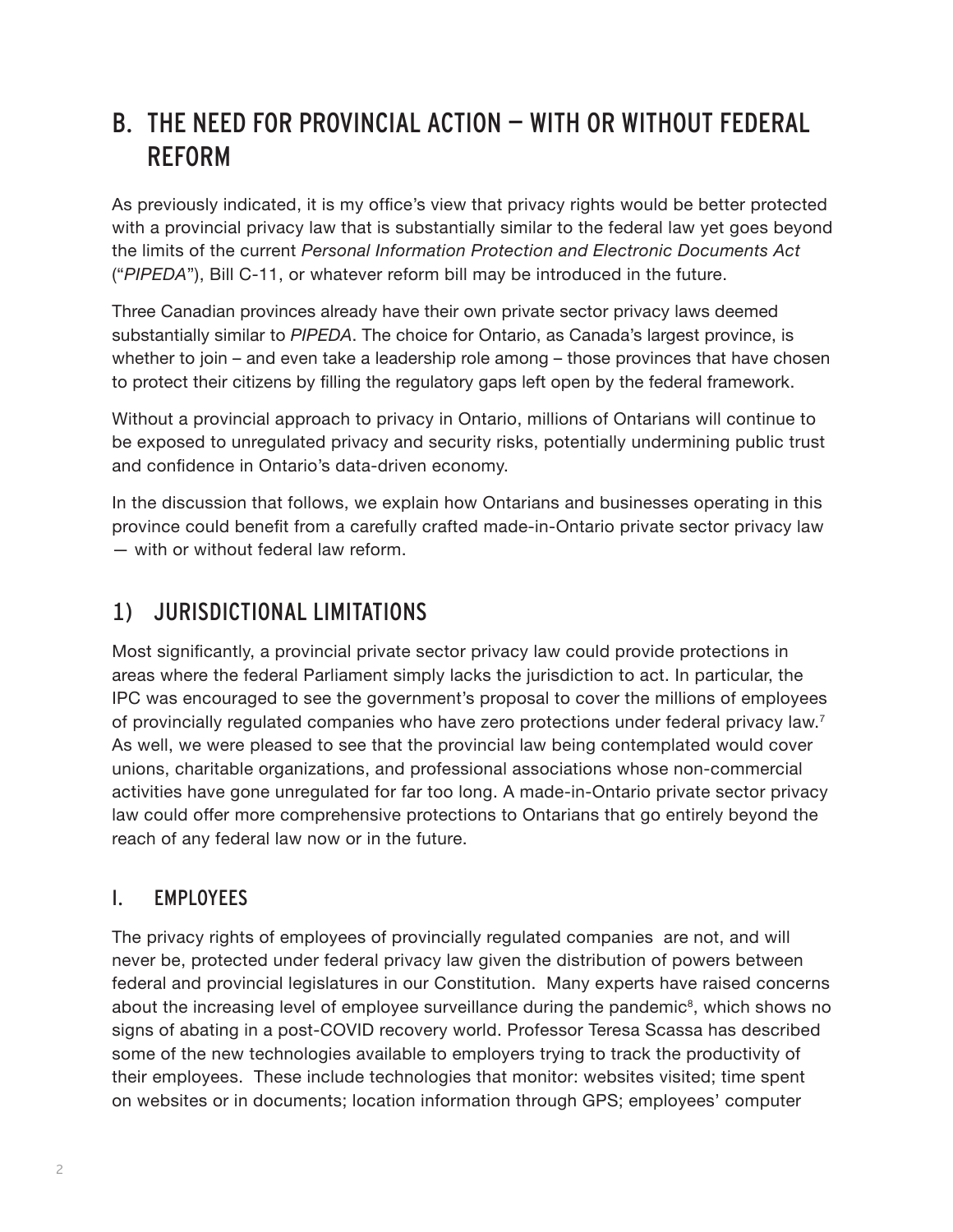<span id="page-4-0"></span>screens; incoming and outgoing email; keystrokes; social media activity and more. Even more invasive technologies, such as facial recognition and voice sentiment analysis, may soon be on the horizon as well. Many employers<sup>[9](#page-35-0)</sup> are exploring requirements for employees to provide proof of vaccination as a condition of work, introducing additional risks to privacy and other human rights that will have to be lawfully justified, managed and mitigated according to the specific context and circumstances of employment.

Filling the gap on employee privacy would be a significant achievement given the current lack of protection that impacts millions of Ontarians on a daily basis as they strive to earn their livelihood.

#### II. NOT-FOR-PROFIT SECTOR

The significant volumes of data held by the not-for-profit sector in Ontario are not immune from privacy and security vulnerabilities,<sup>[10](#page-35-0)</sup> yet they remain largely unprotected by federal privacy law, which is constitutionally constrained in this space. The pandemic has only exacerbated the cyber threats to the non-commercial sector. Like many other sectors, non-profit organizations have increasingly moved to remote work, resulting in greater exposure to privacy and security risks.<sup>[11](#page-35-0)</sup> To further compound these risks, non-profits may have fewer resources to support privacy compliance activities. For example, one charity providing meal services recently experienced a breach and took five months to (voluntarily) notify the affected individuals because it required "a substantial amount of resources" from the charity's small team to assess the breach and respond accordingly.[12](#page-35-0) Currently, no privacy law applies generally to Ontario non-profit organizations and no regulator has been given responsibility for this sector. Under a provincial private sector privacy law, the IPC would have the expanded mandate to support not-for-profits by advising them on their privacy and security challenges, educating them about risks, and encouraging up-front protections.

#### III. POLITICAL PARTIES

While the government's proposals were silent in this regard, the IPC recommends that the scope of application of an Ontario private sector privacy law include political parties, as is the case under British Columbia's private sector privacy law<sup>[13](#page-35-0)</sup> and as is being proposed by Quebec's Bill 64.[14](#page-35-0) Much has been said and written about the importance of covering political parties, including by Ontario's own independent officer responsible for election oversight who has called for political parties to be subject to privacy laws.[15](#page-35-0) One need only turn to recent news items highlighting the alleged use of facial recognition technology by political parties to verify identities,[16](#page-35-0) or the Cambridge Analytica scandal, to appreciate the need for political parties to be subject to privacy obligations. The potential misuse of personal information in election campaigns risks undermining not only the trust of citizens but the very core of democracy itself.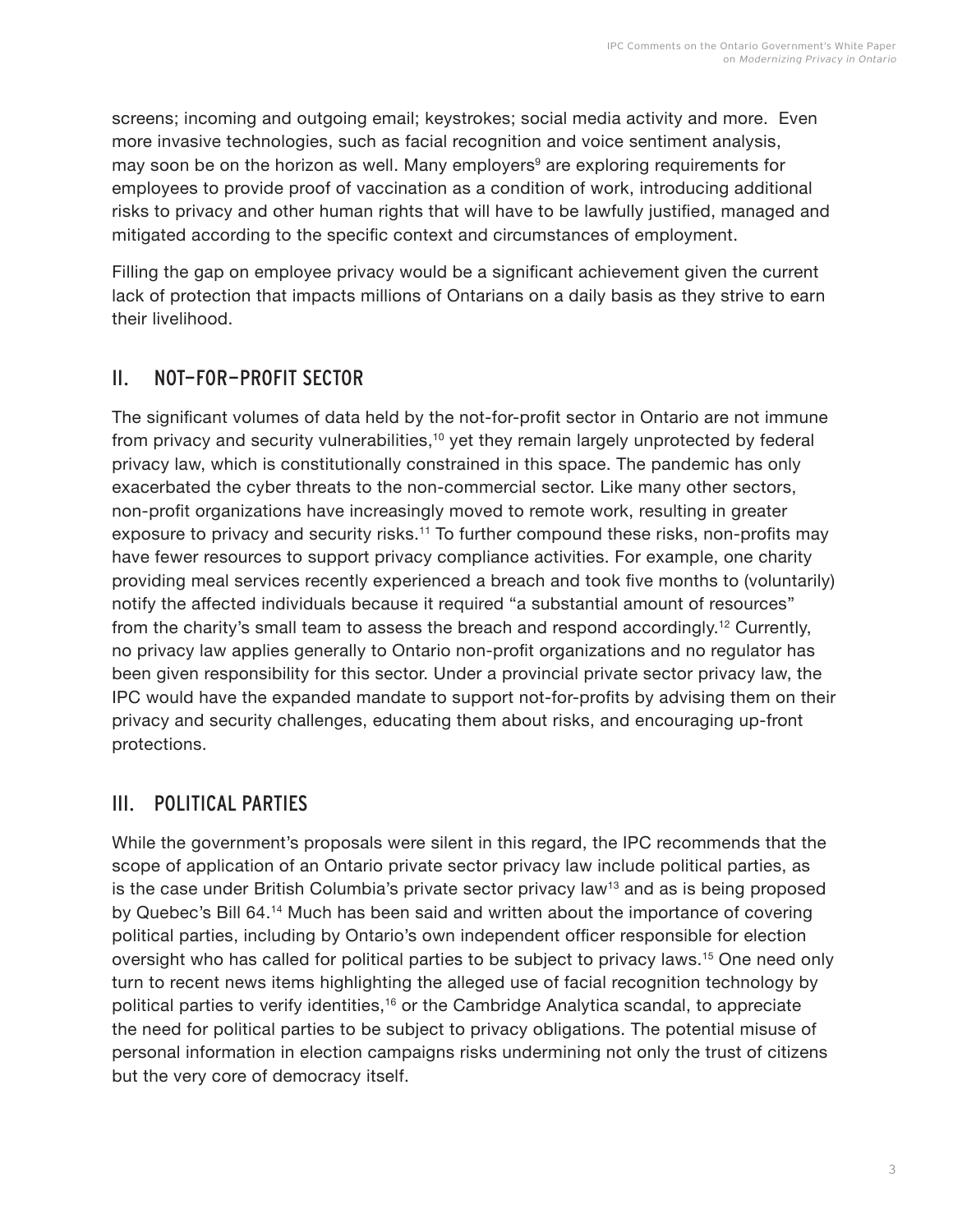## <span id="page-5-0"></span>2) YOUTH AND CHILDREN

Despite widespread recognition that children and youth merit special privacy protection due to their inherent vulnerability, *PIPEDA* and Bill C-11 are largely silent on this subject. The province has an opportunity to fill this gap by enacting a law, with accompanying regulations or codes of practice that protect its most vulnerable citizens.

In 2019, 21% of polled Ontario students (7-12) reported spending five or more hours on social media per day.<sup>[17](#page-35-0)</sup> Since the onset of the COVID-19 pandemic, studies have shown significant further increases in leisure screen time and use of social media among both children and youth.[18](#page-35-0) Increased time online results in increased risks that children's personal information will be used, misused or even *abused* by others in ways that may be harmful to them, seriously undermining their sense of identity, self-confidence and wellbeing. As indicated in our previous submission, youth should be granted the freedom of experimentation and self-discovery at a young age without worrying about the permanent reputational impacts of information they post about themselves online.

Privacy risks to children and youth go beyond social media. Emerging smart toys are incorporating artificial intelligence (AI) capabilities that can collect data to personalize the user experience for children.[19](#page-36-0) The use of these smart toys will continue to grow and children deserve protection from potentially intrusive technologies, particularly those designed to survey them, create gaming dependency or addiction or otherwise negatively influence their behaviour.

Given the provincial nexus with education, a provincial private sector privacy law could also go a long way in enhancing privacy protection for children in schools. While the IPC has jurisdiction in respect of school boards under the *Municipal Freedom of Information and Protection of Privacy Act* (*MFIPPA*), we do not have direct jurisdiction over the third party companies with whom they contract to provide information processing services, such as cloud-based data management services or the use of digital platforms for school-related purposes. As two recent findings from our office demonstrate, this means that when things go allegedly wrong with the third party service provider, we can only investigate part of the issue.<sup>[20](#page-36-0)</sup>

## 3) OPERATIONAL EFFICIENCIES

In the absence of a substantially similar law in Ontario, *PIPEDA* applies to the full spectrum of Canadian business — from global internet giants, large multinationals, banks and telecommunications companies to small emerging companies and local family-owned businesses — all of which have different realities and pose different levels of privacy risk. This would be the same under Bill C-11 or any other federal reform bill.

The reality of Ontario's economic sector is that SMEs constitute 98% of all businesses in Ontario and 30% of the province's GDP.<sup>[21](#page-36-0)</sup> Ontario's proposal goes a long way towards offering an alternative and more agile approach that would better fit the realities of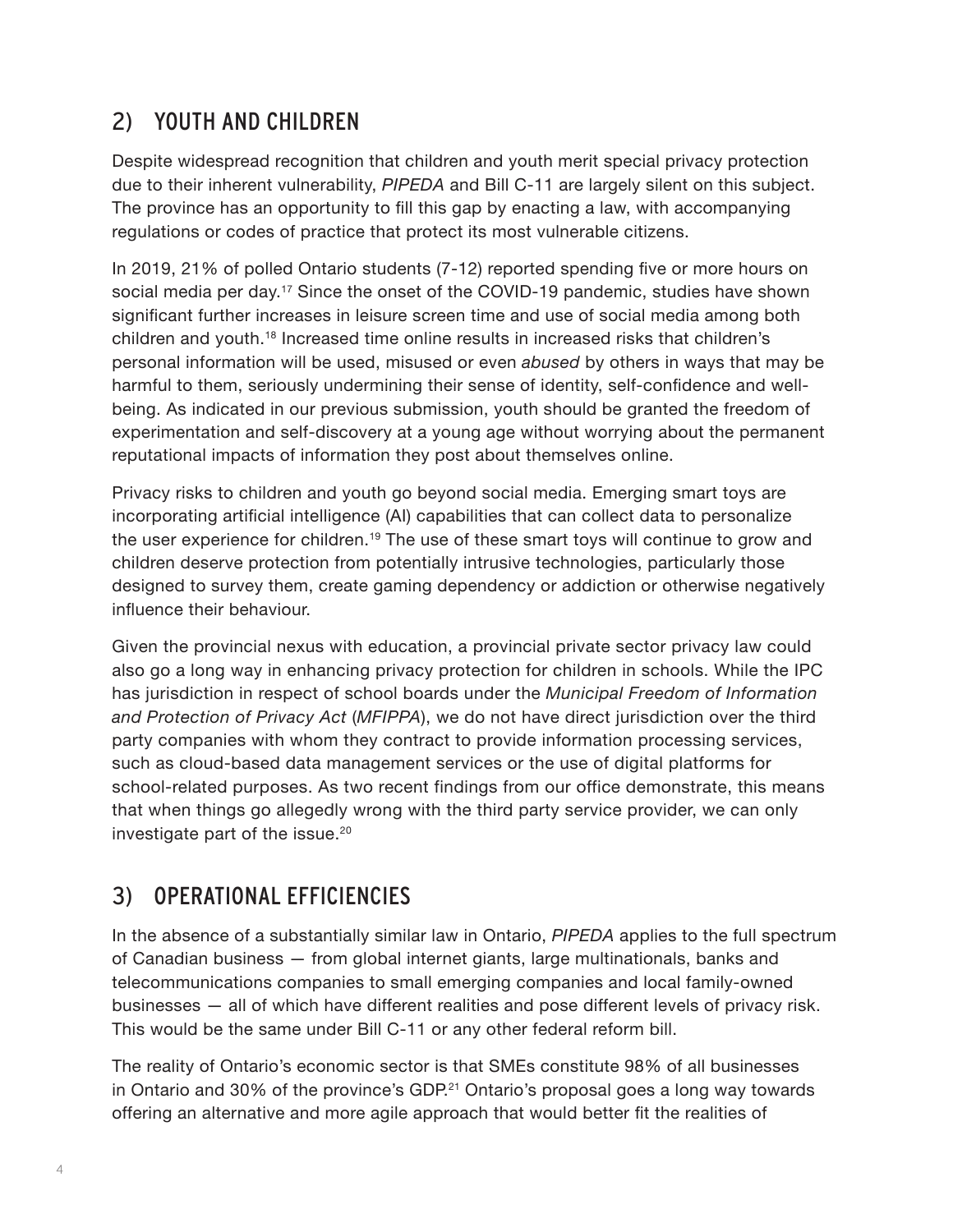<span id="page-6-0"></span>SMEs and their unique compliance challenges. The Ontario proposal would grant the IPC discretionary authority to develop compliance support tools, such as guidance and advisory services, and to approve the creation of sectoral codes of practice and certification programs. By reason of sheer geography, the IPC could play a consultative role at the regional and local level, closer to the eyes, ears and voices of the SME sector. By tailoring educational materials, codes and advisory services to better reflect the situation on the ground and by having discretion to focus on areas of greatest practical impact, the IPC could help guide SMEs through their post-COVID recovery efforts as they adopt more permanent solutions. The IPC could also help enable small innovative start-ups to thrive and mature responsibly, aligned with the province's Digital and Data Strategy.<sup>[22](#page-36-0)</sup>

The Ontario proposal would also ensure a fair, contextual and robust enforcement regime that is more streamlined and efficient. Ontario could design a flexible and proportionate dispute resolution mechanism rather than the cumbersome, two-tiered enforcement regime proposed by Bill C-11. Ontarians have more than 30 years' experience with IPC's access and privacy dispute resolution mechanism that is heavily weighted towards early resolution and mediation.[23](#page-36-0) Ontario courts are also familiar with the adjudicative processes of the IPC, having established a significant body of jurisprudence on matters of judicial review that have come before them over the past decades.

## 4) INTER-SECTORAL INTEGRATION

Ontario's proposal provides an opportunity to create a seamless data regulatory environment that is better integrated across sectors in a way that a federal law cannot practically achieve. The Ontario government can reduce red tape and regulatory burden by harmonizing its regulatory approach to innovative cross-sectoral initiatives and the exponential growth in public-private partnerships (P3) — from the "ed-tech" sector, to virtual health care services, to smart cities. In view of the increasing reliance of public institutions on third party service providers, and the rising number of data breaches occurring "somewhere" in the information processing chain, Ontario could devise a coordinated regulatory scheme that covers all the pieces of the puzzle within a single jurisdiction, rather than straddling between provincial laws (for public, health, child and youth sector components) and federal law (for private sector components).

Under the same jurisdiction, an Ontario private sector privacy law could be carefully constructed so that its provisions either defer to (or prevail over) other existing privacy and access laws across its health, child and youth, and public sectors. In this way, Ontario could enable a consistent and coherent approach by integrating a new private sector privacy law and its other existing privacy and access statutes, all governed by a single privacy regulator, whose mandate would be carefully coordinated with the new data authority being proposed as part of its Digital and Data Strategy.<sup>[24](#page-36-0)</sup> In this way, Ontario could simplify compliance requirements, increasing regulatory certainty for collaborating P3 organizations and streamlining Ontario's data regulatory environment overall.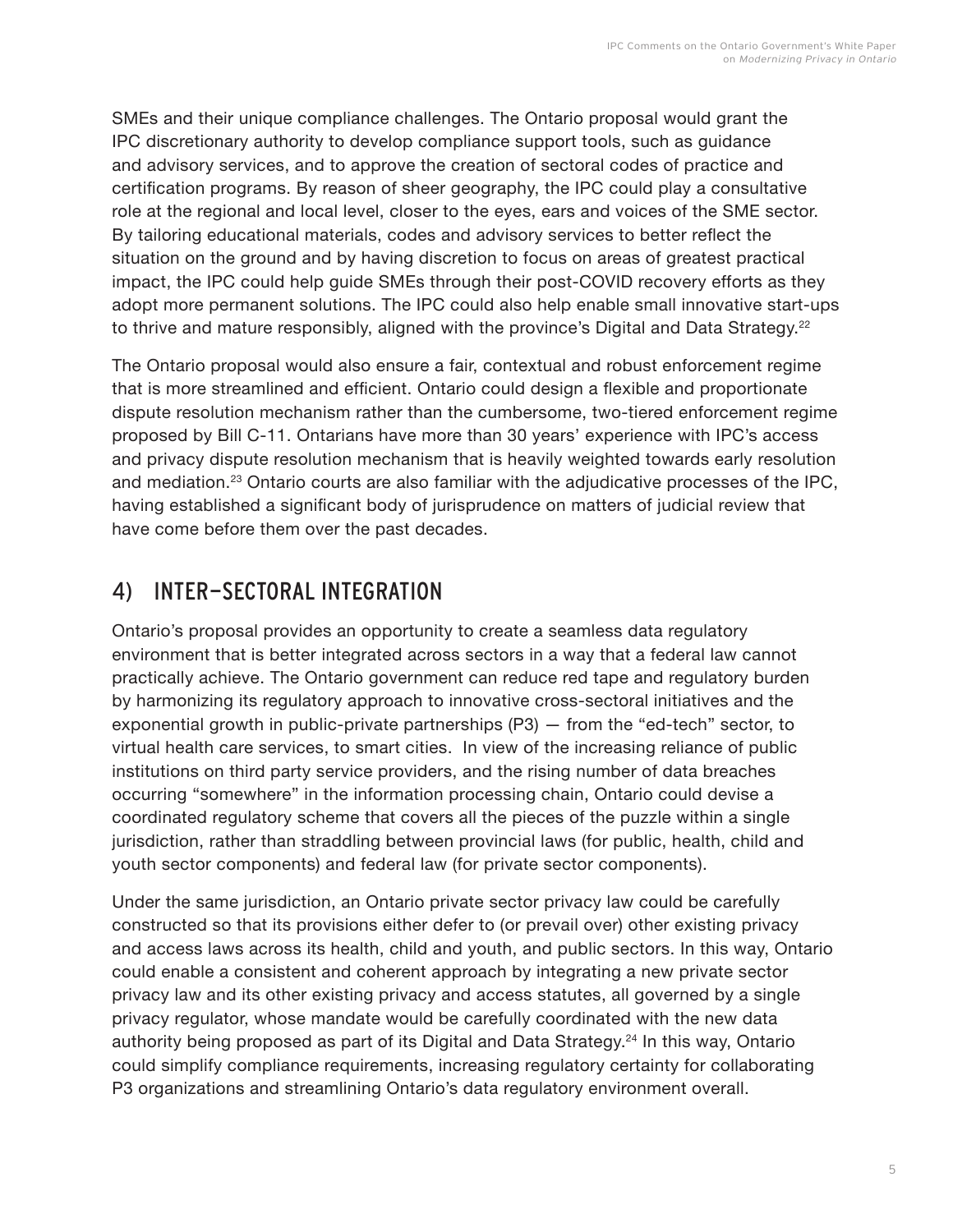### <span id="page-7-0"></span>5) HARMONIZED APPROACH

Another key consideration for an Ontario privacy law is how to regulate commercial activity involving trans-border data flows that have become part and parcel of the global economy. To respond to concerns that an Ontario private sector privacy law would only add to the complexity of the Canadian statutory landscape, a modern privacy regime could build in the appropriate mechanisms to reduce regulatory burdens for businesses having to comply with laws in multiple jurisdictions. This challenge already exists for countless other regulated activities by virtue of Canada's status as a federation and it can be overcome by intentional, creative and strategic design choices that promote cooperative federalism.

For example, *PIPEDA* explicitly recognizes provinces' legislative power to regulate the collection, use and disclosure of personal information within their respective borders. If a province chooses to adopt a "substantially similar" provincial law — as Quebec, British Columbia and Alberta have already done — businesses conducting commercial activity within that province are exempt from *PIPEDA* and have only to comply with the provincial law in question. For businesses that engage in commercial activity across borders that may trigger federal privacy law, the concept of "substantially similar status" helps ensure harmonization and interoperability between Canadian jurisdictions.<sup>[25](#page-36-0)</sup> Similarly, when it comes to international data flows, the concept of "adequacy status" incentivizes harmonization and interoperability between Canadian laws and the European Union's General Data Protection Regulation (GDPR).[26](#page-36-0)

Moreover, existing arrangements between Canadian data protection authorities already allow for cooperative enforcement measures that provide enhanced protection for their residents, greater predictability and certainty for businesses, and reduced regulatory burden. Ontario's private sector law could explicitly enable or authorize informationsharing arrangements among the IPC and other federal, provincial and territorial (FPT) privacy commissioners, as well as other relevant regulators, to promote consistency in approaches and cooperative enforcement. Under such arrangements, regulators could mutually recognize one another's jurisdiction, commit to respecting fundamental principles in common, agree on indicators for determining a lead jurisdiction, and engage to identify policy gaps and areas for further collaborative work.

Finally, in terms of enforcement, the IPC's order-making powers, including the power to issue administrative penalties under an Ontario private sector privacy law, could include consideration of any regulatory action already taken by other jurisdictions as a possible mitigating factor, ensuring a harmonized, fair and proportionate approach.

For all the above reasons, the IPC encourages the government to bring forward its own private sector privacy law, irrespective of federal privacy law reform. This legislative opportunity is worth pursuing in its own right for the benefit of all Ontarians, and not just as a fall-back plan to Bill C-11 or any successor bill — the future of which is highly uncertain.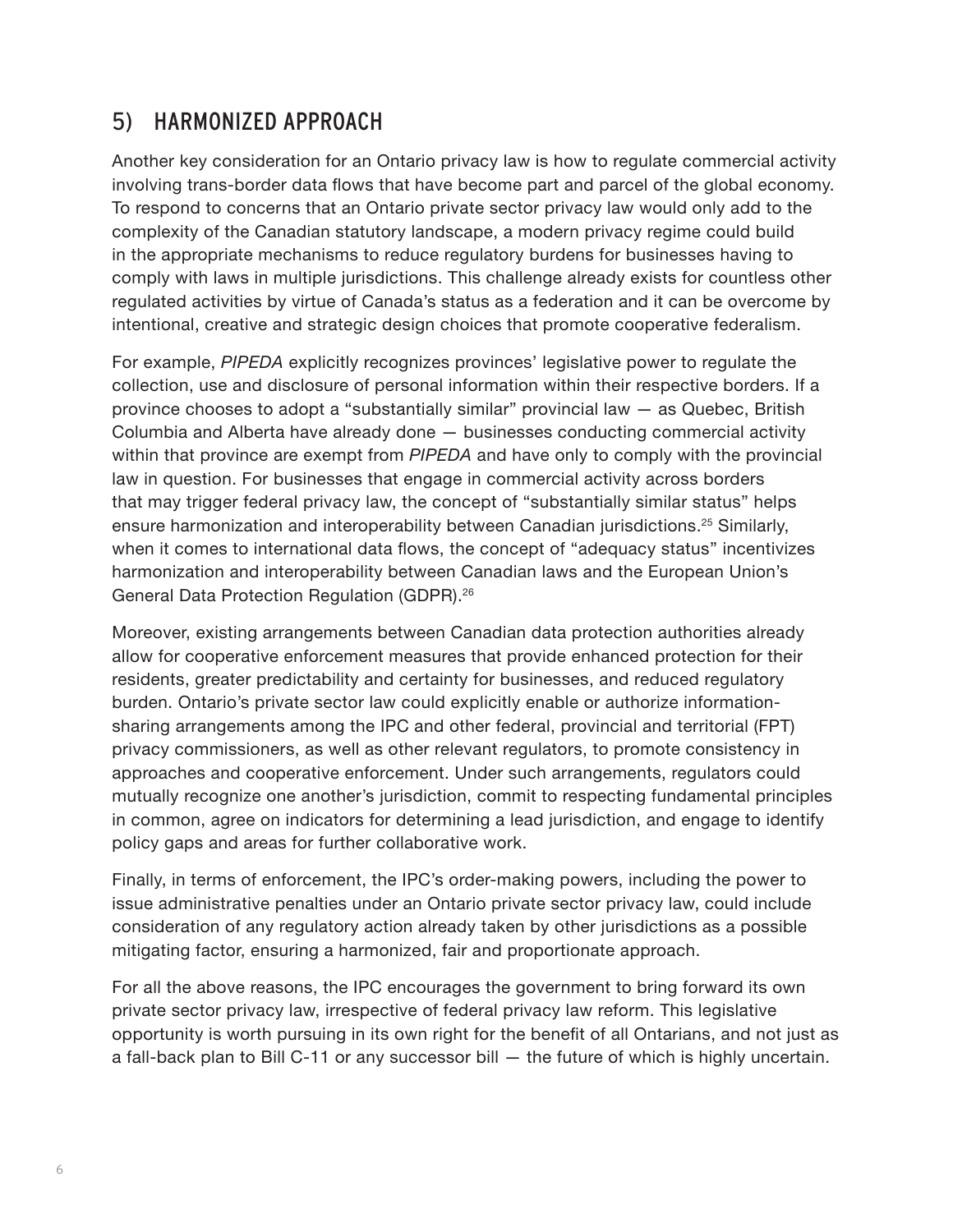## <span id="page-8-0"></span>C. COMMENTS ON THE GOVERNMENT'S PROPOSED AREAS FOR REFORM

We now address each of the seven topics the government has raised in its white paper under "Key Areas for Reform." We hope that our views will assist the government's deliberations and contribute to the constructive public debate the white paper is intended to elicit.

## 1. RIGHTS-BASED APPROACH

#### I. PREAMBLE

The IPC applauds the government's proposal to affirm privacy as a fundamental right in the preamble of an eventual Ontario privacy law. According to Teresa Scassa, Canada Research Chair in Information Law and Policy at the University of Ottawa, the inclusion of recitals in a preamble setting out the human rights basis for the protection of privacy would give legislative voice to the principles and human rights values that underlie data protection law in Canada and provide concrete direction for the interpretation of its provisions.<sup>[27](#page-36-0)</sup> Although *PIPEDA* has been ruled as having quasi-constitutional status,<sup>[28](#page-36-0)</sup> a recent decision<sup>[29](#page-36-0)</sup> of the federal court reinforces the need to make the human rights approach more explicit if it is intended to "transform or alter the proper approach to statutory interpretation."[30](#page-36-0)

In its white paper, the Ontario government commented that "a key factor in establishing public trust and confidence in the right to privacy will be the provision of genuine transparency requirements and strong, independent oversight for Ontarians." Yet, neither of these principles appears in the proposed preamble. Nor does the concept of demonstrable accountability. Transparency and accountability are arguably two of the most fundamental principles of a modern privacy law, deserving of at least the same prominence as principles of proportionality, fairness and appropriateness. Equally, most modern privacy laws around the world explicitly recognize "independence" of data protection authorities as a critical requirement for effective oversight.<sup>[31](#page-36-0)</sup> An explicit reference to independent oversight would align with the overarching purposes set out in Ontario's *Personal Health Information Protection Act 2004* (*PHIPA*).

#### II. FAIR AND APPROPRIATE PURPOSES

The Ontario government has proposed an overarching provision that would set "principlesbased boundaries" around permissible activities under the law. This provision would ensure that personal information may only be collected, used or disclosed for purposes that a reasonable person would consider fair and appropriate in the circumstances. We applaud the proposed application of the fair and appropriate clause to all collections, uses or disclosures of personal information, with or without consent. This provision will help transform what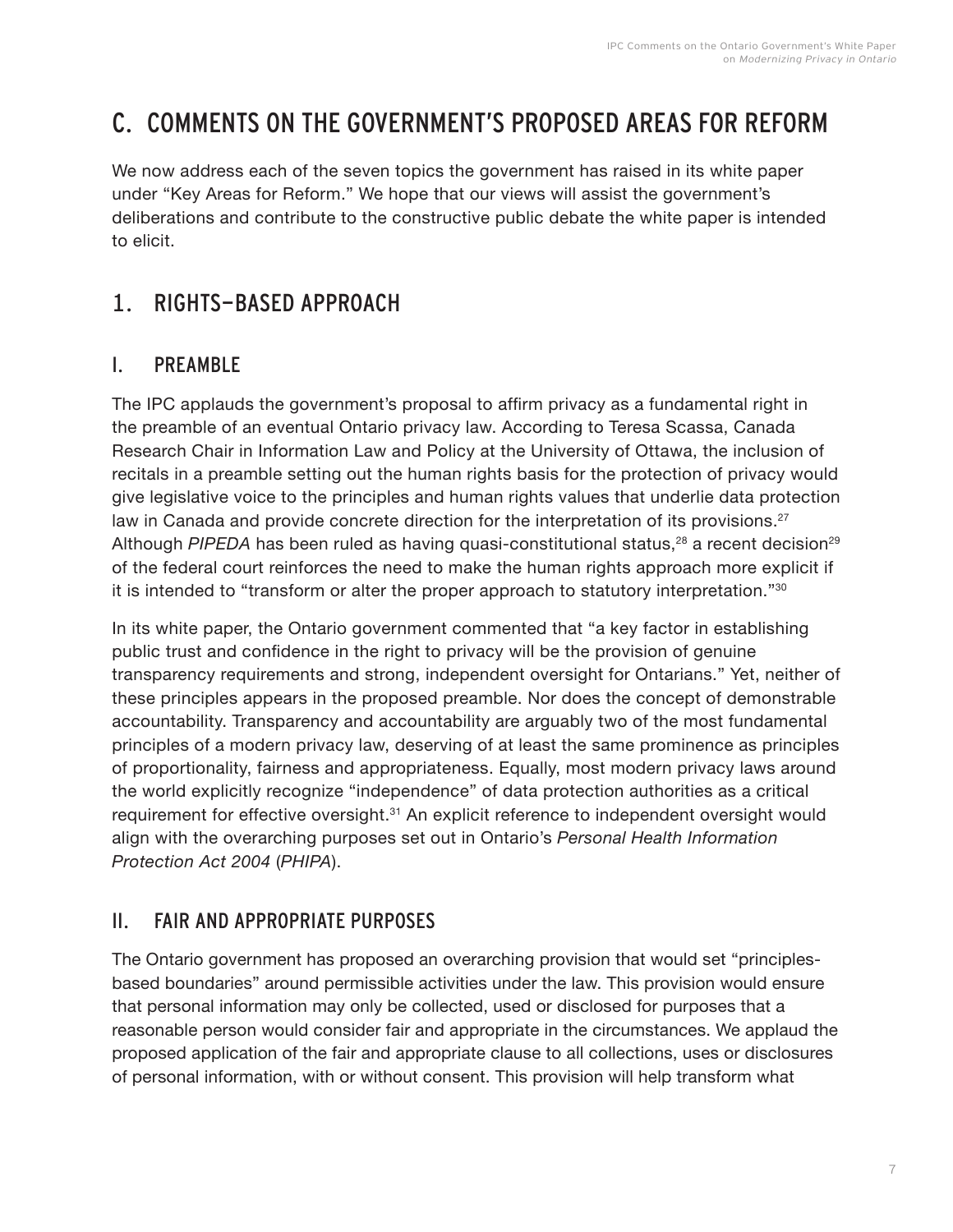<span id="page-9-0"></span>could be interpreted as a mere symbol of compliance through paper trails documenting technical compliance<sup>[32](#page-36-0)</sup> to more substantive protection of the privacy rights of Ontarians.

The principle of fairness is not included in the appropriate purposes provision in *PIPEDA*  or Bill C-11, and we commend the government for considering the introduction of this important concept as an overarching condition. The European Data Protection Board (EDPB) defines fairness as "an overarching principle which requires that personal data shall not be processed in a way that is detrimental, discriminatory, unexpected or misleading to the data subject."[33](#page-36-0) This concept is critically important to protect individuals and groups from downstream discriminatory impacts of automated data processing and profiling, for example.

We also applaud the government for codifying a list of objective factors that must be considered when assessing what a reasonable person would consider to be a fair and appropriate purpose. These factors provide greater predictability and certainty for organizations having to apply the law and for regulators and courts having to interpret it.

In terms of the proposed factors themselves, we would offer three comments. First, when considering the volume, nature and sensitivity of the personal information, we would recommend including consideration of the context. For reasons on which we elaborate below, the sensitivity of the information may drastically change from one context to another.

Second, by assessing whether personal information is necessary to achieve the legitimate needs of the organization, one must also consider effectiveness. If the collection, use or disclosure of the personal information is not likely to be effective in meeting the legitimate needs of an organization, then it is not likely to be necessary either for achieving the same elusive ends. Conversely, even if the collection, use or disclosure of personal information is effective in achieving the legitimate needs of an organization, it might not be necessary to do so where, for example, less or other personal information will do. For greater certainty, we recommend that this proposed factor make explicit reference to both necessity and effectiveness as accompanying conditions to consider when determining what is fair and appropriate.[34](#page-36-0)

Third, when assessing whether the benefit is proportionate to the individual's loss of privacy, it would be important to specify for whose benefit. We would recommend that benefit be considered beyond the organization's pure commercial profit to include benefits to the individual, to other individuals and to society more broadly.

#### III. "NO-GO ZONES"

Among the list of factors that must be considered in assessing what is a fair and appropriate purpose are the "legitimate needs" of an organization.[35](#page-36-0) The white paper proposes a subparagraph of the fair and appropriate purpose clause in which it enumerates what would *not* be considered a legitimate need of an organization. If the government's intention is to prohibit these designated practices altogether (which we strongly believe it should), we recommend that it do so more clearly, directly and explicitly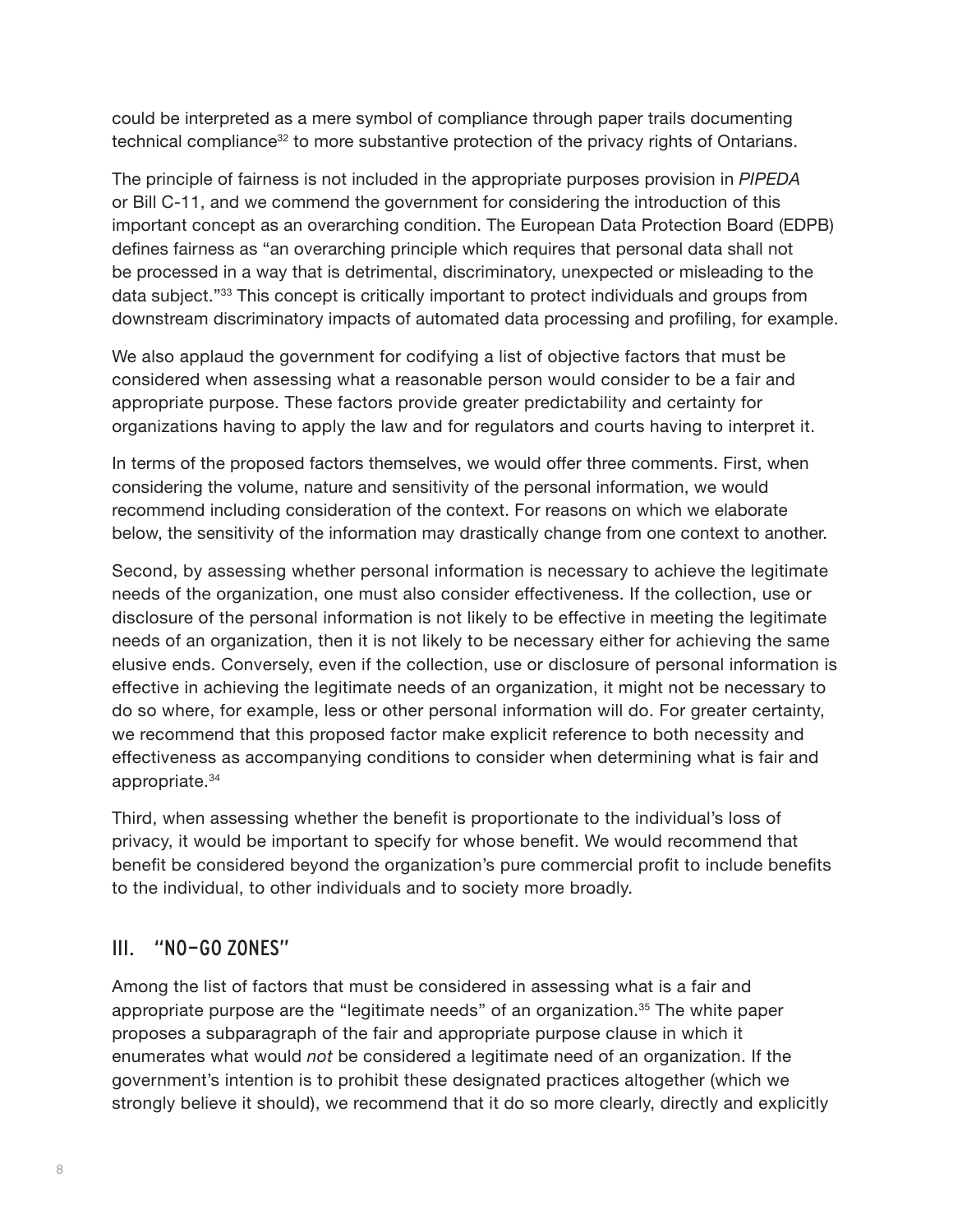<span id="page-10-0"></span>by declaring these *not* to be fair and appropriate purposes, rather than indirectly by only having to consider them when assessing legitimate needs.

Among the list of prohibited purposes (otherwise known as "no-go zones") are purposes that are known or likely to cause significant harm to individuals or groups; contraventions of a law of Ontario or Canada; the monitoring or profiling of an individual under the age of 16 for the purposes of influencing the individual's behaviour or decisions; and any other prescribed purpose. With one qualification, we support the inclusion of these no-go zones in the law.

In particular, we query whether the prohibition against monitoring or profiling children and youth for the purposes of influencing their behaviour or decisions might be too broadly formulated. Given that an Ontario law would apply to not-for-profit organizations, among others, this prohibition might inadvertently preclude educational initiatives that actually benefit children and youth by promoting positive behavioural changes (for example, adopting healthier food choices or engaging in more physical activity), particularly in cases where parental consent has been obtained for such a purpose. Accordingly, we would recommend that the government consider qualifying this no-go zone to instances that may "*negatively* influence the individual's behaviour or decisions."

#### IV. DEFINITIONS OF PERSONAL INFORMATION AND SENSITIVE INFORMATION

The white paper has invited feedback on the definition of personal information. There is a long-standing body of law and jurisprudence that defines personal information as "information about an identifiable individual." Given the importance of a harmonized approach, we recommend that a new Ontario law remain consistent with this wellestablished definition as it already exists in many other privacy laws in Ontario, Canada and abroad.[36](#page-36-0)

There are, however, three aspects of this definition that merit further attention. First, the concept of identifiability has become increasingly fluid, particularly when one takes into account the risks of re-identification. We elaborate on this issue further below in our discussion about de-identification.

Second, whether information is "about" an individual has also come under significant strain with the ability of emerging technologies to infer or predict information about individuals based on analyses of their online behaviour or profiling. Whether or not such information is accurate should not matter from a privacy perspective. To the extent it is associated with an individual or attributed to them by a human or algorithm, it should still be considered *about* them.

Third is the concept of the individual. While privacy laws have historically centred around the individual, there is increasing recognition of the potential privacy harms (and downstream discriminatory impacts) that new information technologies, particularly AI, can have on groups. While it may be too soon to suggest altering the classic definition of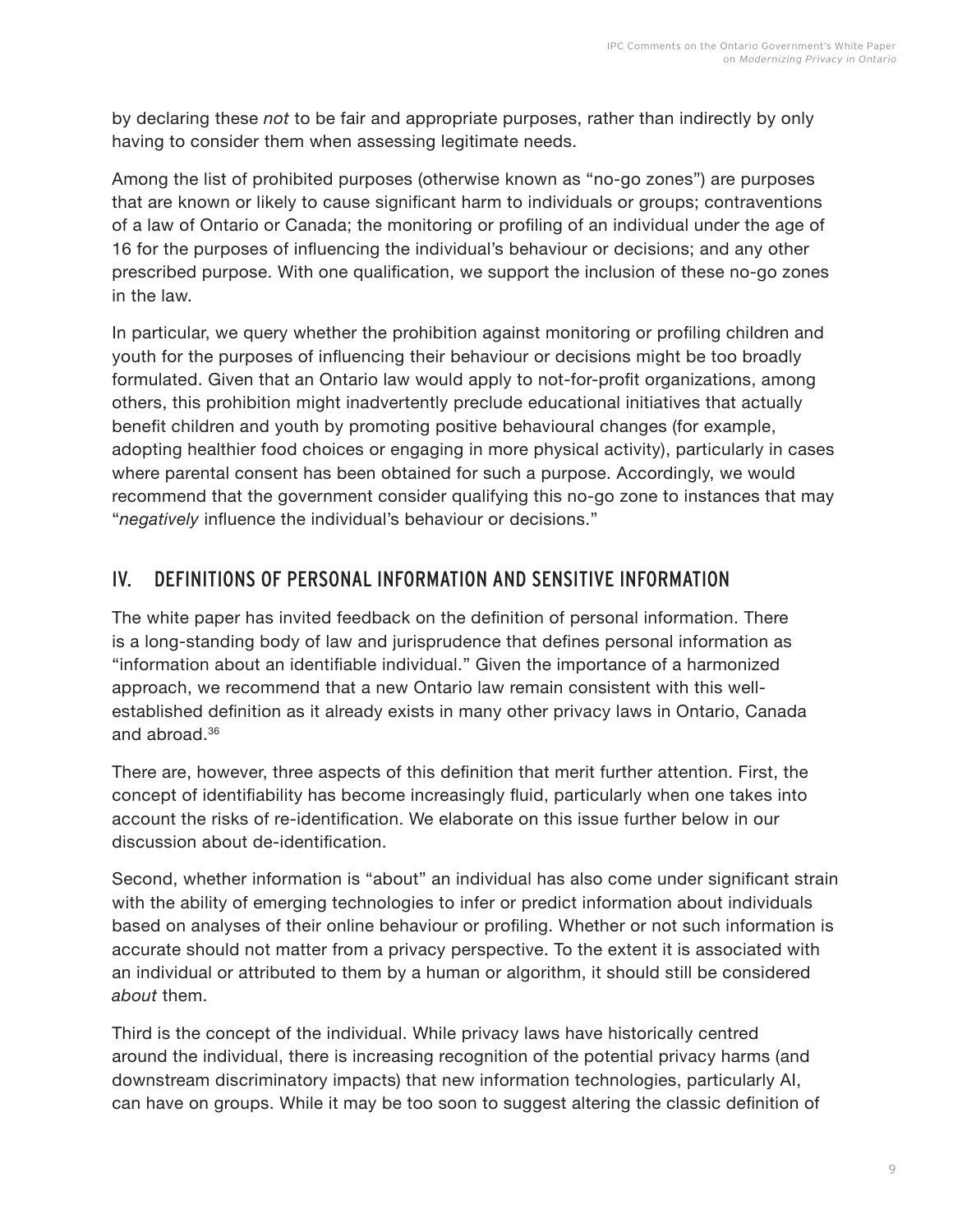<span id="page-11-0"></span>personal information without further reflection on potential ramifications, the impacts on groups should be taken into consideration in other provisions of a modern privacy law, wherever relevant and appropriate.

The white paper also invites feedback on whether sensitive information should be defined in law either based on risk or on specific classes or categories of information. We would not recommend defining sensitivity in terms of an enumerated list of data types. Time and again, cases have shown that information which may seem banal at first (e.g. subscriber information) can rise to the level of "sensitive" depending on what that information together with other information is capable of revealing about the individual in the circumstances. $37$ Conversely, information which is presumptively sensitive by its nature (e.g. financial information) may be considered less so depending on the particular context.<sup>[38](#page-36-0)</sup> In our view, sensitivity of the information is certainly an appropriate factor to take into account when considering what constitutes a fair and appropriate purpose, whether consent should be express or implied, what level of security safeguards is warranted, and whether a data breach poses real risk of significant harm, etc. The higher protection afforded to sensitive information may also be relevant in assessing adequacy of an Ontario private sector privacy law under the GDPR.<sup>[39](#page-36-0)</sup> However, when assessing sensitivity, the nature of the information should never, in our view, be decoupled from its context.

#### V. DATA PORTABILITY

The government's data portability proposal would grant individuals the right to transfer their personal information from one organization to another if both organizations are subject to a data mobility framework to be set out in regulations.

The touted benefits of data portability include enhancing an individual's control over their personal information and fostering competition by helping to address issues such as vendor lock-in and barriers to businesses' entry into market.<sup>[40](#page-36-0)</sup>

Consistent with Bill C-11, the government has proposed the development of sectorspecific standards and consistent technical requirements to facilitate moving data between organizations in that sector. The IPC supports the province's inclusion of a right of data portability in a private sector privacy framework to the extent it is interoperable with that of other jurisdictions and helps facilitate movement of data across borders. We also support a sectoral approach to the development of technical standards and requirements that would ensure an appropriate context-specific framework for porting data.

To date, some experts have indicated that the right to data portability has been underutilized in those jurisdictions that have introduced it, noting issues such as proper authentication of users; the appropriate handling of the personal information of third parties; legal risks and responsibilities if data is ported to a service provider with weak privacy or security protections; the safety of data while in transit and risks of onward transfers or other downstream uses of data.[41](#page-36-0) Ontario can learn from the models and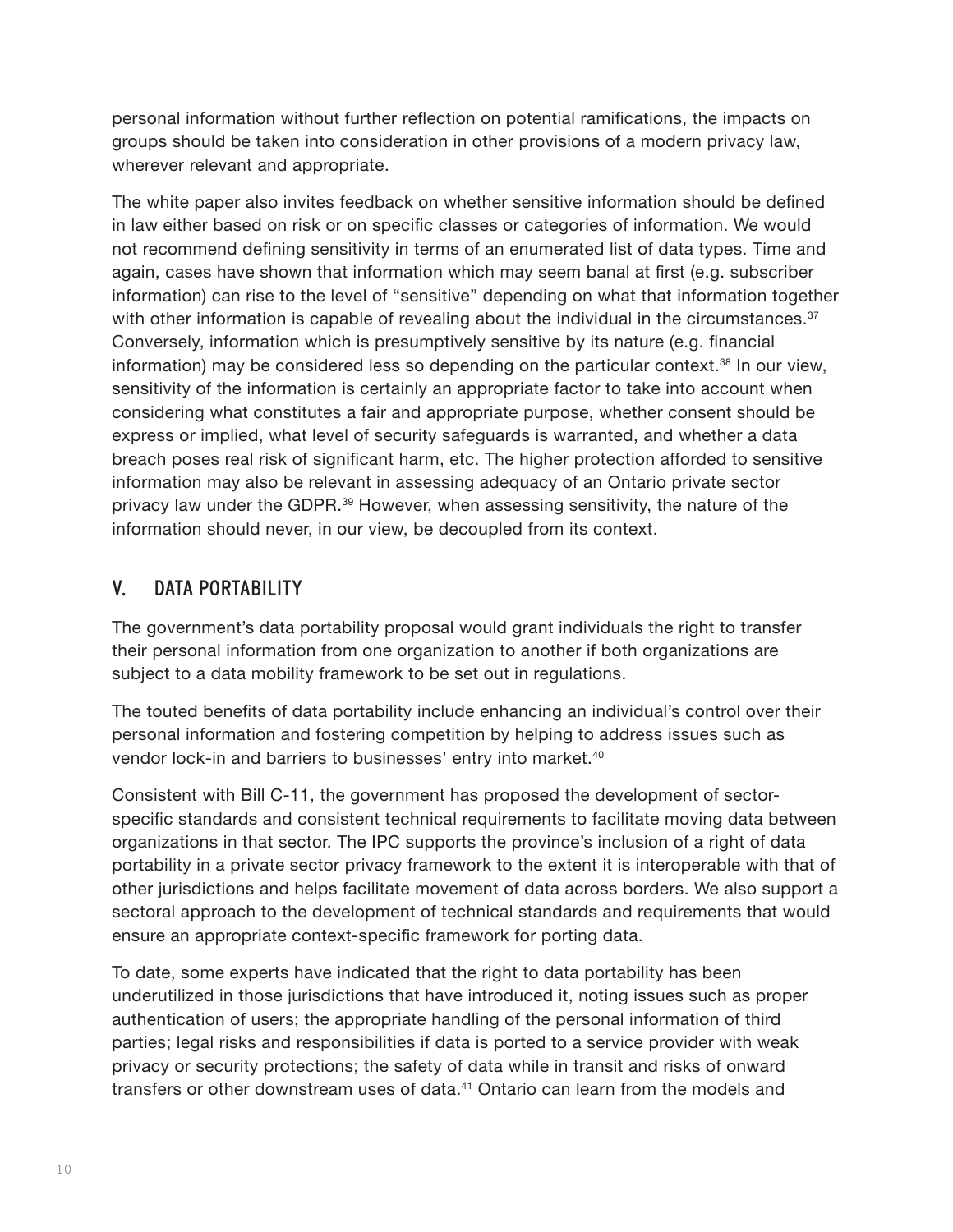<span id="page-12-0"></span>implementation experience of other jurisdictions. A phased approach may also help to address the low levels of adoption experienced in other jurisdictions.<sup>[42](#page-37-0)</sup>

The government is also seeking feedback on the appropriate scope of the portability provisions. In our view, Ontario's portability provisions should extend beyond only the information provided by the individual to the organization, to include other observed data about the individual (such as search history or location data). There are arguments both for and against extending the right of portability even further to include derived data as well, such as consumer profiles and behavioural predictions. We recognize that individuals may wish to port this type of personal information; at the same time, there are competing proprietary and confidentiality considerations that must be taken into consideration. The IPC looks forward to engaging with the government and other relevant stakeholders on these more granular aspects of a data portability framework, including the development of regulations and sector-specific technical standards.

#### VI. DISPOSAL AND DE-INDEXING

In its white paper, the government proposes a right to request disposal of personal information collected from the individual, subject to limited exceptions.

Our office supports the right of disposal, particularly where the information is provided by the individual or is observed about the individual. Should the right of disposal be extended to include all personal information that an organization holds about the individual regardless of its source or its derivation, more work will be needed to define countervailing considerations to the right of disposal, particularly where the charter rights of others may be engaged.[43](#page-37-0) Whether minors' right to disposal of personal information is deserving of greater relative weight in the balance by virtue of their inherent vulnerability is also worth serious consideration.

Where an organization refuses an individual's request to destroy their personal information, we agree that the organization should be required to provide the individual with reasons for the refusal and information regarding available recourse. We are also pleased to see that the organization's disposal obligation would include responsibility for ensuring that any third party service providers that received the personal information in the course of providing a service to the organization must also destroy it.

A related but separate issue is the need to consider building in a requirement for deindexing. De-indexing grants individuals the right to request that certain online content linked to their name be removed from the results returned by a search engine. Essentially, the information remains online but becomes more difficult for others to find. In our view, the right to request de-indexing is an important tool for individuals (particularly children and youth) to manage their online reputation and exert control over potentially embarrassing, inaccurate, outdated or irrelevant information.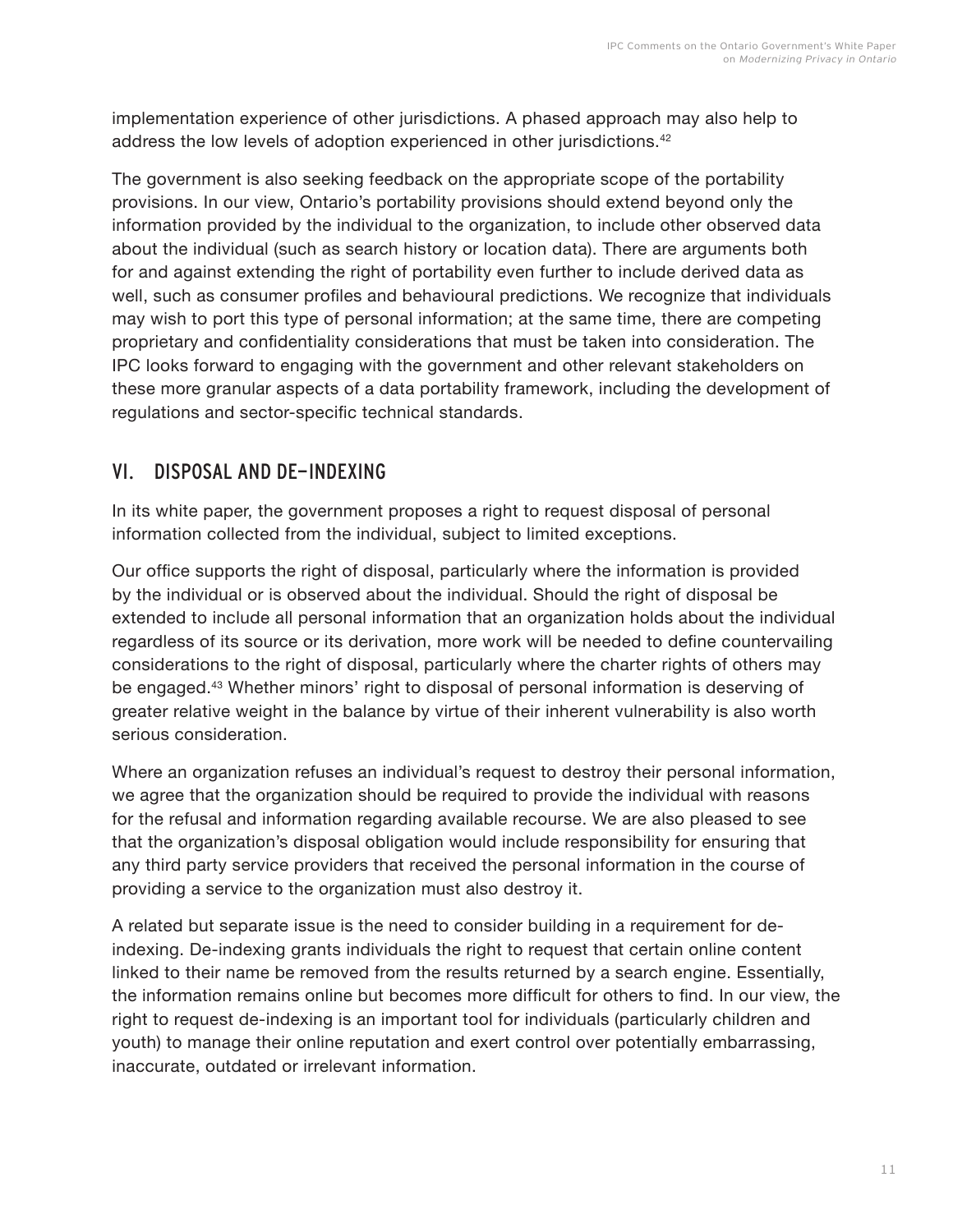<span id="page-13-0"></span>Accordingly, we recommend adopting a de-indexing scheme, modelled after Quebec's Bill 64, itself inspired by the GDPR. Bill 64 proposes to grant individuals the right to request that hyperlinks attached to their name be de-indexed where dissemination contravenes the law or a court order or where dissemination causes serious injury to reputation or privacy that clearly outweighs the public's right to be informed or a person's freedom of expression, and the request does not exceed what is necessary for preventing the injury.<sup>[44](#page-37-0)</sup> In balancing these latter interests, explicit criteria must be taken into account, including whether the person is a public figure or a minor; whether the information is up to date and accurate; the sensitivity of the information and the context in which the information is disseminated; as well as the time elapsed since the information was disseminated.

In our view, Bill 64 represents a thoughtful and well-balanced de-indexing scheme which the Government of Ontario should seriously consider in the context of its own private sector privacy law.

## 2. SAFE USE OF AUTOMATED DECISION-MAKING

The IPC is pleased to see the government's focus on establishing rules for the safe and trustworthy use of AI and automated decision-making.

In June 2021, the IPC set out its initial position on AI in its response<sup>[45](#page-37-0)</sup> to the Ontario government's consultation on the *Trustworthy Artificial Intelligence (AI) Framework* intended for *government* use of artificial intelligence. Much of the underlying reasoning in our AI submission is equally applicable in the private sector context, and we recommend that the government review that submission in parallel with our comments below.

#### I. SCOPE OF THE PROHIBITION

The Ontario white paper defines automated decision-making as including any technology that "*assists* or replaces the judgement of human decision-makers" [46](#page-37-0) (emphasis added). This proposed definition appears to be modelled on Bill C-11 and the Government of Canada's Directive on Automated Decision-Making.<sup>[47](#page-37-0)</sup> It applies to a wide range of information analysis techniques<sup>[48](#page-37-0)</sup>, both where human decision-making is replaced, or assisted, by such a system. This would mean that decisions which are entirely automated, and human decisions which are merely assisted by an automated process would be treated equally. Accordingly, the prohibition against using automated decision systems to make decisions that may significantly affect an individual would apply to both.

By contrast, the equivalent prohibition at Article 22 of the GDPR refers to decisions based "solely on automated processing." By focusing on *solely* automated decisions, the GDPR approach creates an incentive for organizations to have a "human-in-the-loop." Having a "human-in-the-loop" helps ensure (at least where a decision produces legal effects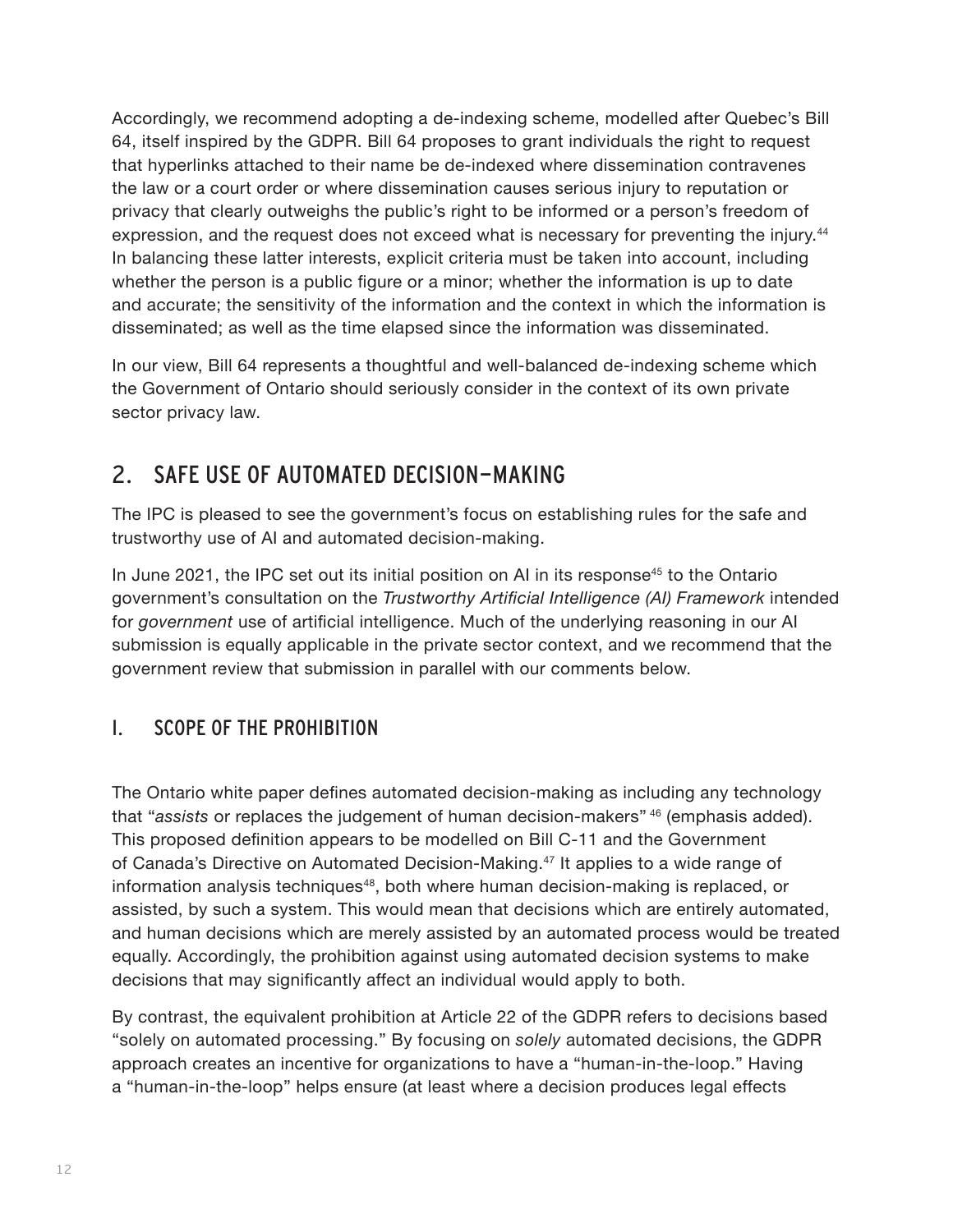<span id="page-14-0"></span>concerning an individual or significantly affects the individual) that a human decision-maker plays a non-trivial role in the outcome and takes accountability for it.

Human oversight is not a panacea that can address all algorithmic harms<sup>[49](#page-37-0)</sup>; however, it is nonetheless an important accountability measure which should be encouraged. IIf the government's policy intent is to incentivize organizations to insert a human in the loop, it could consider narrowing the proposed prohibition against automated decision making to *solely* automated decisions as in the GDPR.

On the other hand, if the government's public policy intent is to increase transparency and individual control in respect of *any* decision that could significantly affect an individual, then any such decision, regardless of the means used to make it, should be subject to some or all of the conditions<sup>[50](#page-37-0)</sup> proposed for automated decision systems.

Whichever the policy intent, a clear mapping should be made between that public policy intent and the proposed legislation, which takes into account whether and when fully automated processes should be regulated differently from the same process carried out with meaningful human involvement.

#### II. EXCEPTIONS TO THE PROHIBITION

The white paper proposes three exceptions to the prohibition against using automated means to make decisions that may significantly impact an individual: 1) such a decision must be necessary for entering into, or performing, a contract between the organization and the individual; 2) such a decision must be otherwise authorized by law; or, 3) the organization obtains the individual's express consent.

We are pleased to see the government's intention to address the significantly elevated privacy risks associated with AI. For instance, we agree with the proposal to require *explicit* consent where consent is relied upon as lawful grounds for automated decision-making. However, we are concerned that the other two exceptions may not actually offer any enhanced protection for individuals whose personal information is subject to automated decision-making relative to other types of processing.

For example, the necessity exception reads very similar to the first activity included in the list of business activities that would be authorized (without consent), yet it is not subject to the same critical guardrails that apply to those business activities (see our discussion below in respect of "*Business Activities*"). Likewise, the exception that would allow automated decision-making if *otherwise authorized by law*, would appear to allow organizations to use automated means to process personal information under any of the other authorized grounds that permit any other type of processing.

This begs the question: in what ways could an Ontario law enhance protections for individuals who may be significantly impacted by automated decision systems relative to protections that already exist in respect of other types of data processing? We recommend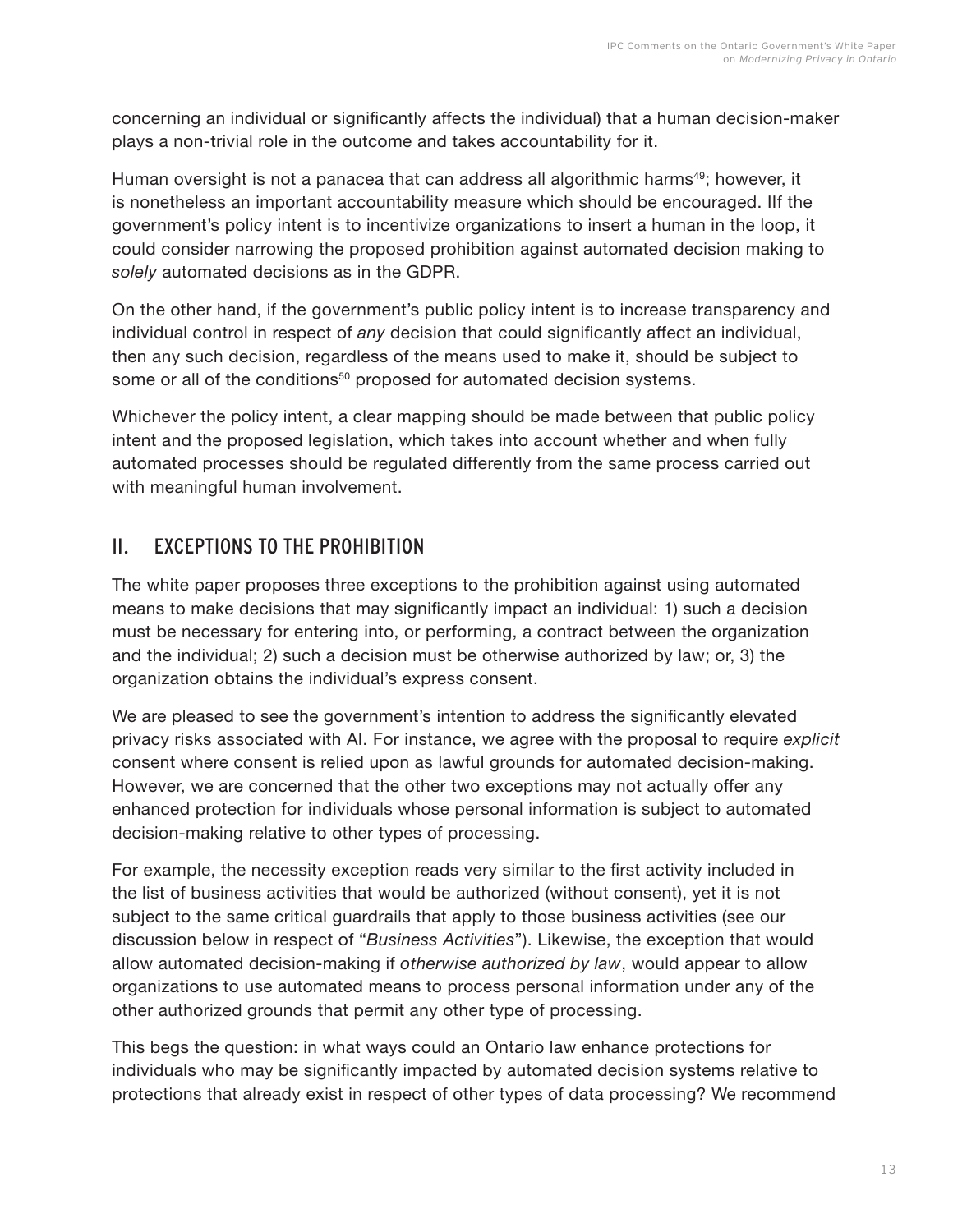<span id="page-15-0"></span>that the exceptions to the prohibition against automated decision-making be tightened up accordingly in order to provide more meaningful protections for significantly impacted individuals. We also recommend consideration of further protections discussed below.

#### III. ACCOUNTABILITY, RISK ASSESSMENT AND REVIEW

Bias in an automated decision system is difficult to detect through analysis of a single decision. Rather, it will often require analyzing the outcomes of many decisions (as well as related inputs) before one can begin to identify trends. It would be inadequate, then, to rely entirely on complaints by individuals who are the subject of these decisions to identify biases in a deployed system. The assessment and detection of potential bias must begin before a system goes live and be monitored on an ongoing basis.

Where an organization makes automated decisions that would significantly affect the individual, it should be held to an up-front accountability requirement to assess the algorithmic impacts of its automated decision system. This assessment of algorithmic impacts could be part of an enhanced privacy impact assessment (PIA) (see discussion below). A due diligence process should be engaged early to establish that reasonable steps have been taken to identify and mitigate potential bias and to assess and affirm that potential benefits of the system are not outweighed by potential negative impacts to the affected individual or to a group. This should be supplemented by an ongoing review process, such as an evidence-based evaluation of actual impacts.

In keeping with a fair, well-balanced, pragmatic, flexible and proportionate approach, it would be reasonable to scale accountability and review requirements for automated decision systems. Scalability could be based on various risk factors such as the volume, nature and sensitivity of the information involved, reasonable expectations of the individual and the potential impacts on individuals or groups.

We recommend that this general due diligence requirement be elaborated upon by way of regulation and/or guidance to provide the flexibility needed to ensure that these various risk factors are appropriately taken into account in accordance with the context. For instance, in some situations, an assessment of the algorithmic impacts of an automated decision system might have to involve different business units across an organization to ensure that various perspectives are brought to bear on the assessment. In situations involving higher thresholds of risk, organizations may seek input from an external body of advisors or expert consultants. In cases involving higher risks still, consultation with the community or communities most likely to be impacted by the system and/or consultation with an independent review body, such as the IPC, might be required.

This pre-deployment assessment of automated decision systems does not remove the need for ongoing post-deployment review of decisions. As such, we support the white paper's inclusion of strong control mechanisms, such as the ability for individuals to comment on and contest a decision made about them, to request correction of the personal information used to render the decision and to have the decision reviewed.[51](#page-37-0) We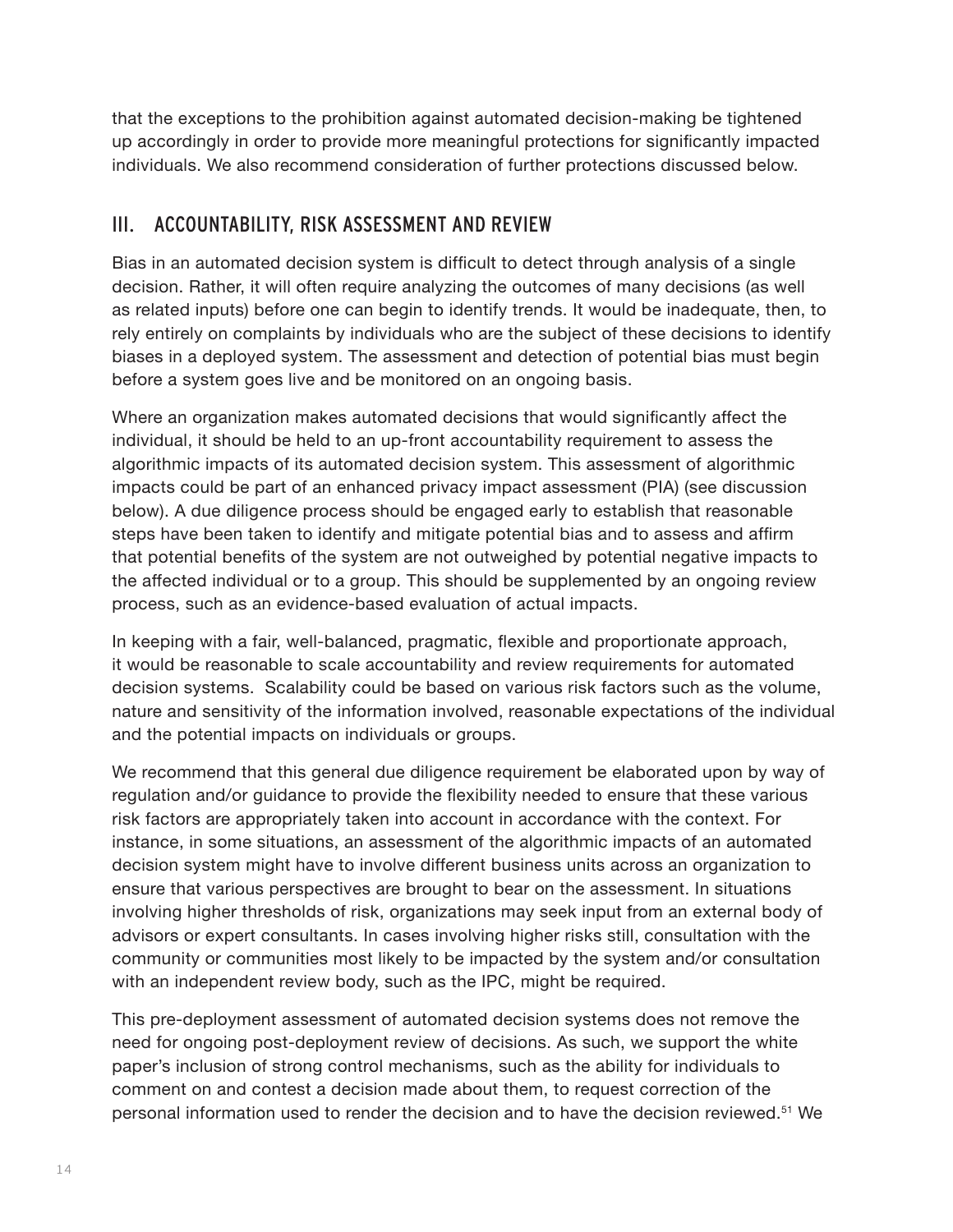<span id="page-16-0"></span>recommend that organizations be required to inform individuals of these controls as part of the organization's obligation to respond to requests for an explanation of the automated decision system.<sup>[52](#page-37-0)</sup>

#### IV. RECORD-KEEPING

The white paper invites comment on the issue of appropriate record-keeping requirements. We recommend that  $-$  at a minimum  $-$  effective record-keeping be required for any automated decisions that significantly affect individuals. This would include documentation of the risk assessment carried out in respect of the automated decision system adopted (see discussion above).

The white paper also raises the potential of "requiring organizations to log and trace the collection and use of personal information" in the context of automated decision-making. We acknowledge, as does the white paper, that requiring this in all cases could potentially place a substantial burden on organizations. However, we also note that, in the case of automated decisions which significantly affect the individual, the government proposes to (among other things) allow the individual to request the personal information used to render the decision. Without an associated record-keeping requirement, this right would be rendered moot. Therefore, we recommend that this particular record-keeping requirement be carefully considered in light of all of its related implications, both for and against.

#### V. RESTRICTIONS ON PROFILING

The white paper also asks whether any additional requirements or protections should be considered with respect to profiling. The white paper notes that "when profiling is the basis for a decision that significantly affects an individual, a false prediction carries a high risk of harm." However, an individual can be equally harmed by a *true* prediction that reveals previously unknown information, particularly with respect to sensitive attributes (such as genetic or behavioural characteristics).

Given the risks of harm associated with profiling, we would recommend that it be made clear that the resulting profiles of individuals also constitute personal information about those individuals, whether accurate or not. By explicitly clarifying this, profiles would be subject to the same protections as all other types of personal information, including access, correction, disposal, fairness and appropriateness.

## 3. ENHANCED CONSENT

Consent plays a central role in Canadian private sector privacy legislation, yet is nearly universally recognized as being in stark need of modernization. An updated consent framework would enable individuals to focus their attention on the most impactful information influencing their decisions while at the same time providing more practical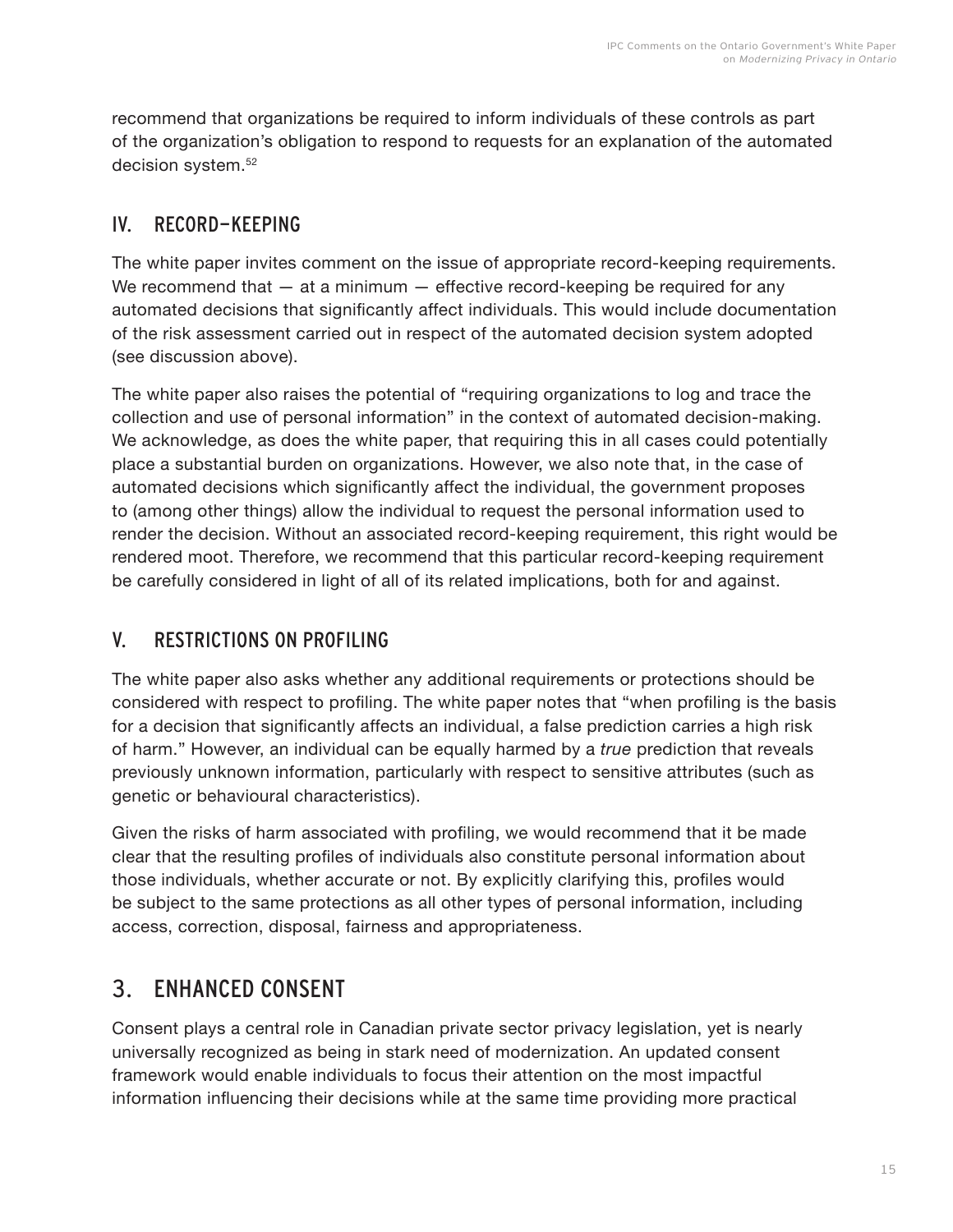<span id="page-17-0"></span>flexibility for organizations to innovate and compete. While, for reasons stated in our earlier submission,<sup>[53](#page-37-0)</sup> we would still prefer a regime based on consent as a rule, subject to allowable exceptions, we nonetheless offer feedback on the government's proposed approach of placing consent and alternative grounds for processing personal information on equal footing.

#### I. VALID CONSENT

As a whole, we are supportive of the information elements that must be provided in plain language at or before the time of purported processing in order for consent to be considered valid. As per our earlier submission, we believe that consent will only be truly meaningful where it is reasonable to expect that the individual understands the nature, purpose and consequences of what is being asked.

We also support including among the list of information disclosures a requirement that the individual be informed of their right to give, refuse or withdraw consent. This relatively straightforward inclusion will help make consent more meaningful by ensuring that individuals are aware that they have true choice and that they may withdraw consent, subject to applicable legal or contractual requirements and reasonable notice.

Finally, and consistent with *PIPEDA* and Bill C-11, we recommend that any eventual Ontario law should clearly prohibit organizations from requiring, as a condition for the supply of a product or service, that an individual consent to the collection, use or disclosure of their personal information beyond what is necessary to provide the product or service. Similarly, organizations should be prohibited from obtaining consent by deceptive or duplicitous means.

#### II. FORM OF CONSENT

In regard to the form of consent, the white paper speaks of allowing organizations to rely on implied consent in certain circumstances taking into account the sensitivity of the personal information involved and the reasonable expectations of the individual. The IPC supports codification of these well-established conditions for implied consent.<sup>[54](#page-37-0)</sup>

We would recommend clarifying more explicitly that the same information disclosure requirements apply for implied consent, as with express consent, including the requirement to inform individuals about their right to withdraw consent. Also, for implied consent to be valid, individuals must be provided with a timely and actionable means of expressing their objection to consent ("opt-out consent") and an ongoing ability to withdraw consent after the fact, subject once again to applicable legal or contractual requirements and reasonable notice.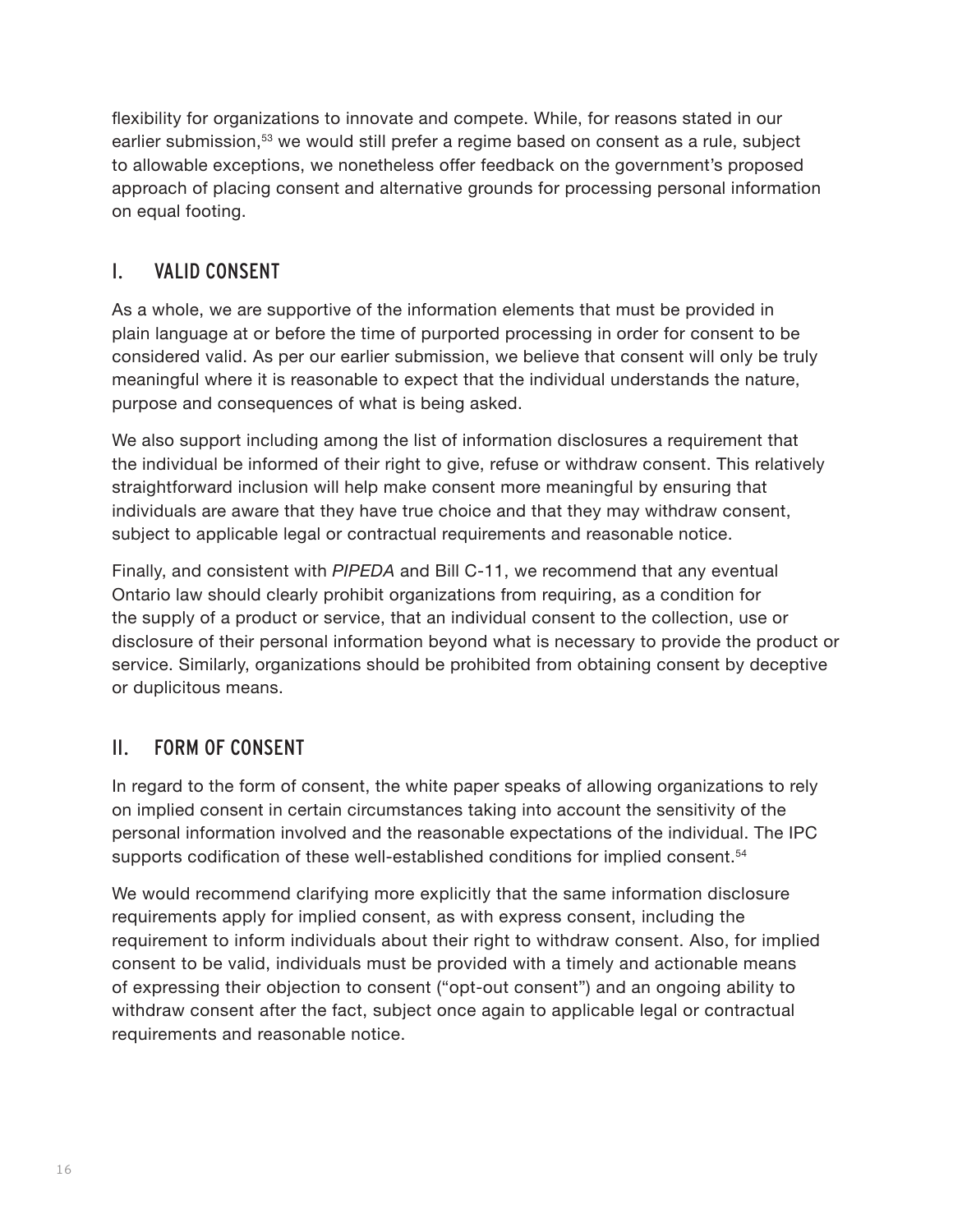#### <span id="page-18-0"></span>III. BUSINESS ACTIVITIES

One of the most significant updates to the consent model featured in Ontario's proposals is the ability for organizations to collect and use personal information without consent for standard business activities subject to two important guardrails — that a reasonable person would expect such a collection or use for the activity, and the personal information is not collected or used for the purposes of influencing the individual's behaviour or decisions.

We agree that these two guardrails constitute reasonable limits on the processing of personal information without consent. In addition, it should be made explicitly clear that the collection and use of personal information for authorized business activities are still subject to the overarching requirement that they be done for purposes that a reasonable person would consider fair and appropriate in the circumstances. Establishing a link to the fair and appropriate purposes clause would provide the third necessary guardrail to ensure these business activities (most notably, the "exercise of due diligence to prevent or reduce the organization's commercial risk") are carried out responsibly and respectfully in the absence of consent.

Ontario's proposal related to business activities has noticeably removed from its list what in our view was one of the most concerning provisions in Bill C-11, namely "an activity in the course of which obtaining the individual's consent would be impracticable because the organization does not have a direct relationship with the individual." We strongly support the removal of this business activity from an eventual law.

We remain concerned, however, with the possibility of expanding the scope of permissible business activities by way of regulation at a later date. As a result of this provision, new business activities can be easily added without the important checks and balances that come with the process of legislative amendment. We recommend removing the possibility of prescribed activities from the list of business activities.

#### IV. DATA TRANSFERS TO SERVICE PROVIDERS FOR PROCESSING

Given the practical reality of how most companies operate and stay competitive in a modern business context, we would support the proposed authorization for organizations to transfer personal information to third party service providers without requiring consent of individuals in each case. With a few caveats that follow, we agree with Ontario's proposal to allow an organization to transfer an individual's personal information to a third party service provider for processing and to allow the service provider to use such information only for the same purpose for which it was transferred to it.

We would, however, recommend some necessary improvements. First, we would recommend that the language in these provisions use the term "transfer" more consistently in the context of third party processing, to distinguish these types of transactions from cases of outright disclosures. Second, we recommend that the organization which transfers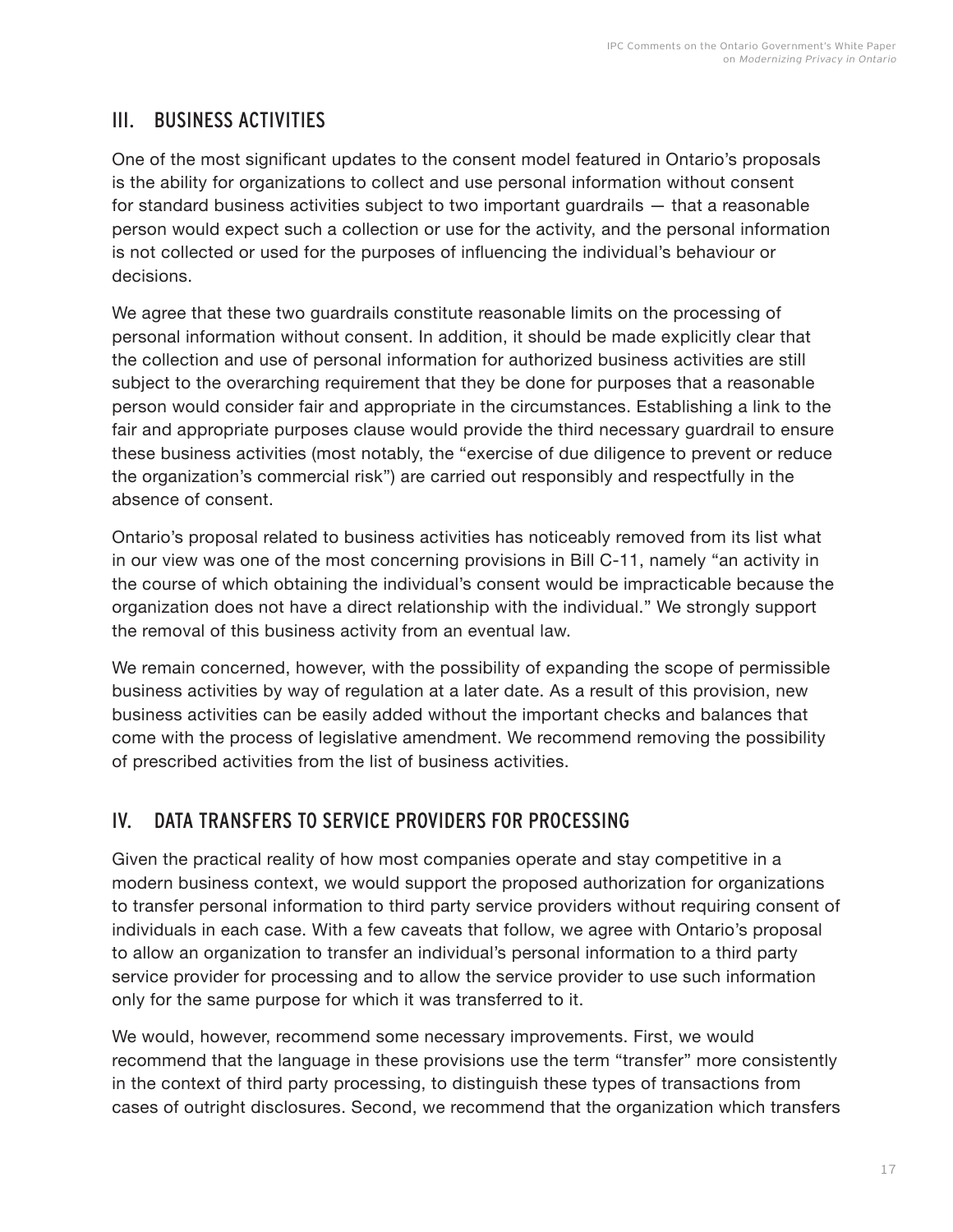<span id="page-19-0"></span>personal information to a service provider for processing only be allowed to do so if it maintains control over the information by ensuring, among other things, that the processing is carried out on its behalf and at its direction, and for the same lawfully authorized purpose for which the personal information was collected in the first place. Third, both the organization and its service provider(s) must be subject to clear accountability requirements which explicitly apportion responsibility between them<sup>[55](#page-37-0)</sup> (please see section on Accountability below).

#### V. DISCLOSURES TO LAW ENFORCEMENT AGENCY

Provisions enabling disclosures to law enforcement without consent typically exist in Canadian privacy laws. However, in our view, Ontario's current framing of the proposed disclosures to law enforcement should be defined with greater precision to minimize the risk of unjustified incursions on constitutionally protected privacy rights.

As is, the proposal would permit organizations to disclose personal information to a law enforcement agency in Canada if 1) there are reasonable grounds to believe that an offence has been committed *and* 2) the disclosure would enable the law enforcement agency to determine whether to conduct such an investigation (emphasis added).

On the one hand, to be practical and in light of our experience interpreting similar provisions under public sector laws, we would recommend that the first condition of the provision be broadened to also permit disclosure where there are reasonable grounds to believe that a crime is being or is about to be committed.

On the other hand, we would recommend narrowing this provision in three ways. First, to avoid overbroad disclosures, we recommend that the second condition of the provision be narrowed to only allow disclosure of personal information to the extent it is reasonably believed to be *necessary* to enable the law enforcement agency to determine whether to conduct an investigation. Second, the terms "law enforcement agency" and "investigation" should be clearly and narrowly defined to prevent undue expansion of the provision. Third, we recommend that the provision be clarified to specify that such disclosure must be *at the initiative* of the organization rather than at the request of the law enforcement agency.[56](#page-37-0) To deal with instances where disclosure is requested by a law enforcement agency, we recommend that a separate provision be included to require the law enforcement agency to identify their lawful authority and indicate the reason for their request before any such disclosure could be made. Sections 44 and 45 of Bill C-11 offer an example of this important distinction between disclosures requested by law enforcement, and disclosures made at the initiative of an organization, respectively.

Finally, and as will be explored further below under the Transparency section, we are of the view that any future Ontario law should include requirements for greater transparency in relation to these disclosures to law enforcement. Such transparency requirements would allow the public to have a better understanding of the prevalence of organizations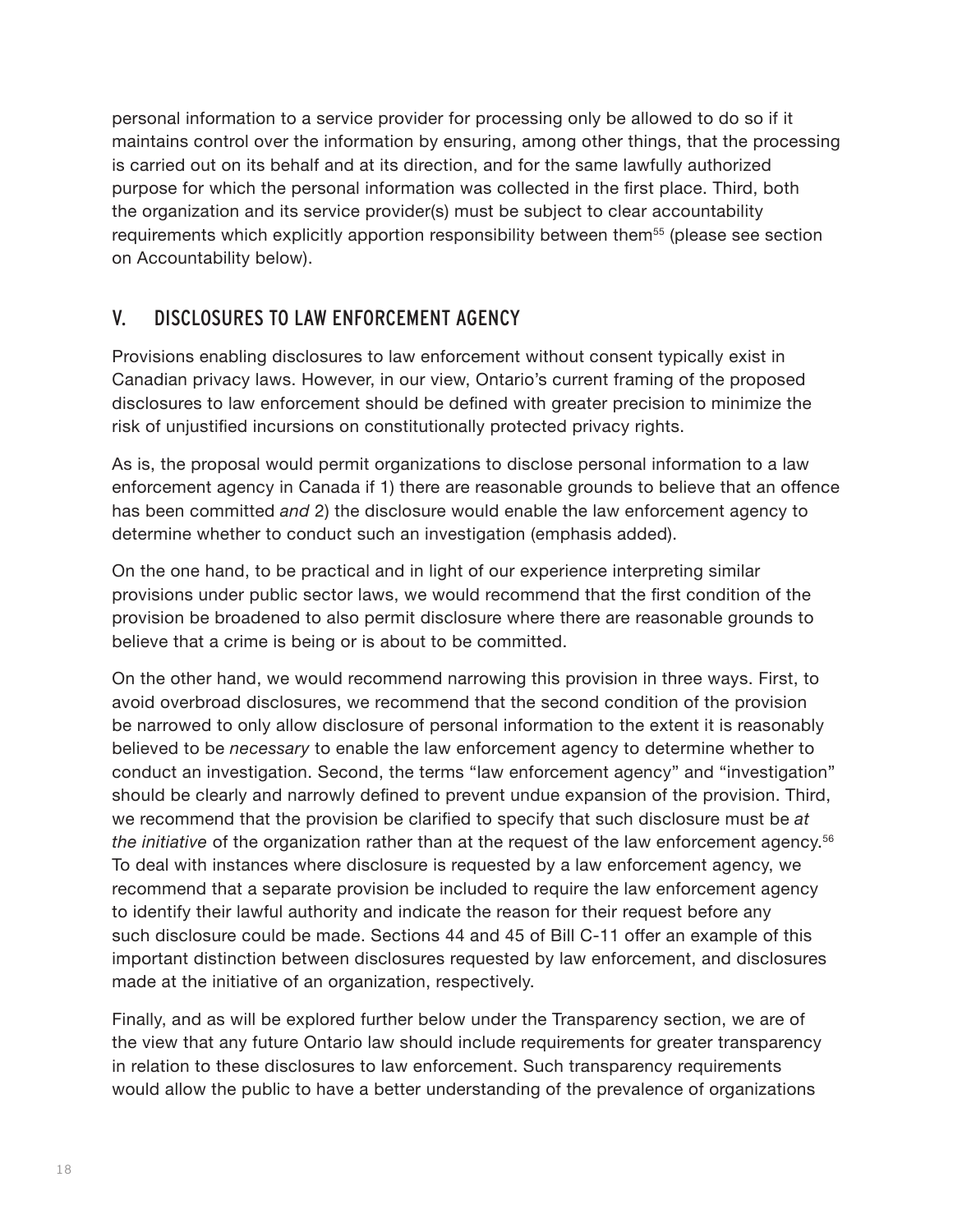<span id="page-20-0"></span>disclosing personal information to law enforcement, especially in circumstances of warrantless disclosures.

#### VI. INVESTIGATION OR LEGAL PROCEEDING

Under this provision, an organization may collect, use or disclose an individual's personal information if it is reasonable for the purposes of an investigation or legal proceeding. In our view, this provision is also too broad and should be appropriately scoped and circumscribed to avoid unwarranted privacy incursions.

We recommend that the terms "legal proceeding" and "investigation" be clearly defined. We also recommend that the proposed provision be teased out into two or more separate provisions so as to set out the specific conditions that attach to each case.

In the case of investigations, the legislation should specify what type of investigation is intended to be covered. Is it intended to cover investigations into a breach of an agreement or contravention of a law? Is it intended to cover investigations carried out by the organization itself, a designated third party investigative body, or another organization? The legislation should also significantly tighten the conditions attached to such collection, use or disclosure. Similar to Bill C-11, we would recommend including as conditions that the organization have reasonable grounds to believe that a breach of an agreement or contravention of a law has been, is being, or is about to be committed; that obtaining a person's consent would likely compromise the availability or accuracy of the information; and that the information is reasonable for the purpose of carrying out the investigation.

With respect to legal proceedings, we recommend that the provision be amended to clarify, also similar to Bill C-11, that disclosure of personal information can be made to comply with a subpoena, warrant, court order or similar requirement issued in a proceeding by a person having jurisdiction to compel the production of such information or to comply with a procedural rule relating to the production of such information in a proceeding. (See also section 41(1)(d) of *PHIPA* for similar wording).

#### VII. EMPLOYEE'S PERSONAL INFORMATION

The government's proposal includes new protections for the collection, use and disclosure of employee information. As indicated in our opening remarks, filling the gap on employee privacy would constitute a major and significant advancement of privacy rights in Ontario.

As currently proposed, however, we are concerned that the new provisions are overly broad and would allow an employer to collect, use and disclose any information about an employee as is reasonable for managing the employment relationship. Both *PIPEDA* and C-11 critically require that the collection, use and disclosure be necessary for establishing, managing or terminating the employment relationship and that employees be provided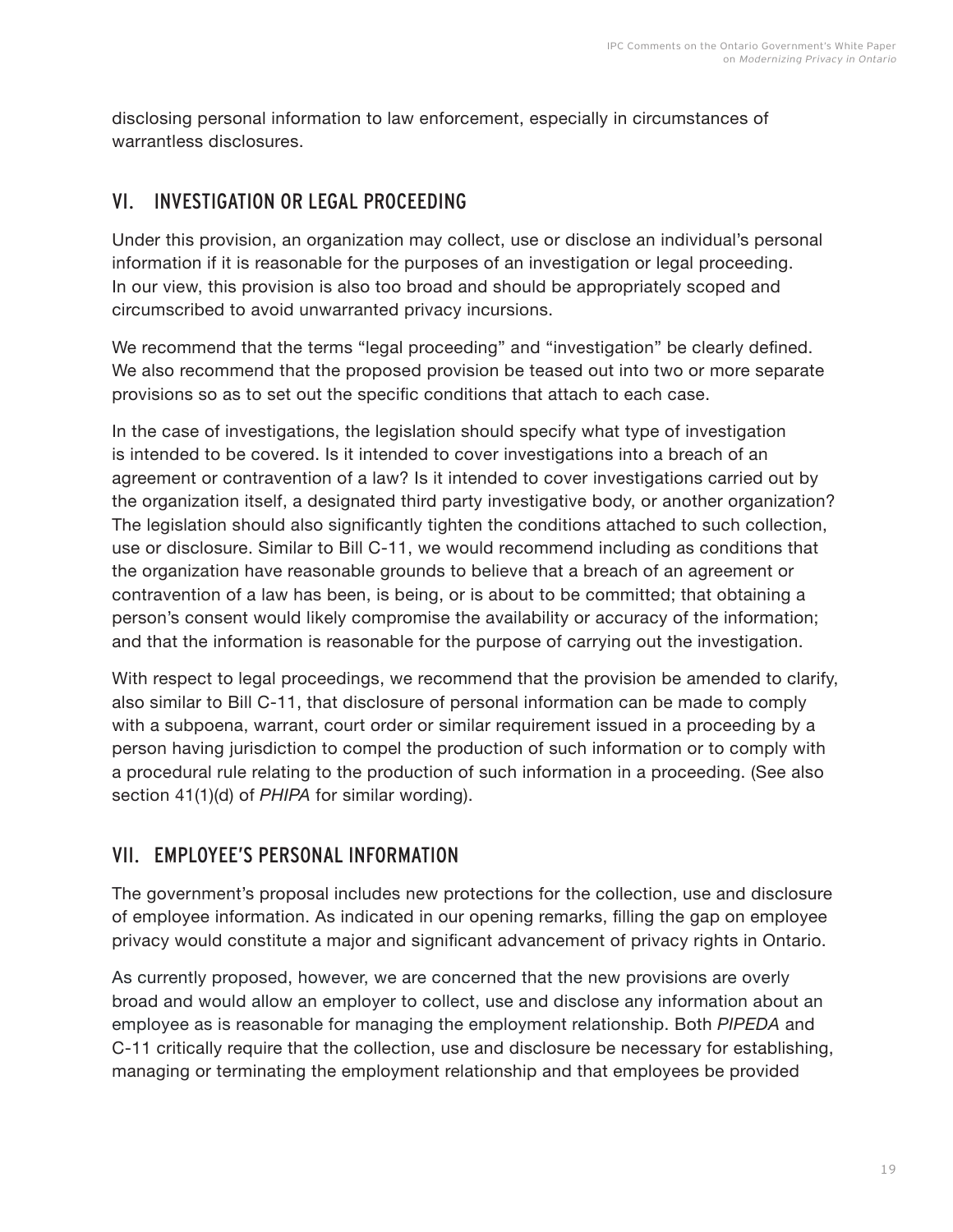<span id="page-21-0"></span>with notice of the purported information practices. We strongly urge the government to introduce similar requirements of necessity and notice in an eventual Ontario law.

#### VIII. RESEARCH IN THE PUBLIC INTEREST

The proposed provision allowing research in the public interest is clear and enabling, yet also subject to a number of reasonable privacy protections. In our view, it represents an improvement over the equivalent provision that currently exists in *PIPEDA,* which we understand was significantly underutilized.

However, as currently proposed, the draft research provision would require that the research *relate to* the public interest. In our view, this condition should be further strengthened to only allow non-consensual use or disclosure of an individual's personal information where the research purpose is intended to *advance* the public interest.

#### IX. PUBLICLY AVAILABLE INFORMATION

The white paper proposes that an organization may collect and use an individual's personal information without consent if the personal information is publicly available and the collection is consistent with the purposes for which the personal information was made publicly available, the context and the reasonable expectations of the individual.

The fact that personal information may be accessible online does not mean that an individual has no reasonable expectation of privacy in it. Recent cases such as the Canadian privacy commissioners' investigation of Clearview AI[57](#page-37-0) highlight the risk of organizations engaging in indiscriminate mass scraping of the internet and extracting personal information for the purpose of monetizing it — often leaving the affected individuals none the wiser and opening them up to privacy and other harms.

We are pleased to see that the government's proposal regarding publicly available personal information includes important requirements that the collection be consistent with the purpose and context in which the information was made publicly available and the reasonable expectations of the individual. However, to further enhance individual privacy in what could otherwise be open season on all personal information online, we invite the government to also consider criteria inspired by the definition of publicly available information recently adopted in the *Communications Security Establishment Act, S.C. 2019, c. 13, s. 76*, namely: information 1) that has been published or broadcast for public consumption, 2) is accessible to the public on the global information infrastructure or otherwise is available to the public on request, and 3) (most importantly) in which an individual has no reasonable expectation of privacy.

Also, in light of the government's policy objective of protecting vulnerable populations, especially children and youth, we recommend that the government seriously consider explicitly excluding from the definition of publicly available personal information any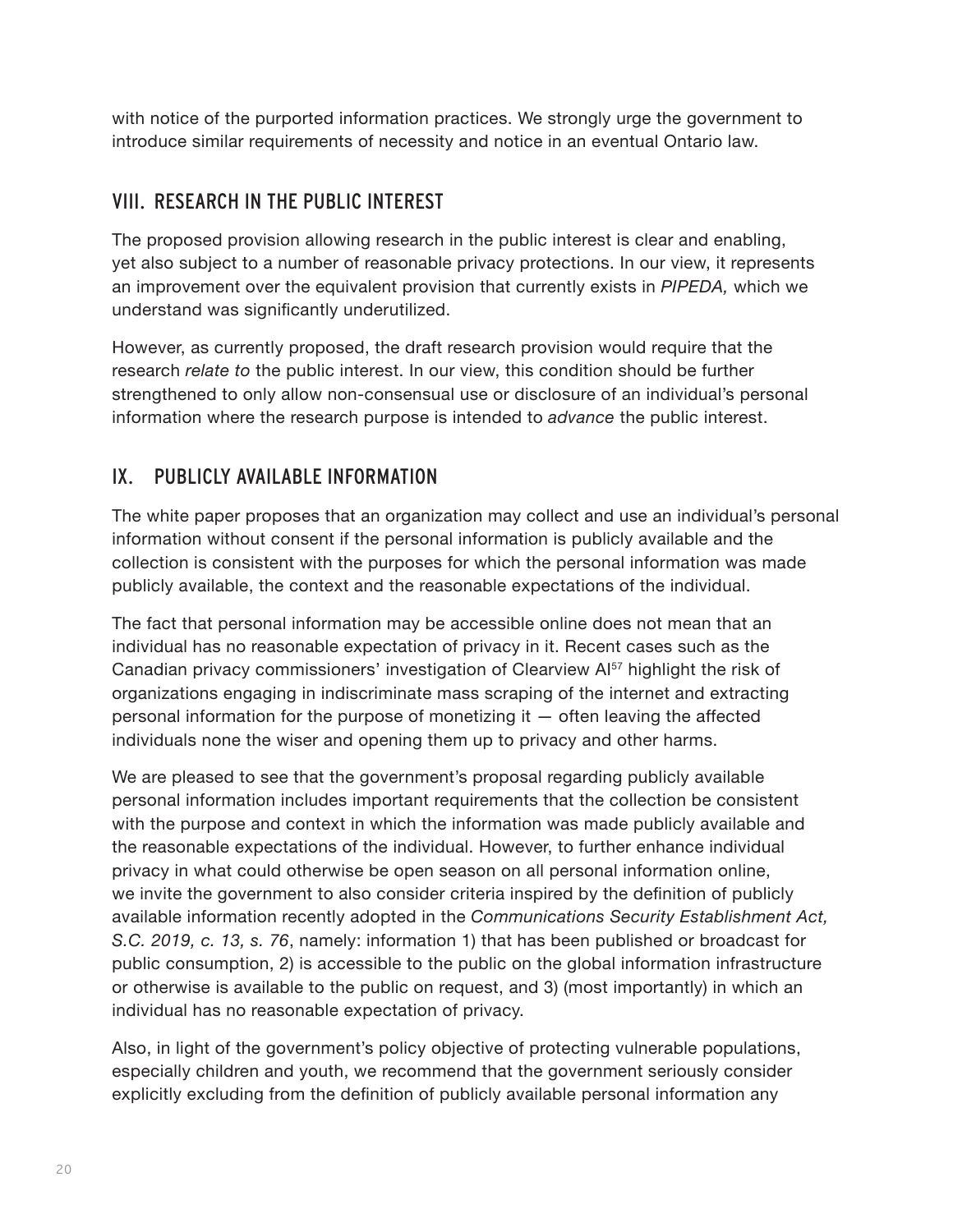<span id="page-22-0"></span>personally identifiable information about youth or children that has been posted online (particularly on social media websites). In such cases, an organization seeking to use personal information of children or youth posted online would not have free rein to do so but would have to rely on another authorized ground, such as consent or research in the public interest.

## 4. DATA TRANSPARENCY FOR ONTARIANS

As set out in our October 2020 submission, the inclusion of transparency in a modern private sector privacy law will be one of its most important principles and is the critical lynchpin of its success. Transparency requirements can serve multiple and distinct purposes:

- i. **For individuals**, they are an essential component of obtaining meaningful consent to the collection, use and disclosure of personal information;
- ii. **For the broader public,** they afford an essential opportunity to understand and compare data management practices across competitors in an industry; and,
- iii. **For regulators and oversight bodies**, they allow scrutiny of an organization's practices to ensure compliance and hold organizations to account.

With respect to the information disclosures that must be provided to individuals at the time of seeking meaningful consent, these disclosures must be relatively concise, timely and actionable, with greatest emphasis on the most impactful considerations that will likely inform individual choice and decision-making. On this topic, please see our comments above under "Valid Consent."

With respect to the second purpose mentioned above  $-$  dissemination of an organization's data management practices to allow the public to make comparisons across organizations — we support the white paper's proposal to require organizations to be transparent about their information management practices whether they are relying on consent or another authorized ground.

For this second purpose, we believe that the transparency requirements listed on pages 27-28 of the white paper represent a good baseline of generally *useful*, but not necessarily exhaustive, information to be provided to individuals. For example, while it is useful for the public to understand what data is being collected by the organization, there may be added value in describing the source of that information. Moreover, much work is currently underway to explore how such information could be provided in more effective ways.[58](#page-37-0) As such, any proposed legislation should, at minimum, be designed to leave open both the list of general transparency requirements and the possible new approaches for achieving transparency in light of evolving research in this area.

Another beneficial addition to transparency requirements for the general public would be a provision requiring organizations to generate annual public reports outlining basic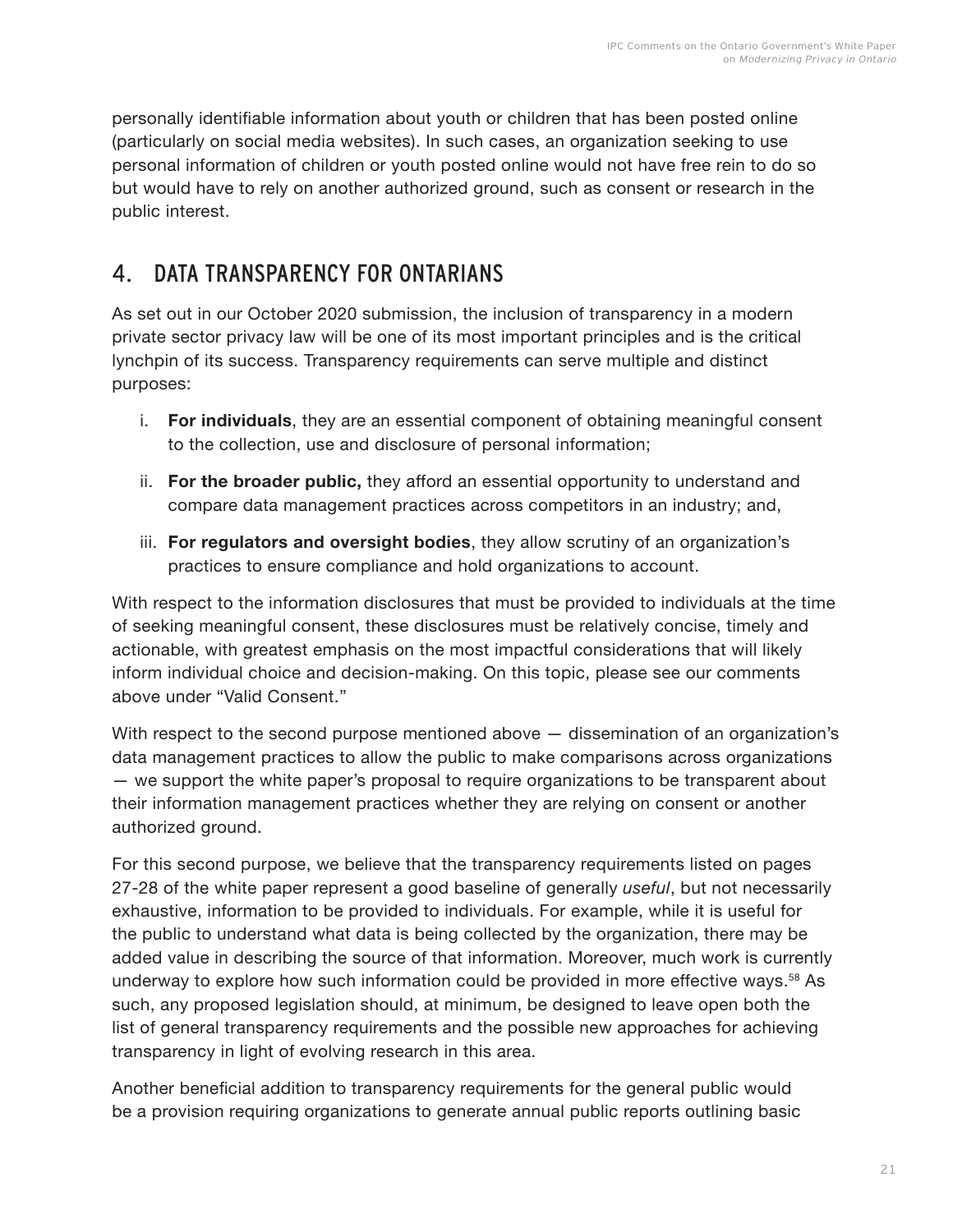<span id="page-23-0"></span>statistics on the numbers, types and outcomes of law enforcement requests for access to personal information held by those organizations<sup>[59](#page-38-0)</sup>. Privacy authorities internationally have been calling for this enhancement to transparency and accountability for some time, including through a resolution<sup>[60](#page-38-0)</sup> at the  $37<sup>th</sup>$  International Conference of Data Protection and Privacy Commissioners in 2015. These transparency reports are an important tool towards ensuring both that government and law enforcement agencies are acting responsibly and that organizations are exercising due diligence when receiving disclosure requests. The potential content of transparency reports and related disclosure policies is discussed in the IPC's 2018 *Disclosure of Personal Information to Law Enforcement* fact sheet<sup>[61](#page-38-0)</sup> as well as the Government of Canada's *Transparency Reporting Guidelines.*[62](#page-38-0)

Finally, the third purpose of transparency is to allow scrutiny of an organization's practices by privacy regulators and oversight bodies (in this case, the IPC) to ensure compliance, assess systemic risk factors and hold organizations to account for their obligations under a private sector privacy law. Examples of this type of transparency should include obligations of organizations to make their privacy policies, practices and procedures available to the IPC on request; to provide annual privacy breach statistics to the IPC on request; to report to the IPC in the event of a breach of security safeguards that poses real risk of significant harm; to show records of privacy impact assessments for data processing above a defined risk threshold (including any associated assessments of algorithmic impacts that significantly impact individuals); and to notify the IPC of an organization's intention to use or disclose personal information without consent for research in the public interest.

To be clear, such transparency obligations would not immunize non-compliant organizations. The IPC must still be able to act on the information it receives to work with the organization to resolve issues identified, and should such resolution not be possible (or in the case of egregious non-compliance), to take enforcement action.

#### I. ENHANCING ACCOUNTABILITY

In addition to the transparency requirements imposed on organizations to *demonstrate* accountability to regulators are the underlying accountability obligations themselves. Substantive accountability must play a central role in any modern privacy legislation that shifts away from a fully consent-based model. Enhanced accountability requirements serve as a counter-point to the increased flexibility organizations are granted to collect, use or disclose personal information without consent in a data-driven economy.

While the obligation for organizations to implement a scalable privacy management program is an important baseline requirement for an accountability 1.0 framework, a modern privacy law must strive for much stronger accountability measures in view of the increasing digital risks at play today and in the future.

At minimum, we would recommend imposing a mandatory obligation to conduct a privacy impact assessment (PIA) above a certain risk threshold, which should include an assessment of algorithmic impacts in the case of automated decision systems that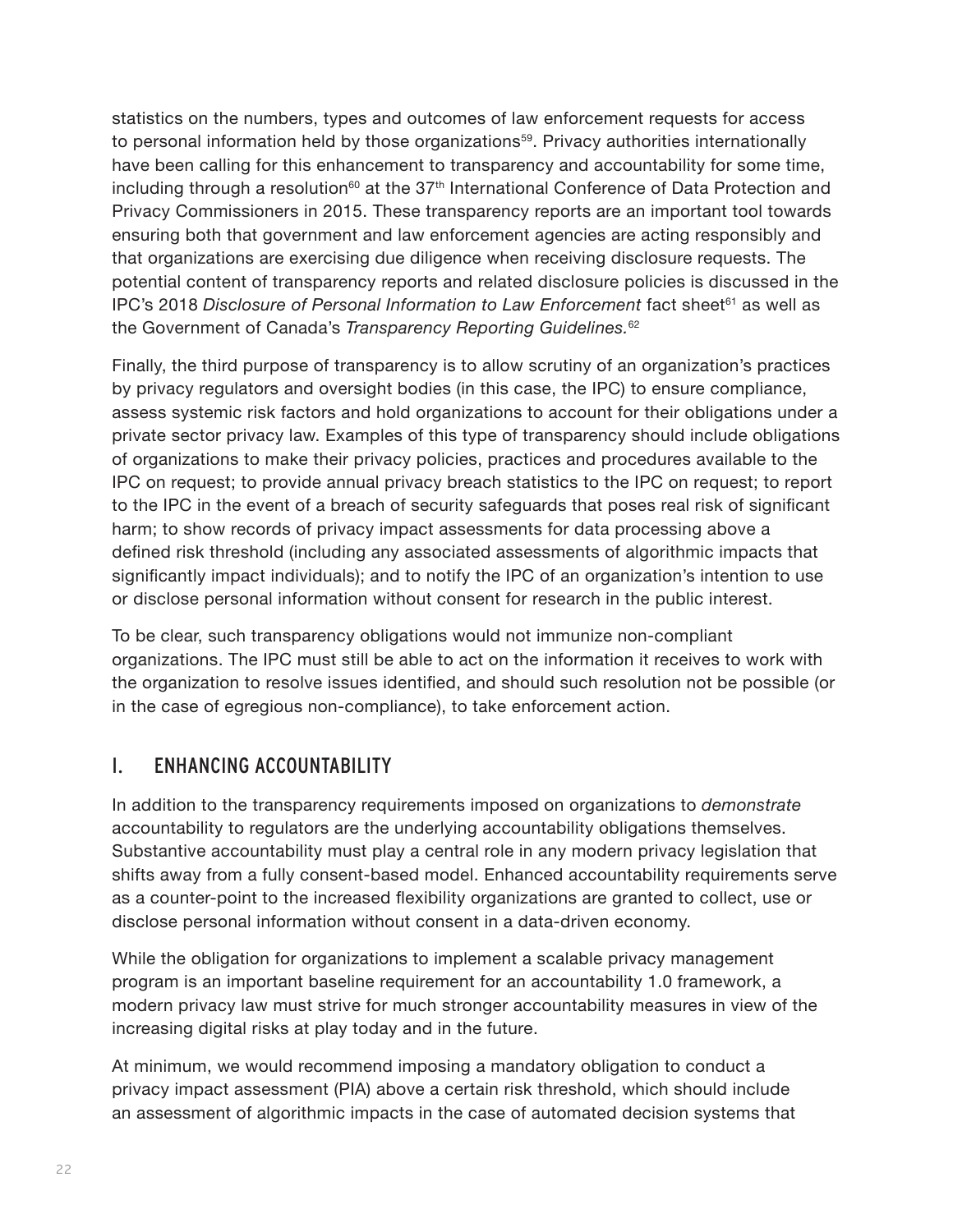<span id="page-24-0"></span>significantly affect individuals (see our comments above). This requirement would be consistent in principle with the GDPR.[63](#page-38-0) To ensure an appropriate measure of flexibility, we would recommend that the required components of a PIA be prescribed by regulation or set out in guidance in order to ensure a systematic methodology for identifying, evaluating, mitigating and managing risks to data subjects.

We would not suggest that PIAs should be required for *all* collections, uses and disclosures of personal information as this might result in significant administrative costs that would unfairly burden organizations. However, where a collection, use or disclosure introduces significant risks above a certain threshold, PIA's should be required to avoid unfairly transferring the costs and related burdens onto individuals who would otherwise have to bear the brunt of ill-conceived initiatives.

#### II. ACCOUNTABILITY AND SERVICE PROVIDERS

A modern private sector privacy law must set out a clear and coherent regime for apportioning accountability among the multiple actors involved in complex data processing arrangements. Accordingly, we recommend that any proposed legislation clearly lay out the obligations of both transferring organizations and their service providers.<sup>[64](#page-38-0)</sup> (See our comments above under Data Transfers to Service Providers for Processing.)

The organization that lawfully transfers personal information to a third party service provider to process it on its behalf should retain control over the personal information and ultimately remain accountable for it.<sup>[65](#page-38-0)</sup> Among other obligations, the transferring organization should be required to ensure, through contractual or other means, that 1) the service provider can only process the data in accordance with the lawfully authorized purpose that the organization transferred it and 2) that the service provider will provide a level of privacy protection equivalent to that which the transferring organization is required to provide under the law. If the service provider is located outside the province, as many increasingly are, the transferring organization should be required to disclose this fact among its transparency obligations, along with a description of the related risks and implications. The transferring organization should also retain responsibility for responding to requests for access or disposal and for notifying individuals and/or reporting to the IPC in the event of a data breach.

For their part, service providers should be restricted from using or disclosing the personal information for any purpose other than the purpose for which the organization transferred it to them for processing. They should be required to provide the same level of protection as the transferring organization is obliged to provide under the law. Service providers should also generally be required to refer access or disposal requests to the organization, to immediately notify the organization in the event of a data breach and to collaborate with the organization in investigating, mitigating and containing such breach. Such general requirements should be set out in the legislation itself, supplemented by regulation and/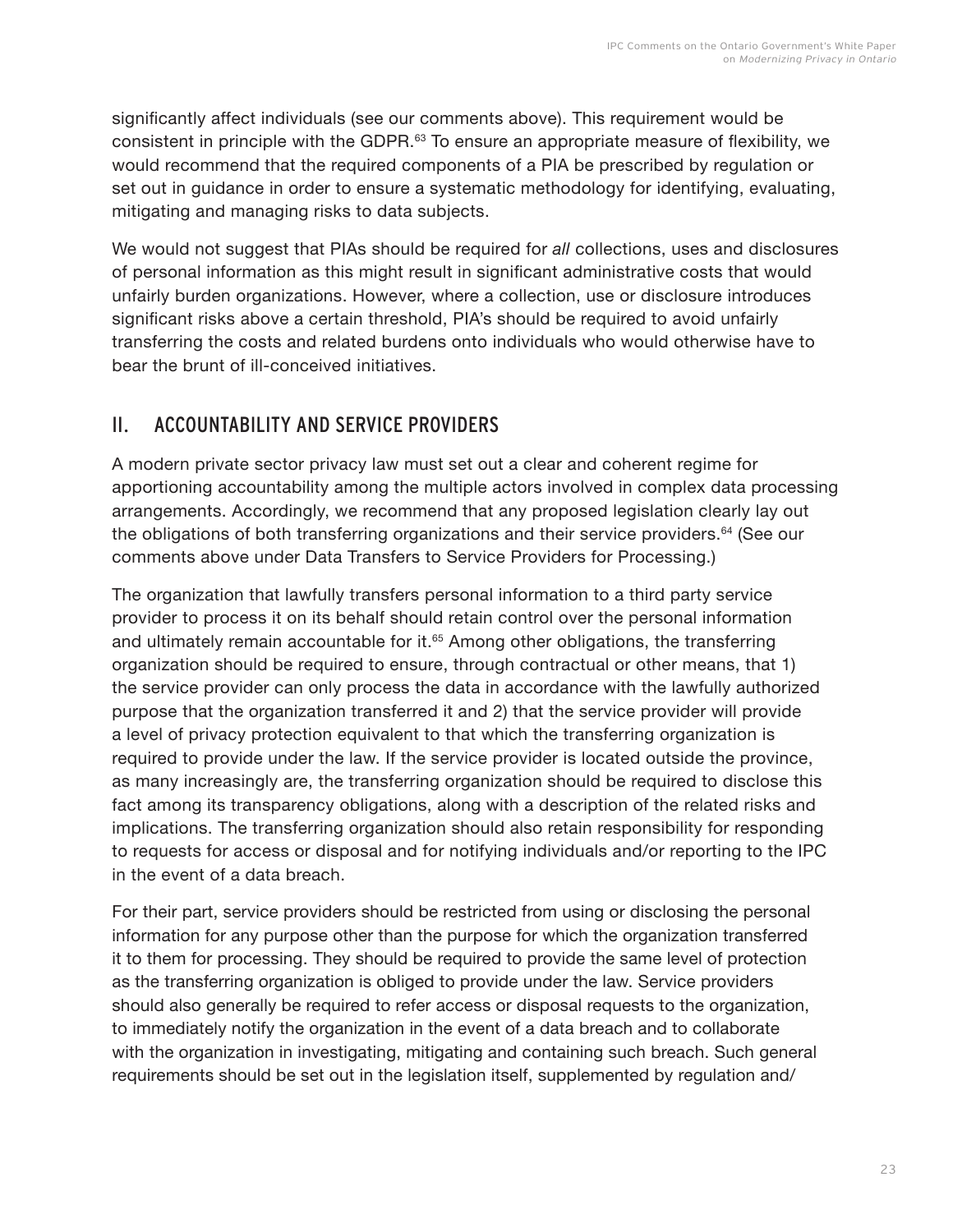<span id="page-25-0"></span>or guidance, as appropriate, to elaborate upon the more granular elements that should be addressed in any contractual arrangement between the organization and the service provider.

### 5. PROTECTING CHILDREN AND YOUTH

We applaud the government's proposal to address important issues such as substitute decision-makers and the minimum age thresholds for valid online consent in an Ontario private sector privacy law.

At the same time, we think a balanced approach would recognize that a youth's wishes may not always align with their parents'. For example, young teens may not agree with their parents' request to access or take down personal information they posted about themselves on social media sites as a means of expression. Conversely, teens may object to their parents' posting of photos or other personal information about them online. For these and other reasons, we would recommend that a private sector privacy law recognize the right of mature minors between the ages of 13 and 16 to object to their parental consent or parental requests on their behalf and that their objection should prevail.

Also, consistent with our views above, youth should have a broad right, even without parental consent, to have information they posted about themselves de-indexed, taken down, and in some cases deleted at source<sup>[66](#page-38-0)</sup>, subject to narrow exceptions. This is a proposal we advanced in our initial submission, recommending that minors deserve special consideration to support their freedom of experimentation and self-discovery and their ability to learn and change their minds at a young age without worrying about the permanent reputational impacts of information they post about themselves online.

Finally, the government has proposed to develop supplementary codes of practice that resemble those introduced in other jurisdictions. For example, the United Kingdom's Information Commissioner's Office has produced a strong code*[67](#page-38-0)* in this regard, which "seeks to protect children within the digital world, not protect them from it."[68](#page-38-0) The IPC supports the government's proposal and would be pleased to be involved in the development of a similar code of practice for Ontario to bring greater specificity to children's protection online.

## 6. A FAIR, PROPORTIONATE AND SUPPORTIVE REGULATORY REGIME

#### I. PROACTIVE SUPPORT

#### **i. Codes of Practice and Certification Programs**

Anecdotally, one of the most common stakeholder requests privacy regulators receive is "what do we have to do to be compliant with the legislation?" While we seek to be supportive through consultations, we see great potential for more detailed and proactive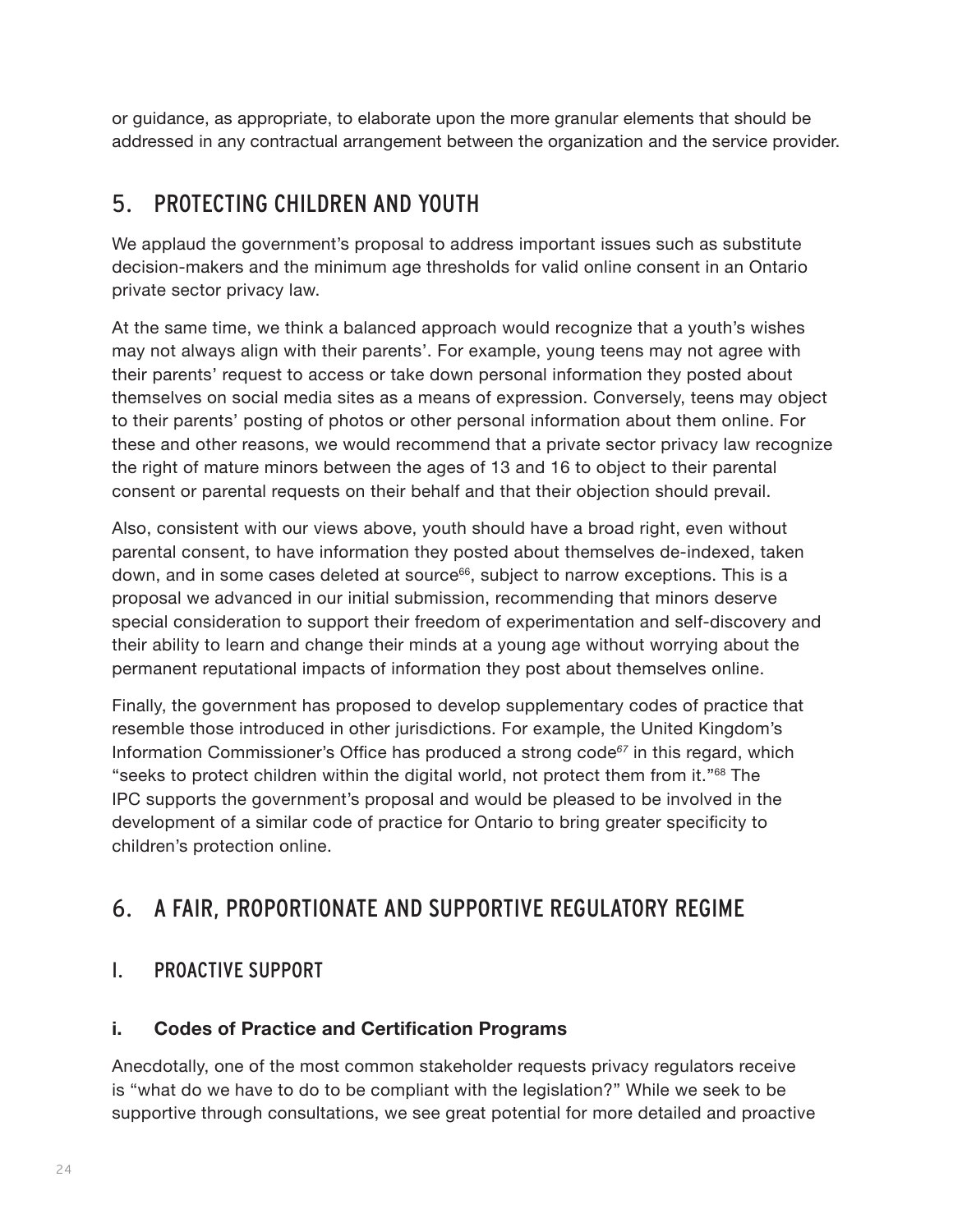<span id="page-26-0"></span>delivery of guidance through the collaborative development of codes of practice and certification programs. Codes of practice can provide clear benefits for Ontarians (who receive greater transparency about the practices of an organization in an 'at-a-glance' format) and organizations (who receive a measure of regulatory certainty for their own practices and can more securely engage with service providers and partners who are certified against the code).

Of course, rigorous requirements would have to be established for regulatory approval of a code, any amendments thereto, and any third party certification program put in place to ensure ongoing monitoring of those organizations claiming adherence to it (as is the case under the GDPR $^{69}$  $^{69}$  $^{69}$  and Bill C-11<sup>[70](#page-38-0)</sup>). To the extent compatible, a proposed Ontario law can also provide for reciprocal recognition of codes of practice and certification programs approved by the federal regulator and vice versa. Importantly, however, adherence to a code and certification program must not be allowed to fetter the discretion of the regulator. While compliance with a code of practice or obtaining certification will be relevant in assessing compliance with the law, they are not determinative of compliance with the law. The IPC must always have the residual authority to assess the application of the law to the specific facts and circumstances of individual complaints, any changes or deviations from an organization's practice or policy, and any novel, emerging risks.

#### **ii. Flexible Regulatory Schemes**

As noted in our prior submission, we would also encourage the government to consider adopting some of the agile and cutting-edge regulatory tools that are currently being tested in other jurisdictions.

The primary example of this is the "regulatory sandbox," a supervised, safe haven where organizations can experiment and test innovative products and services to ensure compliance with legislative and other requirements under the supervision of the privacy regulatory authority. We have seen this approach adopted by the **UK [Information](https://ico.org.uk/media/about-the-ico/documents/2614219/sandbox-discussion-paper-20190130.pdf) [Commissioner's](https://ico.org.uk/media/about-the-ico/documents/2614219/sandbox-discussion-paper-20190130.pdf) Office**[71](#page-38-0), the **[Norwegian Data Protection Authority](https://www.datatilsynet.no/en/regulations-and-tools/sandbox-for-artificial-intelligence/)**[72](#page-39-0) (specifically for AI), and the **[Ontario](https://www.oeb.ca/_html/sandbox/index.php) Energy Board**[73](#page-39-0), among others. Again, the overall purpose would be to provide a modern and flexible means by which the regulator can support *privacy respectful and compliant* innovation by Ontario organizations in a secure and supervised environment.

#### **iii. Providing Guidance and Advice**

We would support a private sector privacy law that supplements enforcement measures with a range of supportive tools that foster and encourage regulatory compliance. Such tools include educational materials such as practical, transparent and comprehensive guidance and best practices, developed in consultation and collaboration with organizations and individuals. As noted by the government, the IPC has a long history of issuing guidance on the statutes we administer.<sup>[74](#page-39-0)</sup> Other tools include advisory services in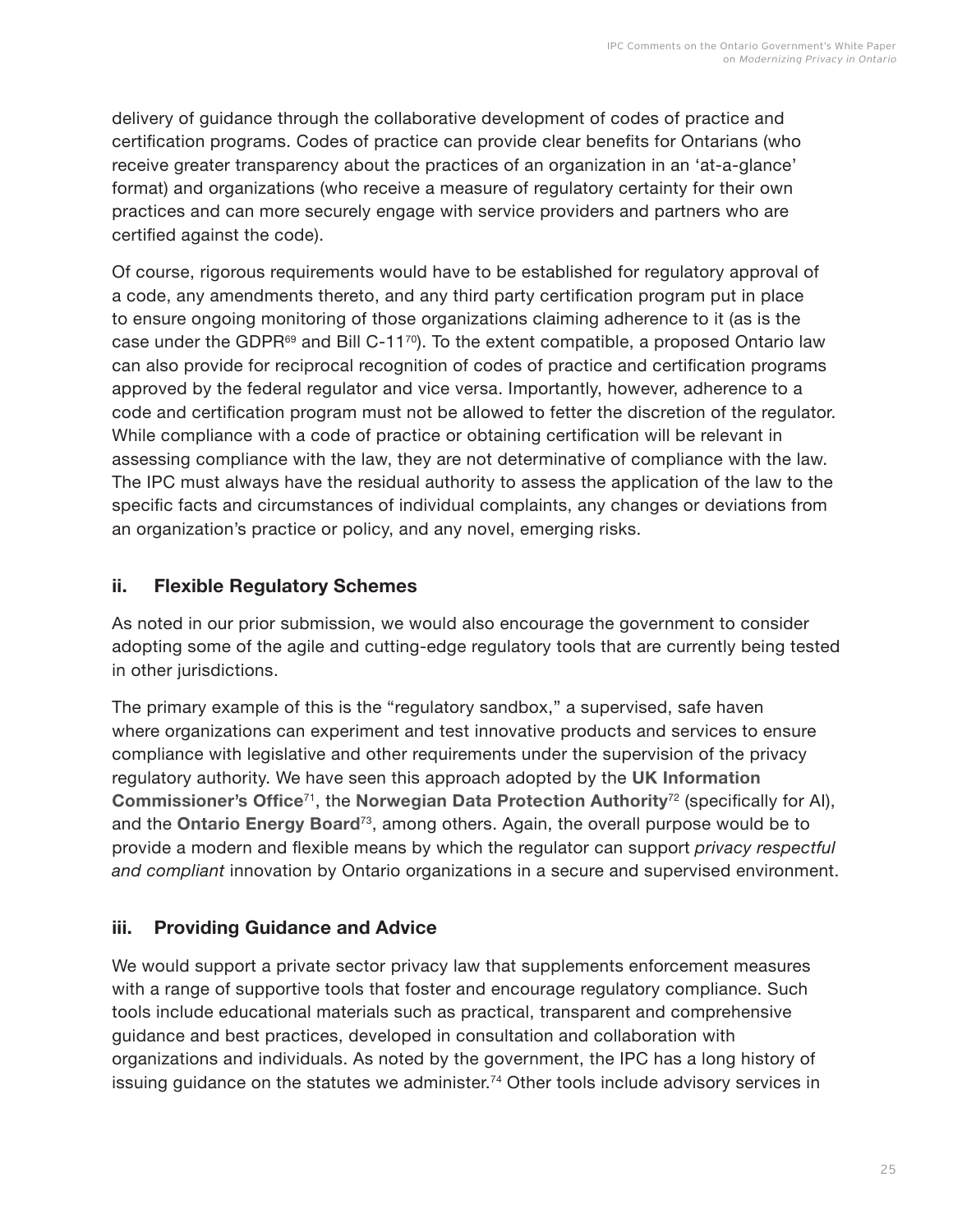<span id="page-27-0"></span>respect of novel forms of data processing, and funding and publishing research in areas of emerging risk.

Like codes and certification programs, however, such tools cannot fetter the IPC's discretion in assessing compliance with the law. While guidance, advice, research and other resources will be important sources to consider, an individual complaint will still have to be assessed according to the application of the law to the specific facts and circumstances, any changes or deviations from an organization's practice or policy, and any novel, emerging risks. Also, in order to appropriately direct resources, focus on areas of highest systemic risk and provide generalizable value to organizations across a sector or industry, the IPC should have the discretion to determine which guidance, advice or research to undertake. In this regard, we would caution against the approach taken in Bill  $C-11^{75}$  $C-11^{75}$  $C-11^{75}$  that requires the privacy commissioner to provide quidance at the request of an individual organization, which may create unfair competitive advantage in the marketplace and unduly drain public resources with little return on investment.

#### II. ENFORCEMENT REGIME

The IPC is broadly supportive of the enforcement framework being considered by the government for a made-in-Ontario private sector privacy law. In particular, the enforcement options address some of the most significant weaknesses in Bill C-11 and respond to many of the recommendations made by the IPC in its previous submission on private sector privacy legislation in Ontario.[76](#page-39-0) 

#### **i. Investigative and Order-Making Powers**

The modern privacy landscape requires a regulator with strong investigative and ordermaking powers. The IPC is pleased that the government recognizes this and is considering a legislative model that provides the IPC with the power to issue orders requiring organizations to comply with the law, cease contraventions of the law, make public the measures they have taken to fulfil their obligations, and destroy any personal information collected unlawfully.

The power to issue orders must be supported by robust yet flexible investigative powers. The IPC must have the power to commence an investigation in response to a complaint or on its own initiative. To ensure resources are appropriately directed at the most pressing issues, the IPC must also have the discretion to determine which matters should be investigated and to discontinue investigations. The IPC is pleased that the government has recognized the importance of providing the IPC with this discretion.

While the IPC is broadly supportive of the enforcement model under consideration by the government, we would recommend a few specific improvements. First, the power to issue orders should not be limited only in respect of "organizations," but also in respect of service providers to ensure they too comply with their relevant obligations under the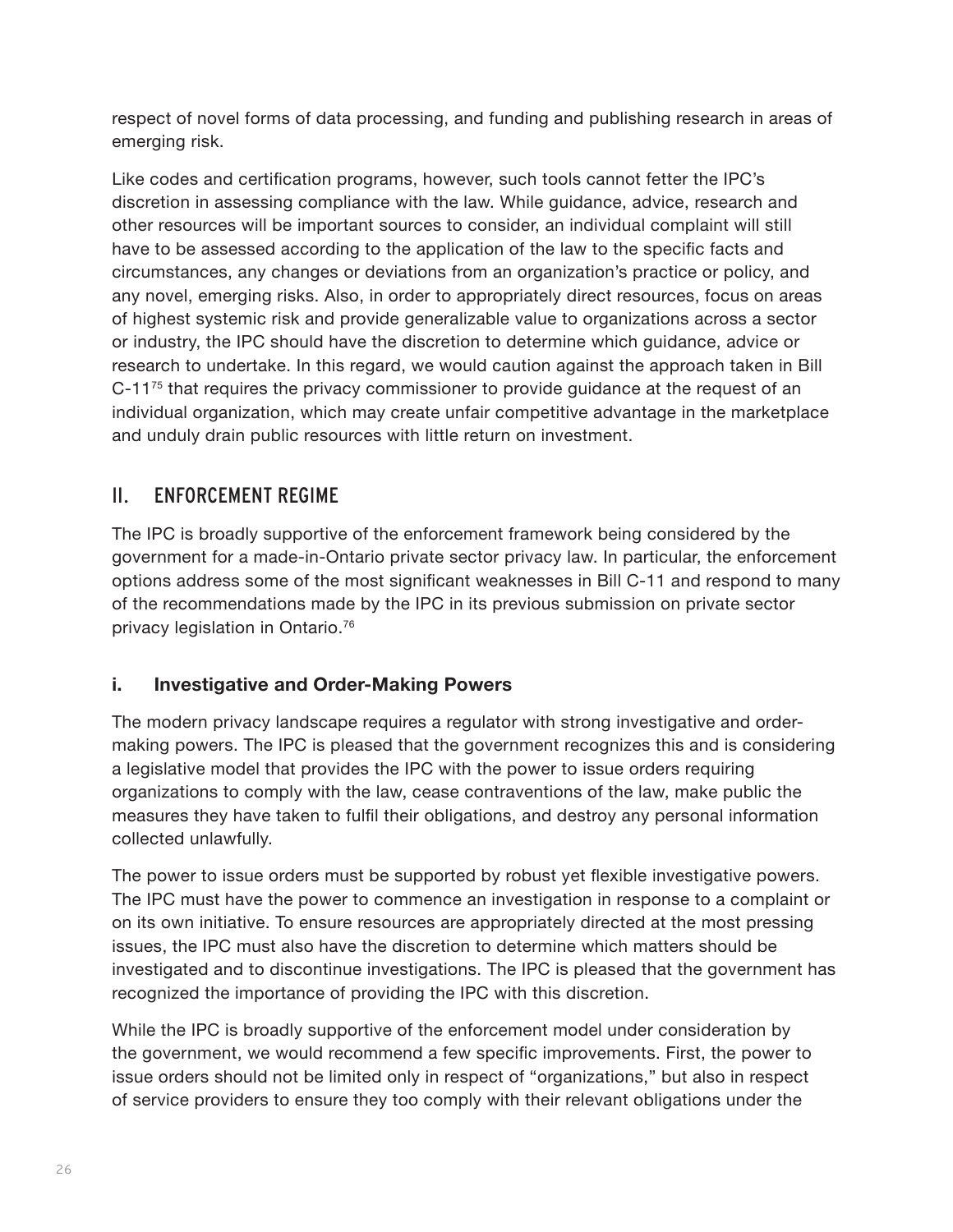<span id="page-28-0"></span>proposed act and its regulations (see our recommendations above, "Data transfers to service providers for processing").

Second, IPC orders relating to data mobility, disposal, de-indexing, access and correction rights should not be subject to appeal to the courts but rather judicial review. This would make the proposed law more practical, efficient and consistent with other statutes administered by the IPC<sup>[77](#page-39-0)</sup> aand help ensure that IPC orders relating to these rights have a greater degree of certainty and finality.

#### **ii. Administrative Monetary Penalties**

Regulation of the private sector must recognize the economic value of personal information while also creating effective financial incentives to encourage compliance and ensure organizations do not profit from non-compliance. One tool to create such financial incentives is the use of administrative monetary penalties. The IPC supports introducing an administrative monetary penalty regime in an Ontario private sector privacy law. We further agree that administrative monetary penalties should be ordered by the IPC rather than by a separate administrative tribunal like that proposed in Bill C-11.

In our view, the proposed administrative monetary penalty provisions generally strike the right balance. They are similar to those in Ontario's *PHIPA* while adapted for the private sector context. The proposals also give appropriate discretion to the IPC to decide whether to issue an administrative monetary penalty and provide a list of factors for the IPC to consider.

While the IPC is broadly supportive of the model proposed by the government, we recommend several improvements. First, the draft provisions limit administrative monetary penalties to only "organizations." In our view, administrative monetary penalties should also apply to service providers in cases that warrant it. Given their important data processing responsibilities, we recommend that they too be covered in an eventual law (see our recommendations above, "Data transfers to service providers for processing").

Second, the administrative penalties provision, as proposed, would only apply to contraventions of the act. Ontario's private sector privacy law should consistently ensure that contraventions of regulations could equally result in administrative monetary penalties.<sup>[78](#page-39-0)</sup>

Third, we recommend that the maximum amount of an administrative monetary penalty for an organization that is an individual be increased to \$100,000. While \$50,000 may be a significant penalty for many individuals, it is unlikely to meaningfully deter conduct that seeks to derive economic benefits far in excess of \$50,000 in cases of significant noncompliance. On the other hand, the IPC agrees that the maximum amount proposed for an organization that is not an individual is appropriate, recognizing that the amounts listed are maximums, and the determination of the actual amount of an administrative monetary penalty will be based on the particular facts and circumstances of each case.

Fourth, the factors to consider when deciding whether to issue an administrative monetary penalty should be expanded to take into account whether a penalty or fine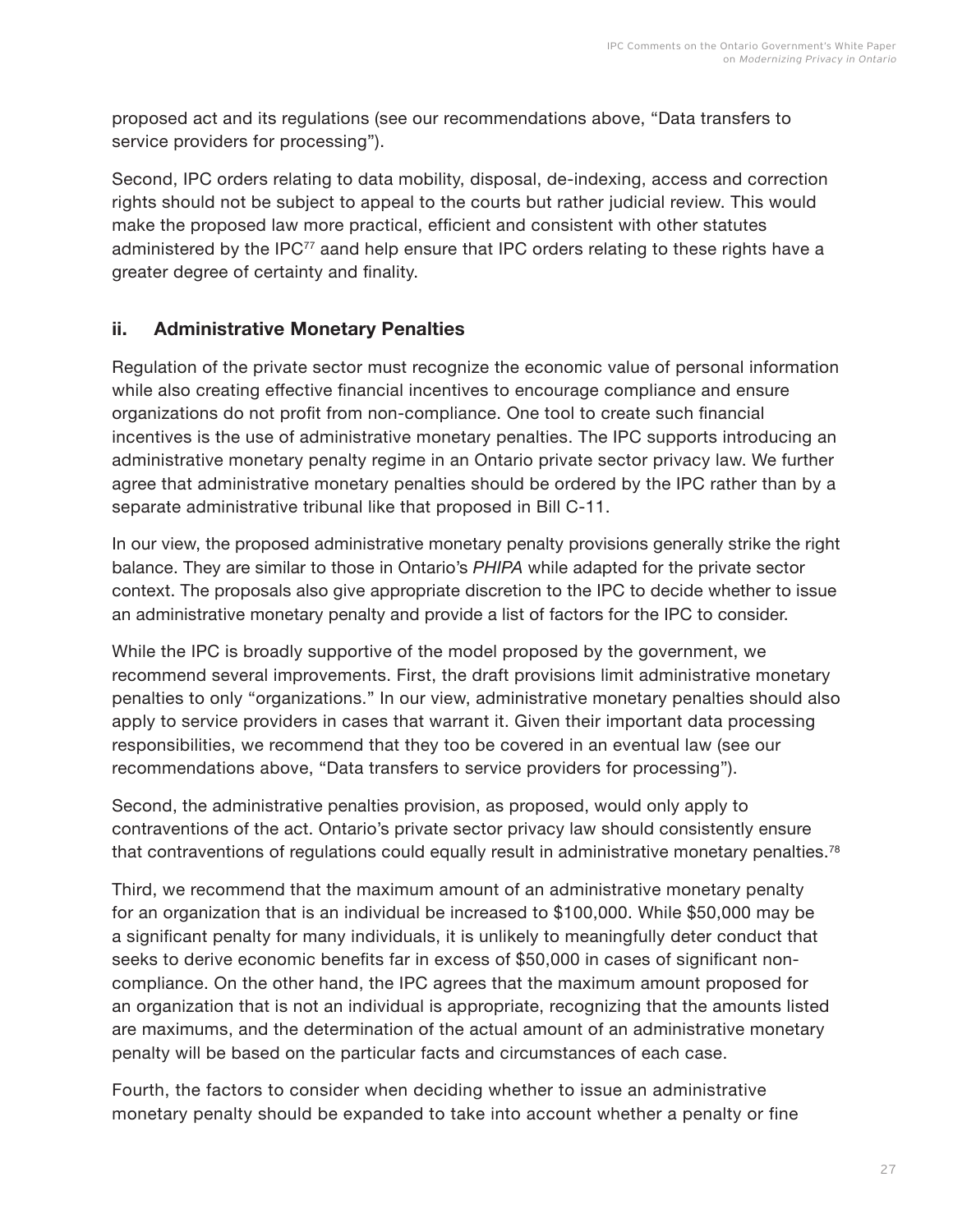<span id="page-29-0"></span>has already been imposed under other privacy and access legislation in relation to the same facts and circumstances. This will help ensure the interoperability of Ontario and other Canadian privacy and access legislation such that organizations are not overly (or unfairly) penalized monetarily.

#### **iii. Offences**

The IPC strongly agrees that an Ontario private sector privacy law should include a regime for statutory offences. This enforcement tool is an important instrument to sanction egregious contraventions while also deterring them from occurring in the first place.

We generally agree with the example offences proposed in the white paper, including where an organization re-identifies personal information that has been de-identified; seeks retribution against a whistleblower; fails to report a breach of security safeguards to the IPC; fails to maintain a record of every breach of security safeguards; fails to retain information subject to an IPC inquiry; or fails to abide by an IPC compliance order. In addition to these, we would recommend the inclusion of the following offences:

- Willfully collecting, using or disclosing personal information in contravention of the  $law;^{79}$
- Willfully making a false statement to mislead or attempt to mislead the commissioner in performing his or her functions under the law;<sup>80</sup>
- Making a request for access, correction, portability, disposal or de-indexing or relating to automated decision systems under false pretenses;<sup>[81](#page-39-0)</sup>
- Altering, concealing or destroying personal information or causing a person to do so with the intent of denying a right under the law; <sup>[82](#page-39-0)</sup> and
- Dismissing, suspending, demoting, disciplining, harassing or otherwise disadvantaging a person who (a) disclosed a privacy breach to the commissioner; (b) did something required under the act or its regulations; (c) or refused to do something the act or its regulations prohibits.<sup>[83](#page-39-0)</sup>

Including these will ensure that some of the worst contraventions of Ontario's private sector privacy legislation constitute punishable offences, consistent with their treatment under other Ontario privacy laws, such as *PHIPA*.

We also note that the offence provisions provided in the white paper apply only to organizations. Consistent with Ontario's other privacy laws<sup>[84](#page-39-0)</sup>, the offence provisions should extend beyond organizations and apply to any person. Further, we recommend that the maximum fine for individuals found guilty of an offence be lower relative to the proposed fines applicable to non-individuals.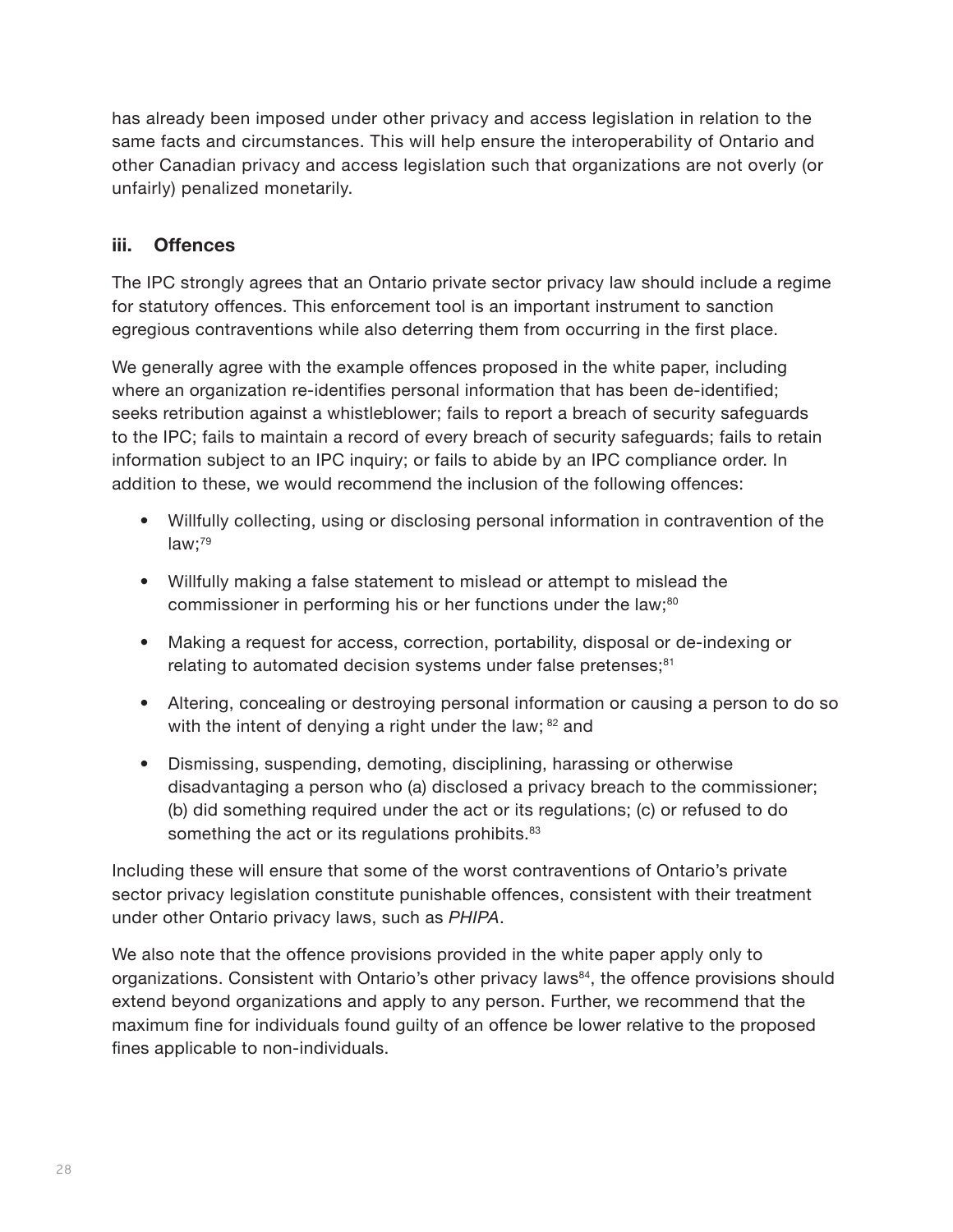#### <span id="page-30-0"></span>**iv. Power to Order Compensation**

One question raised in the white paper is whether the IPC should have the ability to order that individuals be compensated in the event of a privacy breach. In our view, where individuals have been affected by a breach, there could be a simplified process for obtaining a base level of compensation that reflects the overall nature of the risks created by the contravention. In that regard, the IPC could have the ability to issue an order requiring that discrete amounts in financial compensation be paid. For example, the IPC could order that credit monitoring services and identity theft protection be provided to individuals affected by a privacy breach or that the costs of cancelling or prematurely terminating a contractual relationship with the organization be waived.

Through its early resolution processes and interest-based mediation efforts, the IPC could bring the parties to a mutually satisfactory resolution which may include a one-time modest financial award to each affected individual, obviating the need for an investigation and possible order.

However, while the IPC may be uniquely positioned to assess the general nature of a breach, broad risks created for affected individuals and appropriate mitigation measures, we are not uniquely placed to assess individual damages. Individual claims for damages would best be addressed through the courts.

Accordingly, individual claims for compensation should be addressed by ensuring the availability of a private right of action for damages where the IPC finds a contravention of the law or where a person has been convicted of an offence under the law.<sup>[85](#page-39-0)</sup>

## 7. SUPPORT FOR ONTARIO INNOVATORS

#### I. DE-IDENTIFIED INFORMATION

#### **i. Permitted Use of De-Identified Information**

As noted in the white paper, the de-identification scheme being proposed is consistent with that proposed by the IPC in its earlier submission to the government's private sector privacy consultation. Generally speaking, the scheme defines a threshold at which information is considered "de-identified" — still subject to privacy legislation but afforded greater flexibility for its use in certain defined situations. It also defines "anonymized information," which would be outside the four corners of the law.

#### **ii. Definition of De-identified Information**

The identifiability of information can be understood as being along a spectrum. In a binary model, this spectrum is divided into "personal information," which is identifiable, and "non-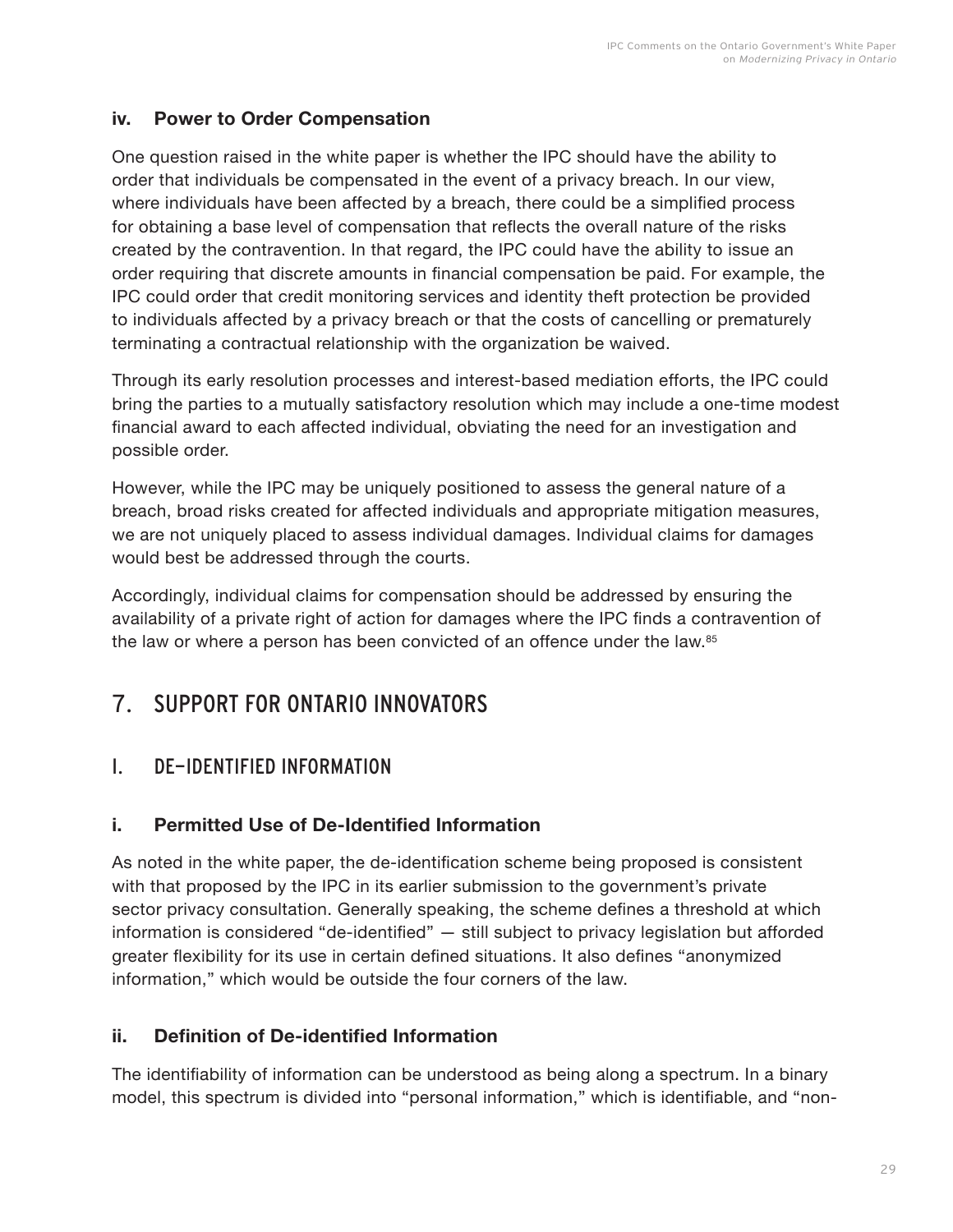<span id="page-31-0"></span>personal information," which is not. There is, however, no statutory bright line between these two states. Fuzzy interpretations of identifiability by organizations result in either risky information management practices flying completely under the radar or, conversely, reticence risk impeding fair competition and healthy innovation. Attempts to help organizations distinguish between these two states of information have been undertaken through guidance, regulation, codes of practice and/or the courts.

Ontario has proposed a three-state model: personal information, de-identified information and anonymized information. Although "personal information" is not defined in the white paper, presumably it would take on the universally accepted meaning of "information about an identifiable individual" (see our earlier comments under "Definitions of Personal Information and Sensitive Personal Information"). The proposal defines "de-identified information" as "information about an individual that no longer allows the individual to be directly or indirectly identified without the use of additional information." The proposed definition of "anonymized information" would be "information [that] has been altered irreversibly, according to generally accepted best practices, in such a way that no individual could be identified from the information, whether directly or indirectly by any means or by any person."

Because an organization's obligations would differ with respect to each of those three states, it is critical that the states be well-defined. To that end, we recommend that the middle state of "de-identified information" be defined as follows:

"**De-identified information**" means information that does not identify an individual or could not be used in reasonably foreseeable circumstances, alone or in combination with other information, to identify an individual, but still presents a residual risk, however minimal, of re-identifying an individual."

The addition of a threshold — namely "reasonably foreseeable circumstances" — allows for appropriate governance mechanisms (physical, technical and administrative) to be put in place, either internal or external to an organization, to effectively and securely segregate de-identified data from any other information that may be combined and used to re-identify an individual.

The insertion of the final clause referring to "residual risk, however minimal, of re-identifying an individual" is intended to better differentiate de-identified information from anonymized information, helping organizations more clearly determine when information remains subject to the law or falls outside the law and enabling a more consistent approach to de-identification across sectors<sup>[86](#page-39-0)</sup> and jurisdictions.<sup>[87](#page-39-0)</sup>

As for anonymized data, many might argue that this state of data is illusory and that personal information could never be truly anonymous anymore.<sup>[88](#page-39-0)</sup> While this is increasingly true in light of evolving information technologies and the pervasive amount of personal information widely available online, there remain some forms of statistical data that are aggregated at sufficiently high level to permit its further use and public release without any risk of re-identification.<sup>[89](#page-39-0)</sup> Moreover, providing for anonymized data leaves open the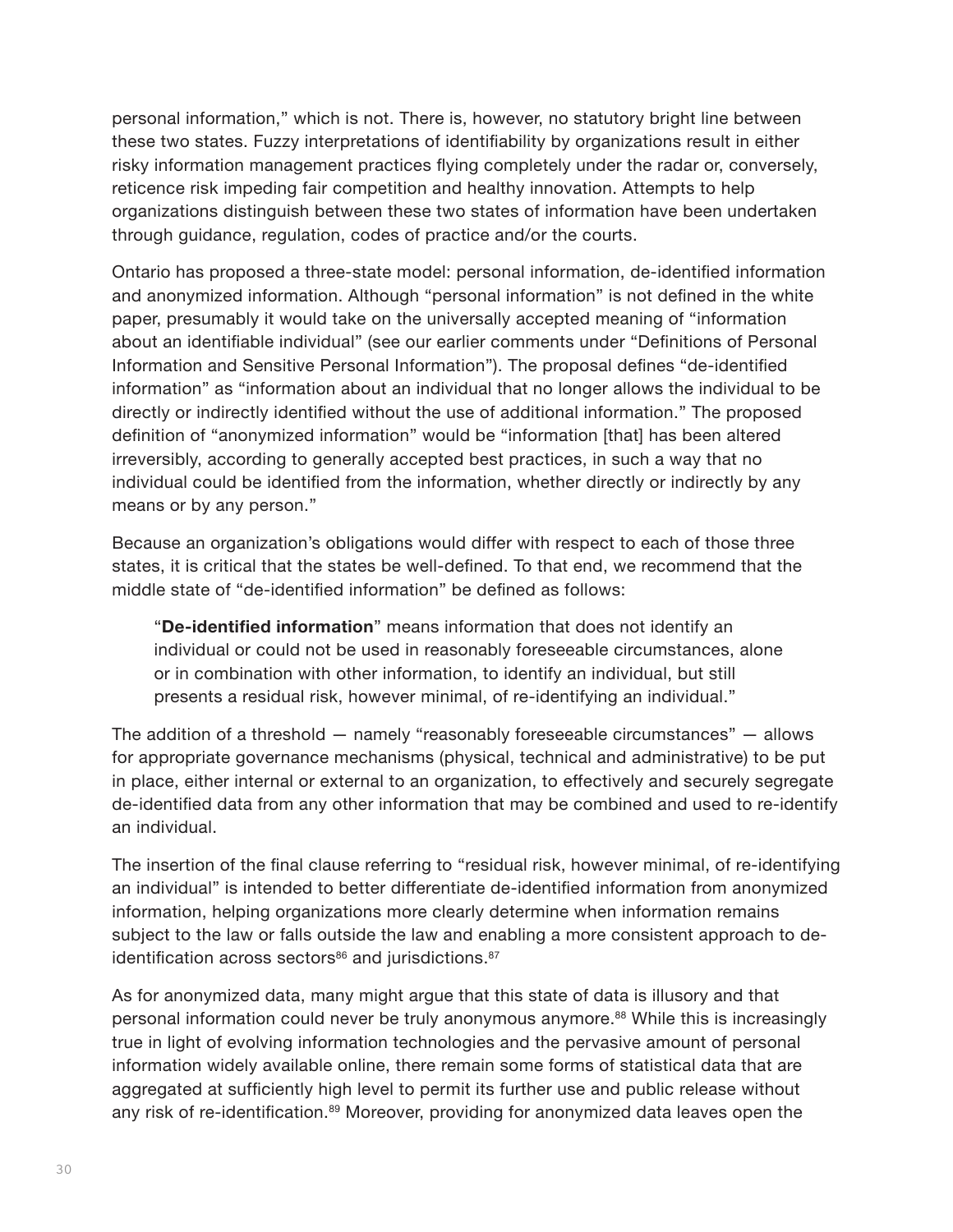<span id="page-32-0"></span>possibility for some emerging privacy-enhancing technologies (e.g., synthetic data) to eventually attain or re-attain this state of anonymization, allowing it to be more liberally used for innovative purposes while posing effectively zero risk to individuals.<sup>[90](#page-39-0)</sup>

#### **iii. Application**

We strongly support bringing de-identified information within the scope of a private-sector privacy legislation. However, we would emphasize that it is important to do so explicitly. We recommend that this be done within the application section of the proposed law.

For clarity and ease of interpretation, this section might also enumerate the sections that continue to apply to de-identified data and those that do not. At minimum (and subject to any necessary targeted exceptions), we would recommend de-identified data remain subject to those provisions relating to organizational accountability, fair and appropriate purposes, safeguards, openness and transparency, and challenging compliance. The provisions which we recommend apply to de-identified information should also be subject to appropriate-level enforcement measures in cases of non-compliance.

We would also recommend that an Ontario law should incentivize organizations to deidentify data as much as possible. For example, when de-identification is used as a safeguarding measure, this could be a due diligence consideration or a mitigation factor when assessing compliance and applying the enforcement measures more generally. Moreover, the law should clarify that organizations are permitted to use or disclose deidentified data in any circumstance in which it is authorized to use or disclose the original personal information from which the de-identified data was generated.

With respect to the proposed provision calling for proportionate technical and administrative measures to be applied to de-identified data, we are comfortable with the risk-based approach that takes into account the purpose for which the information is de-identified and the sensitivity of the personal information. For further clarity, we would recommend adding consideration of the context as well as the risks of re-identification.

We strongly support creating a prohibition against using or attempting to use de-identified information for the purpose of re-identifying an individual (subject to narrow exceptions), as well as the related offence for knowingly contravening such a prohibition.

Finally, we would recommend clarifying transparency requirements for the use of deidentified *and* anonymized information. As currently proposed, organizations would be required to provide a "general account" of their use of de-identified information. In our view, simply stating that information will be "de-identified and used for internal research and development" or "for socially beneficial purposes" would not likely meet the policy intent of achieving meaningful transparency. Individuals whose personal information will be de-identified to advance these other purposes have a right to know what these purposes are, particularly where there are residual risks of re-identification. Much like investors who avoid putting their money in investment funds that are not aligned with their ethical values,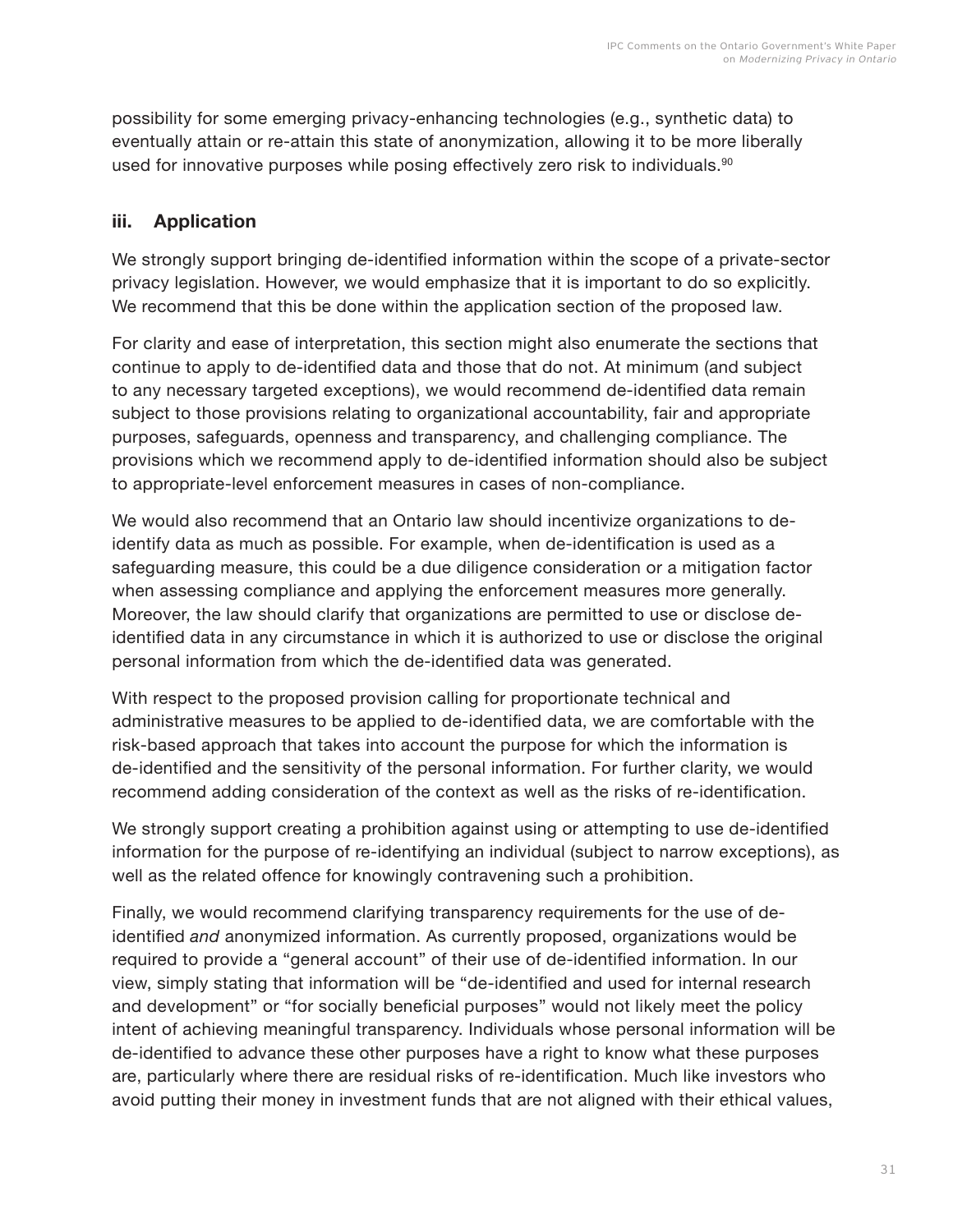<span id="page-33-0"></span>individuals should have visibility into what will be done with their personal information and at least have the option, wherever possible, of avoiding organizations that engage in what they believe to be objectionable practices. What additional detail would be required to satisfy this level of transparency could likely be established through guidance.

A similar argument in favour of general transparency requirements could be made in respect of anonymized information that is derived from individuals' personal information at source. However, this question requires further reflection since, admittedly, there is less, if any, privacy interest remaining in anonymized information. Moreover, the proposed definition of anonymized information — as information to which the act would not apply — would have to be brought back within the scope of the act for the sole purpose of the transparency requirement.

To support "transparency to the regulator," we also recommend that organizations be obliged to maintain records of their de-identification process. This could be part of a PIA to be made available to the regulator on request. Particularly above a certain risk threshold, where the original data from which the de-identified information has been derived is sensitive or the intended use can significantly affect individuals, an organization should clearly document the steps it has taken to de-identify the data, the basis on which it assesses those steps to be sufficiently effective and the grounds on which it reasonably believes the purposes of the research or innovation are fair and appropriate. This transparency requirement would create important visibility for regulators and due diligence for organizations.

#### II. POTENTIAL OTHER MEANS OF SUPPORTING INNOVATORS

With respect to the final question regarding safeguards or governance models to enable sharing of de-identified information for socially beneficial purposes, this is an area we continue to study and on which we intend to further develop our position and recommendations.

Interestingly, commentators, such as Wu et al. $91$ , have noted that a focus on permitting innovative use of personal information already held by the organization will inevitably favour larger organizations that hold large datasets. This can create a situation in which "a few special organizations, due to their data monopolies and technical resources, are able to decide which problems are solved and how." However, as new data governance models arise that permit data sharing, "less-resourced innovators — including individual researchers, citizen developers, local communities, and small-and-medium-sized enterprises — can access sufficient data to fuel AI and data analytics, reframe problems and solve them in new ways." [92](#page-39-0)

Innovative governance models intended to promote greater, more equitable and more timely access to government data by all sectors of Ontario's economy are also expected to emerge as part of the government's Digital and Data Strategy.<sup>[93](#page-39-0)</sup> While efforts to promote broader data sharing are certainly laudable and should continue to be encouraged, we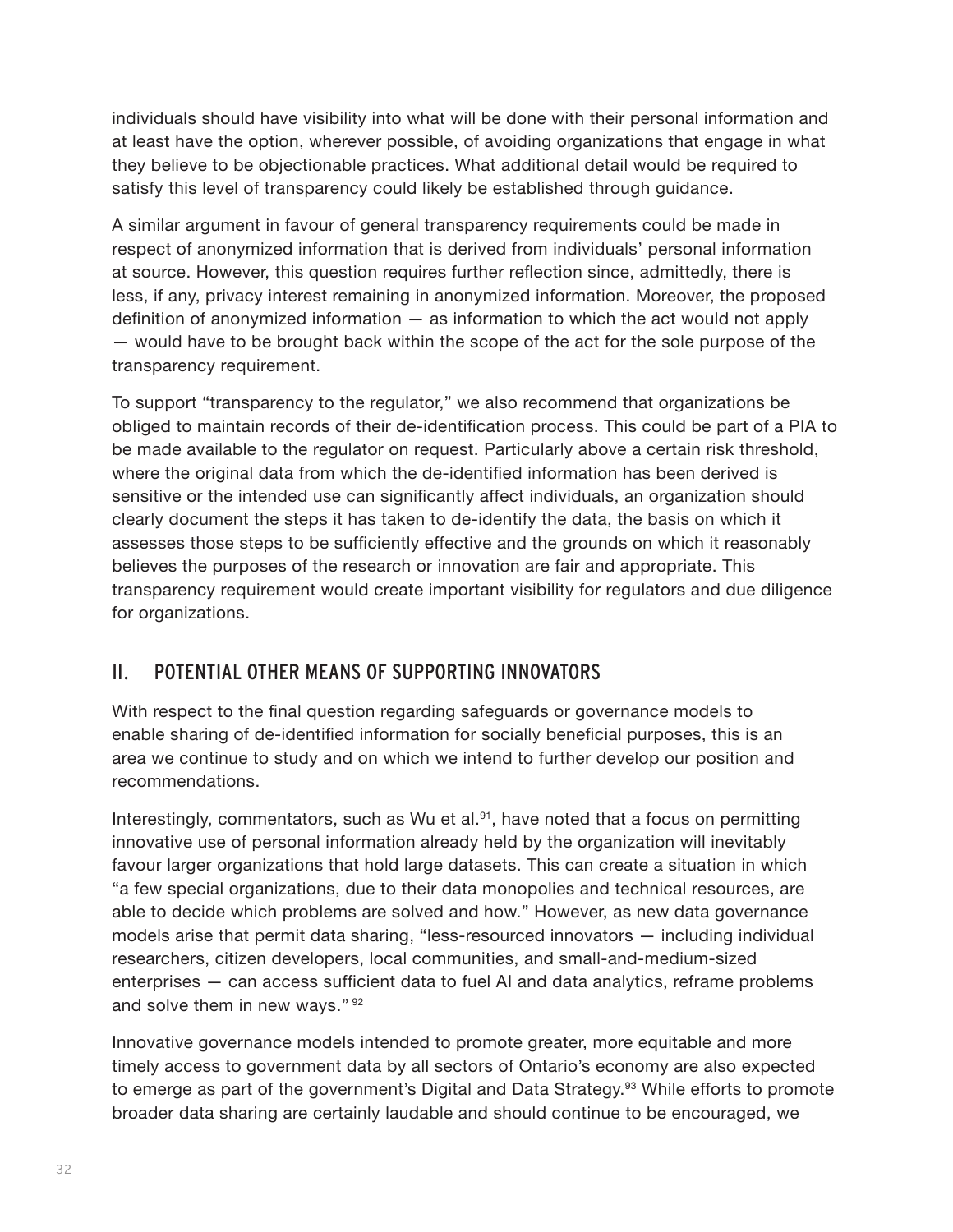<span id="page-34-0"></span>recommend that appropriate governance models, with effective, independent oversight mechanisms, be seriously considered, designed and implemented at the earliest possible time given all of the important privacy, security, fairness and equity implications at play. Ontario is uniquely-positioned to design a coordinated, cross-sectoral governance model that will bring forth the intended benefits of open data for the province, with the commensurate privacy and security protections in place.

## D. CONCLUSION

Many important measures were not raised in the government's white paper, including mandatory breach notification, definition and application provisions, provisions setting out what happens in the event of a conflict for organizations regulated by other statutes, retention of personal information and transitory provisions. Further, where measures are raised, detailed drafting language was sometimes not provided. It is our assumption that these and other standard and critical provisions would be featured in an eventual bill, should the government decide to proceed, and we look forward to engaging in more detailed discussion as the legislative process continues.

At the end of the day, it continues to be our view that Ontario should proceed with a made-in-Ontario private sector privacy law whether or not *PIPEDA* reform eventually happens federally. Doing so will ensure a more timely response to the ever-increasing risks Ontarians are facing as they increase their digital activities in all aspects of their lives. It will also introduce a much-needed human rights-based approach to privacy, privacy protections for employees, enhanced focus on youth and children and coverage of a far broader spectrum of organizations that currently hold significant amounts of personal information without any general privacy obligations. This will also enable government to craft an Ontario-focused law that takes into account the needs of local businesses struggling to survive post-pandemic and looking for opportunities to compete, grow and thrive in a data-driven economy. And most importantly, it will allow Ontario to design a world-leading data governance model that supports respectful and sustainable innovation, in a manner that protects the privacy of Ontarians and earns their trust and confidence for the future.

Thank you for the opportunity to respond to the government's proposals. We hope the comments above will contribute to the public discourse and assist the government in making its decisions and choices. Our office stands ready and committed to work together with the government to advance this important initiative in the interest of all Ontarians.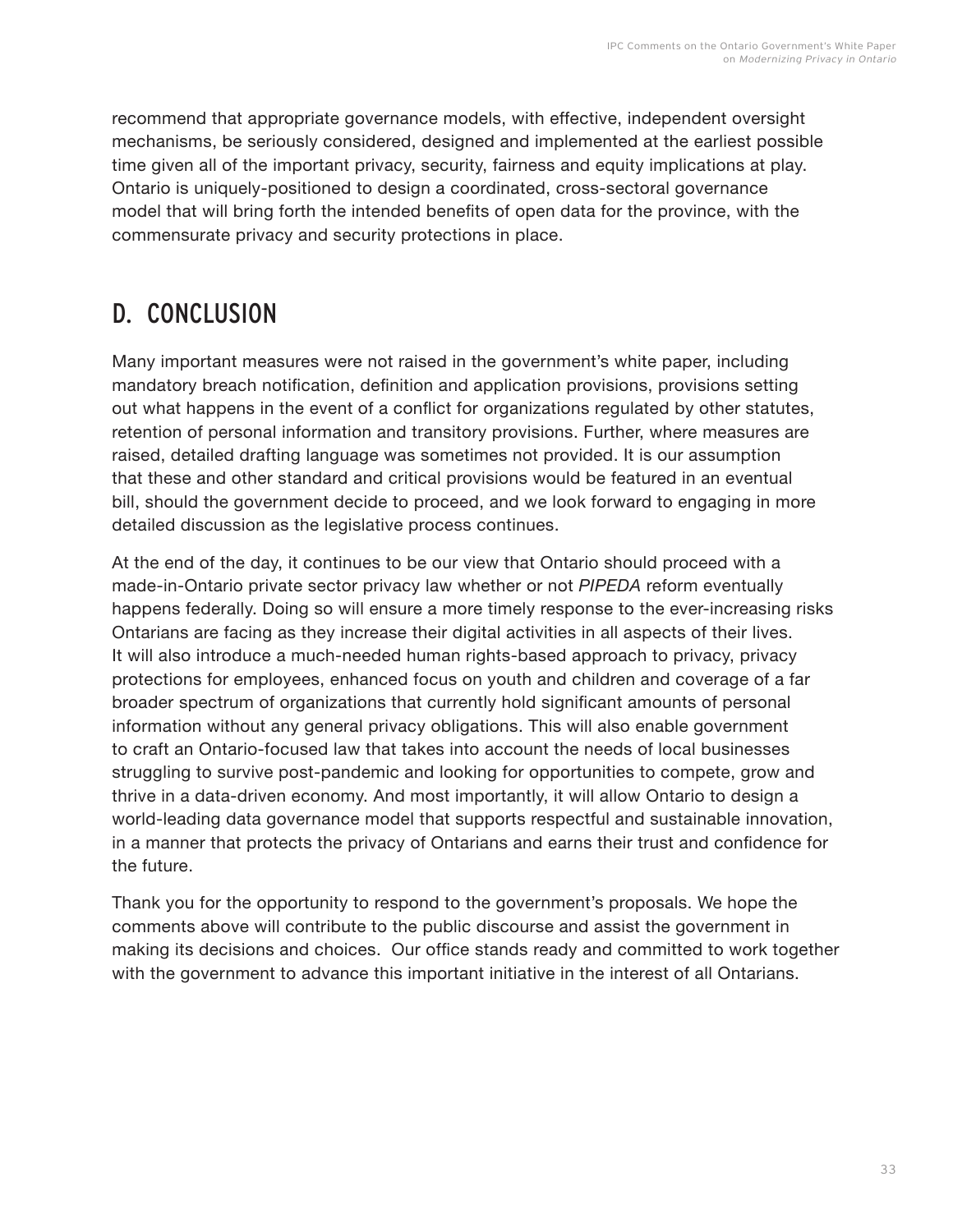## <span id="page-35-0"></span>**ENDNOTES**

[1](#page-2-0) Ontario government. "**[Modernizing](https://www.ontariocanada.com/registry/showAttachment.do?postingId=37468&attachmentId=49462) Privacy In Ontario**" (June 17, 2021)

[2](#page-2-0) Office of the Information and Privacy Commissioner of Ontario, "**[Submission](https://www.ipc.on.ca/wp-content/uploads/2020/10/2020-10-16-ipc-private-sector-consultation-submission.pdf) to the Ontario [Government's](https://www.ipc.on.ca/wp-content/uploads/2020/10/2020-10-16-ipc-private-sector-consultation-submission.pdf) discussion paper, Improving private sector privacy for Ontarians in a digital [age](https://www.ipc.on.ca/wp-content/uploads/2020/10/2020-10-16-ipc-private-sector-consultation-submission.pdf)**" (October 16, 2020) retrieved on July 9, 2021.

[3](#page-2-0) Ontario government, "**Ontario Private Sector Privacy Reform: [Improving](https://www.ontariocanada.com/registry/showAttachment.do?postingId=33967&attachmentId=45716) private sector privacy for [Ontarians](https://www.ontariocanada.com/registry/showAttachment.do?postingId=33967&attachmentId=45716) in a digital age**" (13 August 2020), retrieved on August 8, 2021.

[4](#page-2-0) Ontario government. "**[Modernizing](https://www.ontariocanada.com/registry/showAttachment.do?postingId=37468&attachmentId=49462) Privacy In Ontario**" (June 17, 2021)

[5](#page-2-0) See section 26(2)(b) of the *Personal Information Protection and Electronic Documents Act*, S.C. 2000, c. 5.

[6](#page-2-0) Lisa Thompson, Minister of Government and Consumer Services "**Statement - [Strengthening](https://news.ontario.ca/en/statement/1000369/strengthening-privacy-protections-for-ontarios-digital-future) Privacy [Protections](https://news.ontario.ca/en/statement/1000369/strengthening-privacy-protections-for-ontarios-digital-future) for Ontario's Digital Future**" (June 17, 2021), retrieved on July 12, 2021.

[7](#page-3-0) According to Statistics Canada, Key Small Business Statistics Report 2020, the small-medium sized enterprise (SME) sector accounted for 86.4% (or 4.2 million) of Ontario's private sector employees.

[8](#page-3-0) Professor Teresa Scassa, "**Privacy in the Precision Economy: The Rise of [AI-Enabled](https://www.cigionline.org/articles/privacy-in-the-precision-economy-the-rise-of-ai-enabled-workplace-surveillance-during-the-pandemic/) Workplace [Surveillance](https://www.cigionline.org/articles/privacy-in-the-precision-economy-the-rise-of-ai-enabled-workplace-surveillance-during-the-pandemic/) during the Pandemic**" (June 8, 2021), retrieved on June 30, 2021, Vass Bednar, "**Your boss is [watching](https://nationalpost.com/opinion/vass-bednar-your-boss-is-watching-you-while-you-work) you while you work**" (August 18, 2020), retrieved on June 30, 2021; ; Darrell M. West, "**How employers use [technology](https://www.brookings.edu/blog/techtank/2021/01/05/how-employers-use-technology-to-surveil-employees/) to surveil employees**", The Brookings Institute (January 5, 2021), retrieved on August 27, 2021.

[9](#page-4-0) KPMG Business Outlook Poll, "**Sixty-two per cent of [businesses](https://home.kpmg/ca/en/home/media/press-releases/2021/08/62-of-businesses-plan-to-mandate-employee-vaccines.html) plan to mandate [employee](https://home.kpmg/ca/en/home/media/press-releases/2021/08/62-of-businesses-plan-to-mandate-employee-vaccines.html) vaccines**" (August 19, 2021), retrieved on August 23, 2021. See also: Canadian Lawyer, "**Workplaces showing trend toward mandating COVID [vaccinations](https://www.canadianlawyermag.com/news/general/workplaces-showing-trend-toward-mandating-covid-vaccinations-for-employees/359126) for employees**" (August 20, 2021), retrieved on August 23, 2021, and Canadian Lawyer, "**Can [employers](https://www.canadianlawyermag.com/practice-areas/labour-and-employment/can-employers-require-new-hires-to-show-proof-of-vaccination/356212) require new hires to [show proof of vaccination?](https://www.canadianlawyermag.com/practice-areas/labour-and-employment/can-employers-require-new-hires-to-show-proof-of-vaccination/356212)**" (May 17, 2021), retrieved on June 30, 2021.

[10](#page-4-0) ZDNet, "**One of New York's largest [nonprofits](https://www.zdnet.com/article/one-of-new-yorks-largest-nonprofits-suffers-data-breach/) suffers data breach**" (May 31, 2019), Insurance Business America, "**[Non-profits](https://www.insurancebusinessmag.com/us/news/non-profits/nonprofits-are-a-target-for-data-breach-165039.aspx) are a target for data breach**" (April 16, 2019), Charity Village, "**Minimizing the risk of a data breach: a guide for non-profit [organizations](https://charityvillage.com/minimizing_the_risk_of_a_data_breach_a_guide_for_nonprofit_organizations/)**" (March 8, 2017), all retrieved August 12, 2021.

[11](#page-4-0) Lawyers Daily, "**Critical privacy, security risks for charities, [not-for-profits](https://www.thelawyersdaily.ca/articles/27356/critical-privacy-security-risks-for-charities-not-for-profits)**" (June 10, 2021) retrieved on July 10, 2021.

[12](#page-4-0) CBC News, "**Data theft from Meals on Wheels reveals gap in provincial privacy [legislation,](https://www.cbc.ca/news/canada/edmonton/data-theft-from-meals-on-wheels-reveals-gap-in-provincial-privacy-legislation-expert-says-1.6096498) [expert says](https://www.cbc.ca/news/canada/edmonton/data-theft-from-meals-on-wheels-reveals-gap-in-provincial-privacy-legislation-expert-says-1.6096498)**" (July 11, 2021) retrieved on July 12, 2021.

[13](#page-4-0) *Personal Information Protection Act, S.B.C. 2003, c. 63*

[14](#page-4-0) National Assembly of Quebec, *[Bill 64, An Act to modernize legislative provisions as regards](http://www.assnat.qc.ca/en/travaux-parlementaires/projets-loi/projet-loi-64-42-1.html)  [the protection of personal information](http://www.assnat.qc.ca/en/travaux-parlementaires/projets-loi/projet-loi-64-42-1.html)* (June 12, 2020) s. 81, retrieved on August 1, 2020.

[15](#page-4-0) Elections Ontario, "**[Realizing](https://www.elections.on.ca/content/dam/NGW/sitecontent/2020/reports/2018-2019%20Annual%20Report.pdf) Change and Planning for the Future"**, 2018-2019 Annual Report

[16](#page-4-0) Globe and Mail, "**[Liberals face possible federal, provincial privacy probes for use of facial](https://www.theglobeandmail.com/politics/article-liberals-face-possible-federal-provincial-privacy-probes-for-use-of/?mkt_tok=MTM4LUVaTS0wNDIAAAF-BrUMOGpdgg9odZsokzQd7MgtwgAtAWSeV8VmhpKGp2DLc0pP6GcDwE3B6BTk2M_2y0NSpmxtpM6iNOF3FOFfUJoi08xEvU9DgktcFgS-thkb)  [recognition technology"](https://www.theglobeandmail.com/politics/article-liberals-face-possible-federal-provincial-privacy-probes-for-use-of/?mkt_tok=MTM4LUVaTS0wNDIAAAF-BrUMOGpdgg9odZsokzQd7MgtwgAtAWSeV8VmhpKGp2DLc0pP6GcDwE3B6BTk2M_2y0NSpmxtpM6iNOF3FOFfUJoi08xEvU9DgktcFgS-thkb) (June 24, 2021)**, retrieved on July 19, 2021.

[17](#page-5-0) Figures are drawn from the Ontario Student Drug Use and Health Survey and are based on students in grades 7-12 unless otherwise indicated. Boak, A., Elton-Marshall, T., Mann, R. E., and Hamilton, H. A. (2020) **The Mental Health and [Well-being](https://www.camh.ca/-/media/files/pdf---osduhs/osduhs-mh-report2019-pdf.pdf?la=en&hash=B09A32093B5D6ABD401F796CE0A59A430D261C32) of Ontario Students, 1977-2019**: Detailed findings from the Ontario Student Drug Use and Health Survey. Toronto, ON: Centre for Addiction and Mental Health.

[18](#page-5-0) International Journal of Behavioral Nutrition and Physical Activity "**Impact of the [COVID-19](https://ijbnpa.biomedcentral.com/articles/10.1186/s12966-020-00987-8) virus outbreak on movement and play [behaviours](https://ijbnpa.biomedcentral.com/articles/10.1186/s12966-020-00987-8) of Canadian children and youth: a national [survey](https://ijbnpa.biomedcentral.com/articles/10.1186/s12966-020-00987-8)**" (July 6, 2020) retrieved August 12, 2021.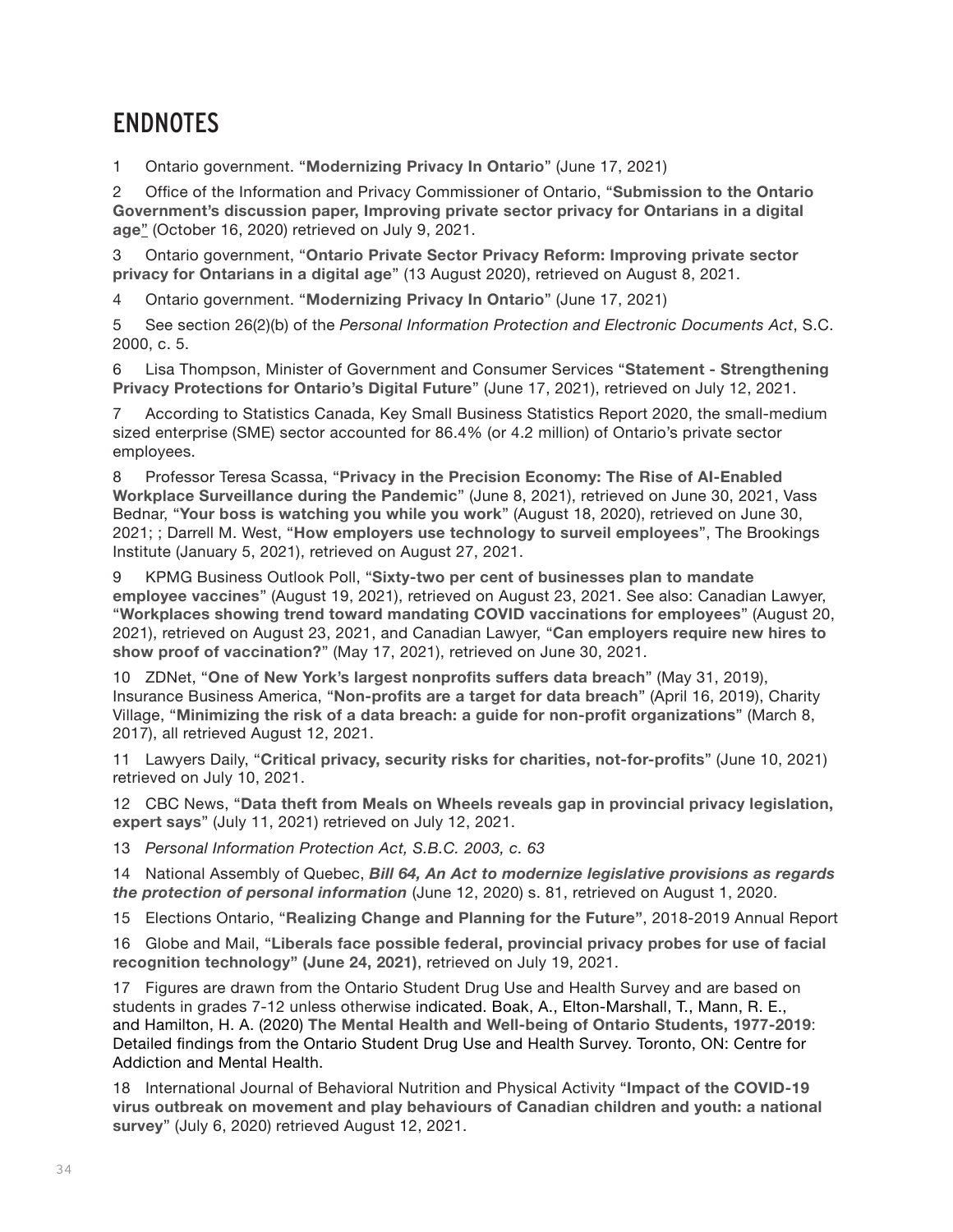<span id="page-36-0"></span>[19](#page-5-0) Kathryn Rattigan, "**Smart Toys and How they May be [Invading](https://www.dataprivacyandsecurityinsider.com/2021/07/smart-toys-and-how-they-may-be-invading-our-privacy/) our Privacy**" (July 15, 2021)

[20](#page-5-0) Office of the Information and Privacy Commissioner of Ontario, **[MC18-48](https://decisions.ipc.on.ca/ipc-cipvp/privacy/en/item/497566/index.do)** and **[MC17-52](https://decisions.ipc.on.ca/ipc-cipvp/privacy/en/item/511225/index.do?q=MC17-52)**.

[21](#page-5-0) Ontario Chamber of Commerce, "**Ontario [Economic](https://occ.ca/wp-content/uploads/2020-Ontario-Economic-Report.pdf) Report 2020**"

[22](#page-6-0) Ontario government, "**Ontario's Digital and Data Strategy**" (April 30, 2021), retrieved August 12, 2021.

[23](#page-6-0) See **[IPC Annual Report 2021](https://www.ipc.on.ca/wp-content/uploads/2021/05/ar-2020-e.pdf)** which shows, consistent with past years, that the vast majority of public sector and health sector files get resolved by way of early resolution and mediation.

[24](#page-6-0) Ontario government, "**Ontario's Digital and Data Strategy**" (April 30, 2021), retrieved August 12, 2021.

[25](#page-7-0) *Personal Information Protection and Electronic Documents Act (S.C. 2000, c. 5)*, s. 26(2)(b)

[26](#page-7-0) *EU General Data Protection Regulation*, Article 45, and European Commission, "**Adequacy Decisions**".

[27](#page-8-0) Teresa Scassa, "**A Human [Rights-Based](https://papers.ssrn.com/sol3/papers.cfm?abstract_id=3620450) Approach to Data Protection in Canada**," in Dubois, E. and Martin-Bariteau, F. (eds.), Citizenship in a Connected Canada: A Research and Policy Agenda, Ottawa, ON: University of Ottawa Press (2020).

[28](#page-8-0) *Nammo v. Transunion of Canada Inc.*, 2010 FC 1284 at paragraphs 74 and 75; *Bertucci v. Royal Bank of Canada*, 2016 FC 332 at para 34

[29](#page-8-0) *[Reference re Subsection 18.3\(1\) of the Federal Courts Act, 2021 FC 723](https://cippic.ca/uploads/T-1779-18_Reasons.pdf)***.**

[30](#page-8-0) *[Reference re Subsection 18.3\(1\) of the Federal Courts Act, 2021 FC 723](https://cippic.ca/uploads/T-1779-18_Reasons.pdf)*, at para 30, cited by Professor Teresa Scassa "**First Step Along the Path to a Right to Be [Forgotten](https://www.teresascassa.ca/index.php?option=com_k2&view=item&id=345:a-first-step-along-the-path-to-a-right-to-be-forgotten-in-canada?&Itemid=80) in Canada?" (July 9, 2021), retrieved on July 12, 2021**

[31](#page-8-0) See, for example, Global Privacy Assembly, "**Policy [Strategy](https://globalprivacyassembly.org/wp-content/uploads/2020/10/Day-1-1_2a-Day-3-3_2b-v1_0-Policy-Strategy-Working-Group-WS1-Global-frameworks-and-standards-Report-Final.pdf) Working Group 1: Global [frameworks](https://globalprivacyassembly.org/wp-content/uploads/2020/10/Day-1-1_2a-Day-3-3_2b-v1_0-Policy-Strategy-Working-Group-WS1-Global-frameworks-and-standards-Report-Final.pdf) and standards**" (October 2020), retrieved July 12, 2021, which found that 8 of 10 global privacy frameworks "make specific reference to independence requirements" of privacy authorities.

[32](#page-9-0) Washington University Law Review, "**Privacy Law's False [Promise](https://papers.ssrn.com/sol3/papers.cfm?abstract_id=3499913)"** (December 2019), retrieved July 9, 2021.

[33](#page-9-0) European Data Protection Board, "**[Guidelines](https://edpb.europa.eu/sites/edpb/files/consultation/edpb_guidelines_201904_dataprotection_by_design_and_by_default.pdf) 4/2019 on Article 25 Data Protection by Design [and by Default"](https://edpb.europa.eu/sites/edpb/files/consultation/edpb_guidelines_201904_dataprotection_by_design_and_by_default.pdf)** (November 2019)

[34](#page-9-0) **R v [Oakes,](https://scc-csc.lexum.com/scc-csc/scc-csc/en/item/117/index.do) [1986] 1 SCR 103; see also Office of the Privacy Commissioner of Canada, "A Matter of Trust: Integrating Privacy and Public Safety in the 21st Century" (November 2010), retrieved August 23, 2021.**

[35](#page-9-0) Subparagraph (4) of the Fair and Appropriate Purposes provision, entitled "legitimate needs"

[36](#page-10-0) **Freedom of [Information](https://www.ontario.ca/laws/statute/90f31) and Protection of Privacy Act, R.S.O. 1990, c. F.31, s. 2(1)**, **Alberta Personal [Information](https://www.qp.alberta.ca/documents/Acts/P06P5.pdf) Protection Act s.1(1)(k)**, **[Regulation](https://eur-lex.europa.eu/legal-content/EN/TXT/?uri=CELEX%3A02016R0679-20160504&qid=1532348683434) (EU) 2016/679, General Data [Protection Regulation](https://eur-lex.europa.eu/legal-content/EN/TXT/?uri=CELEX%3A02016R0679-20160504&qid=1532348683434)**.

[37](#page-11-0) **R. v. [Spencer,](https://www.canlii.org/en/ca/scc/doc/2014/2014scc43/2014scc43.html) 2014 SCC 43 (CanLII), [2014] 2 SCR 212** )

[38](#page-11-0) **Royal Bank of [Canada](https://scc-csc.lexum.com/scc-csc/scc-csc/en/item/16242/index.do) v. Trang, 2016 SCC 50, [2016] 2 S.C.R. 412**

[39](#page-11-0) Office of the Privacy Commissioner of Canada, "**OPC updates guidance [regarding](https://www.priv.gc.ca/en/opc-news/news-and-announcements/2021/an_210813/) sensitive [information](https://www.priv.gc.ca/en/opc-news/news-and-announcements/2021/an_210813/)**" (August 13, 2021) retrieved August 18, 2021.

[40](#page-11-0) Covington "**Five Key Themes from the FTC's Data [Portability](https://www.insideprivacy.com/united-states/federal-trade-commission/five-key-themes-from-the-ftcs-data-portability-workshop/) Workshop"**, (September 30, 2020)

[41](#page-11-0) U.S. Federal Trade Commission, "**Data To Go: The FTC's Workshop on Data [Portability](https://www.ftc.gov/news-events/audio-video/video/data-go-ftc-workshop-data-portability)**" (September 2020), retrieved July 28, 2021 and its summary, "**Data To Go: The FTC's [Workshop](https://www.ftc.gov/system/files/documents/public_events/1568699/data-portability-workshop-summary.pdf) on [Data Portability"](https://www.ftc.gov/system/files/documents/public_events/1568699/data-portability-workshop-summary.pdf)** (November 2020)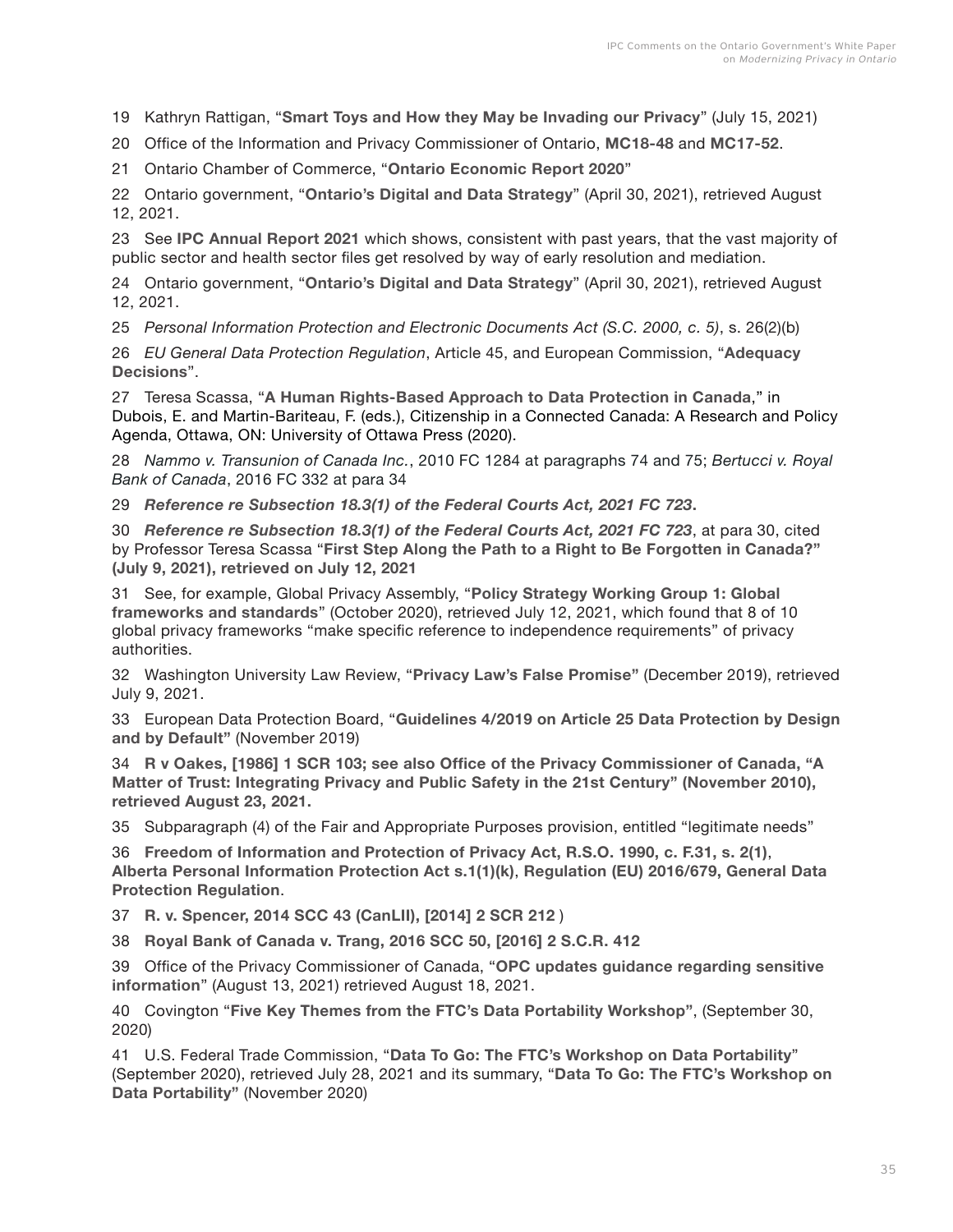<span id="page-37-0"></span>[42](#page-12-0) Future of Privacy Forum, "**FPF Testifies at FTC Data [Portability](https://fpf.org/blog/fpf-testifies-at-ftc-data-portability-workshop/) Workshop**" September 23, 2020, and European Commission, **Data protection as a pillar of citizens' [empowerment](https://ec.europa.eu/info/sites/default/files/1_en_act_part1_v6_1.pdf) and the EU's approach to the digital transition -two years of [application](https://ec.europa.eu/info/sites/default/files/1_en_act_part1_v6_1.pdf) of the General Data Protection [Regulation](https://ec.europa.eu/info/sites/default/files/1_en_act_part1_v6_1.pdf)** June 24, 2020.

[43](#page-12-0) For further discussion see: Office of the Information and Privacy Commissioner of Ontario, "**Submission to the Ontario [Government's](https://www.ipc.on.ca/wp-content/uploads/2020/10/2020-10-16-ipc-private-sector-consultation-submission.pdf) discussion paper, Improving private sector privacy for [Ontarians](https://www.ipc.on.ca/wp-content/uploads/2020/10/2020-10-16-ipc-private-sector-consultation-submission.pdf) in a digital age**" (October 16, 2020) retrieved on July 9, 2021.

[44](#page-13-0) National Assembly of Quebec, "**Bill 64, An Act to [modernize](http://www.assnat.qc.ca/en/travaux-parlementaires/projets-loi/projet-loi-64-42-1.html) legislative provisions as regards the protection of personal [information](http://www.assnat.qc.ca/en/travaux-parlementaires/projets-loi/projet-loi-64-42-1.html)**" see s. 113 of the Bill creating s. 28.1

[45](#page-13-0) Information and Privacy Commissioner of Ontario, "**IPC [Comments](https://www.ipc.on.ca/wp-content/uploads/2021/06/2021-06-04-ipc-comments-on-ai-framework.pdf) on the Ontario Government's Consultation on Ontario's** *[Trustworthy Artificial Intelligence \(AI\) Framework](https://www.ipc.on.ca/wp-content/uploads/2021/06/2021-06-04-ipc-comments-on-ai-framework.pdf)"* (June 2021), retrieved July 27, 2021.

[46](#page-13-0) "Automated decision system" means any technology that assists or replaces the judgement of human decision-makers using techniques such as rules-based systems, regression analysis, predictive analytics, machine learning, deep learning and neural nets;

[47](#page-13-0) Government of Canada, "**Directive on Automated [Decision-Making](https://www.tbs-sct.gc.ca/pol/doc-eng.aspx?id=32592)" (**April 2021), retrieved July 27, 2021.

[48](#page-13-0) Including regression analysis which is a relatively straightforward and common statistical practice.

[49](#page-14-0) Ben Green and Amba Kak. Slate, "*[The False Comfort of Human Oversight as an Antidote to](https://slate.com/technology/2021/06/human-oversight-artificial-intelligence-laws.html)  [A.I. Harm](https://slate.com/technology/2021/06/human-oversight-artificial-intelligence-laws.html)"* (June 15, 2021), retrieved July 27, 2021.

[50](#page-14-0) These include the ability to request access to the personal information used to render the decision (and request it be corrected), to request the reasons and principle factors that led to the decision, the ability to comment on or contest the decision, and the ability to request review of the decision.

[51](#page-15-0) See subsection 2 ('Same') on page 14 of the white paper. Note that these are largely analogous to those described in Recital 71 and Articles 13(2)(f) and 22(3) of the *EU General Data Protection Regulation.*.

[52](#page-16-0) See subsection 3 ('Automated Decision Making') on page 10 of the white paper.

[53](#page-17-0) Office of the Information and Privacy Commissioner of Ontario, "**[Submission](https://www.ipc.on.ca/wp-content/uploads/2020/10/2020-10-16-ipc-private-sector-consultation-submission.pdf) to the Ontario [Government's](https://www.ipc.on.ca/wp-content/uploads/2020/10/2020-10-16-ipc-private-sector-consultation-submission.pdf) discussion paper, Improving private sector privacy for Ontarians in a digital [age](https://www.ipc.on.ca/wp-content/uploads/2020/10/2020-10-16-ipc-private-sector-consultation-submission.pdf)**" page 11 (October 16, 2020) retrieved on July 10, 2021.

[54](#page-17-0) As confirmed by the Supreme Court of Canada in *[Royal Bank of Canada v. Trang](https://scc-csc.lexum.com/scc-csc/scc-csc/en/item/16242/index.do)***, 2016 SCC 50, [2016] 2 [S.C.R.](https://scc-csc.lexum.com/scc-csc/scc-csc/en/item/16242/index.do) 412.**

[55](#page-19-0) *EU General Data Protection Regulation*, Articles 24, 28, and 29.

[56](#page-19-0) **R. v. [Spencer,](https://www.canlii.org/en/ca/scc/doc/2014/2014scc43/2014scc43.html) 2014 SCC 43, [2014] 2 SCR 212**, and **R. v. [Orlandis-Habsburgo,](https://www.ontariocourts.ca/decisions/2017/2017ONCA0649.htm) 2017 ONCA [649](https://www.ontariocourts.ca/decisions/2017/2017ONCA0649.htm)**.

[57](#page-21-0) "**Joint investigation of Clearview AI, Inc. by the Office of the Privacy [Commissioner](https://www.priv.gc.ca/en/opc-actions-and-decisions/investigations/investigations-into-businesses/2021/pipeda-2021-001/) of Canada, the Commission d'accès à [l'information](https://www.priv.gc.ca/en/opc-actions-and-decisions/investigations/investigations-into-businesses/2021/pipeda-2021-001/) du Québec, the Information and Privacy Commissioner for British Columbia, and the Information Privacy [Commissioner](https://www.priv.gc.ca/en/opc-actions-and-decisions/investigations/investigations-into-businesses/2021/pipeda-2021-001/) of Alberta**" (February 2, 2021), retrieved July 13, 2021.

[58](#page-22-0) For some time researchers have been exploring the concept of visual displays of privacy information. Perhaps the first well-known effort was the "Privacy Nutrition Label" developed in 2009 by a team from Carnegie Mellon University (**<http://cups.cs.cmu.edu/privacyLabel/>**). More recently, we have seen efforts such as the IoT [Internet of Things] Security and Privacy Label (**[https://](https://iotsecurityprivacy.org/) [iotsecurityprivacy.org/](https://iotsecurityprivacy.org/)**) and the Digital Trust for Places and Routines iconography (**[https://dtpr.](https://dtpr.helpfulplaces.com/) [helpfulplaces.com/](https://dtpr.helpfulplaces.com/)**), and quite prominently Apple's December 2020 launch of Privacy Labels for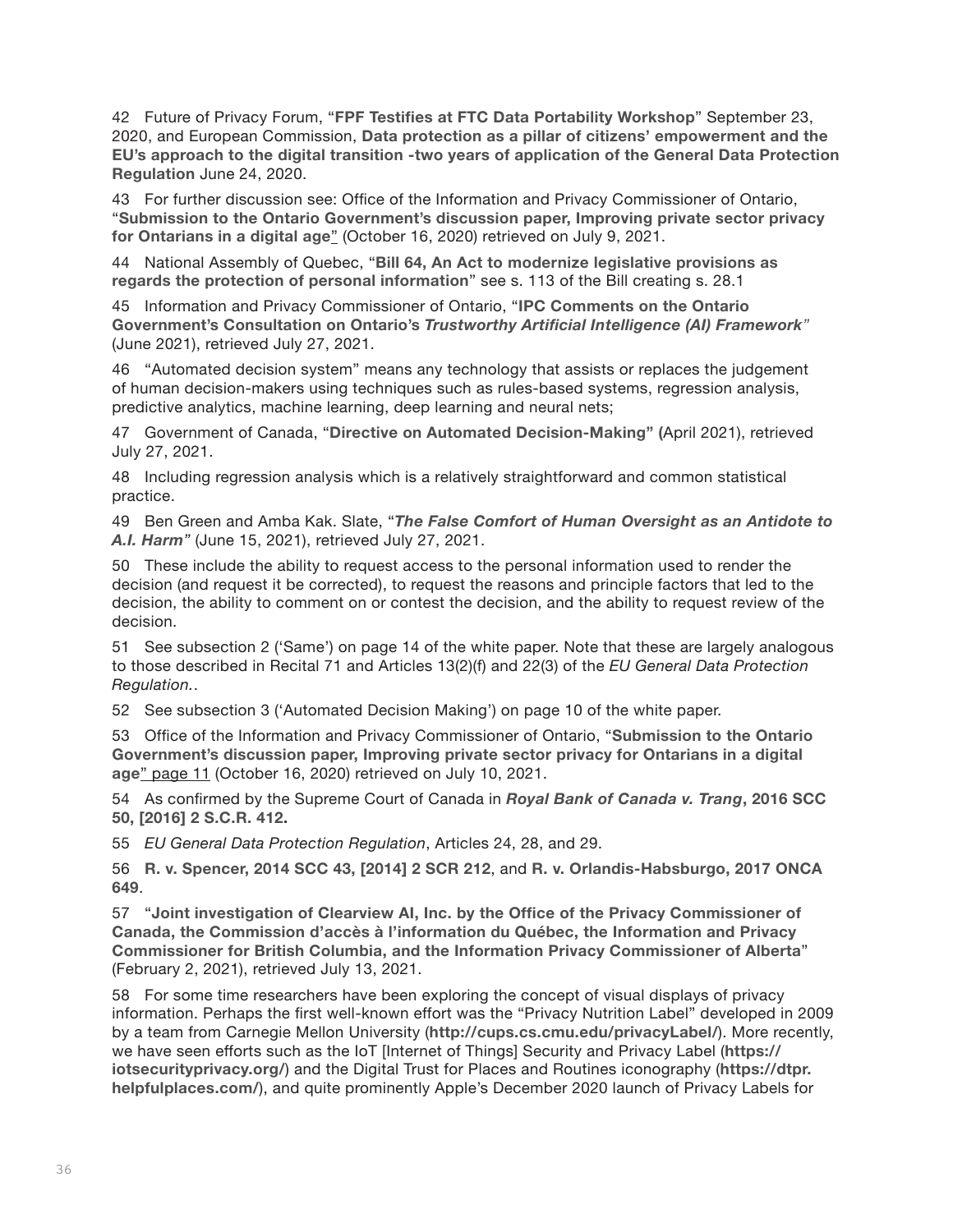<span id="page-38-0"></span>App Store apps (**<https://developer.apple.com/app-store/app-privacy-details/>**). In each case, the intention is to provide individuals with basic necessary information in an easily understood format.

While (excepting Apple's Privacy Labels) none of these efforts have reached a level of broad adoption, as an initial transparency mechanism to provide an "at-a-glance" understanding of an organization's practices this approach shows some promise.

[59](#page-23-0) For example, number of requests received; number of requests resulting in disclosure; number of required disclosures (for instance, in response to a court order), number of persons whose information was disclosed; etc.

[60](#page-23-0) Global Privacy Assembly. **Resolution on [Transparency](http://globalprivacyassembly.org/wp-content/uploads/2015/02/Resolution-on-Transparency-Reporting.pdf) Reporting** (October 27, 2015), retrieved July 27, 2021.

[61](#page-23-0) Information and Privacy Commissioner of Ontario. "**Disclosure of Personal [Information](https://www.ipc.on.ca/wp-content/uploads/2018/11/fs-privacy-law-enforcement.pdf) to Law [Enforcement](https://www.ipc.on.ca/wp-content/uploads/2018/11/fs-privacy-law-enforcement.pdf)**." (November 2018)

[62](#page-23-0) Government of Canada. "*[Transparency Reporting Guidelines](https://www.ic.gc.ca/eic/site/smt-gst.nsf/eng/sf11057.html)*." (June 2015), retrieved August 23, 2021.

[63](#page-24-0) Article 35.1: "Where a type of processing in particular using new technologies, and taking into account the nature, scope, context and purposes of the processing, is likely to result in a high risk to the rights and freedoms of natural persons, the controller shall, prior to the processing, carry out an assessment of the impact of the envisaged processing operations on the protection of personal data."

Article 35.3(a): "A data protection impact assessment referred to in paragraph 1 shall in particular be required in the case of a systematic and extensive evaluation of personal aspects relating to natural persons which is based on automated processing, including profiling, and on which decisions are based that produce legal effects concerning the natural person or similarly significantly affect the natural person."

[64](#page-24-0) Here, "transferring organization" and "service provider" are roughly equivalent to "controller" and "processor" in the GDPR. Chapter IV of the GDPR entirely sets out the controller/processor relationship, including specific obligations for the controller (Article 24) and the processor (Article 28).

[65](#page-24-0) For example, in Bill C-11, this is done in section 7(2): Personal information is under the control of the organization that decides to collect it and that determines the purposes for its collection, use or disclosure, regardless of whether the information is collected, used or disclosed by the organization itself or by a service provider on behalf of the organization.

[66](#page-25-0) We note that Google has recently taken a first step towards this, announcing its intention to introduce a policy permitting anyone under the age of 18 (or their parents or guardians) to request de-indexing of their images. See Google, "**Giving kids and teens a safer [experience](https://blog.google/technology/families/giving-kids-and-teens-safer-experience-online/) online**" (August 10, 2021) retrieved on August 16, 2021.

[67](#page-25-0) **Section 123 of the Data [Protection](https://www.legislation.gov.uk/ukpga/2018/12/section/123) Act 2018** states that "the Commissioner must prepare a code of practice which contains such guidance as the Commissioner considers appropriate on standards of age-appropriate design of relevant information society services which are likely to be accessed by children." Under section 125(1) "when a code is prepared under section … 123…(a) the Commissioner must submit the final version to the Secretary of State, and (b) the Secretary of State must lay the code before Parliament."

[68](#page-25-0) United Kingdom Information Commissioner's Office, "**Age [appropriate](https://ico.org.uk/media/for-organisations/guide-to-data-protection/key-data-protection-themes/age-appropriate-design-a-code-of-practice-for-online-services-2-1.pdf) design: a code of [practice for online services](https://ico.org.uk/media/for-organisations/guide-to-data-protection/key-data-protection-themes/age-appropriate-design-a-code-of-practice-for-online-services-2-1.pdf)**" (September 2, 2020) retrieved August 16, 2021.

[69](#page-26-0) *EU General Data Protection Regulation*, Article 41(1).

[70](#page-26-0) Bill C-11, ss. 76(3) and 77(1).

[71](#page-26-0) UK Information Commissioner's Office, "**[Sandbox beta phase discussion paper](https://ico.org.uk/media/about-the-ico/documents/2614219/sandbox-discussion-paper-20190130.pdf)"** (January 30, 2019), retrieved July 27, 2021.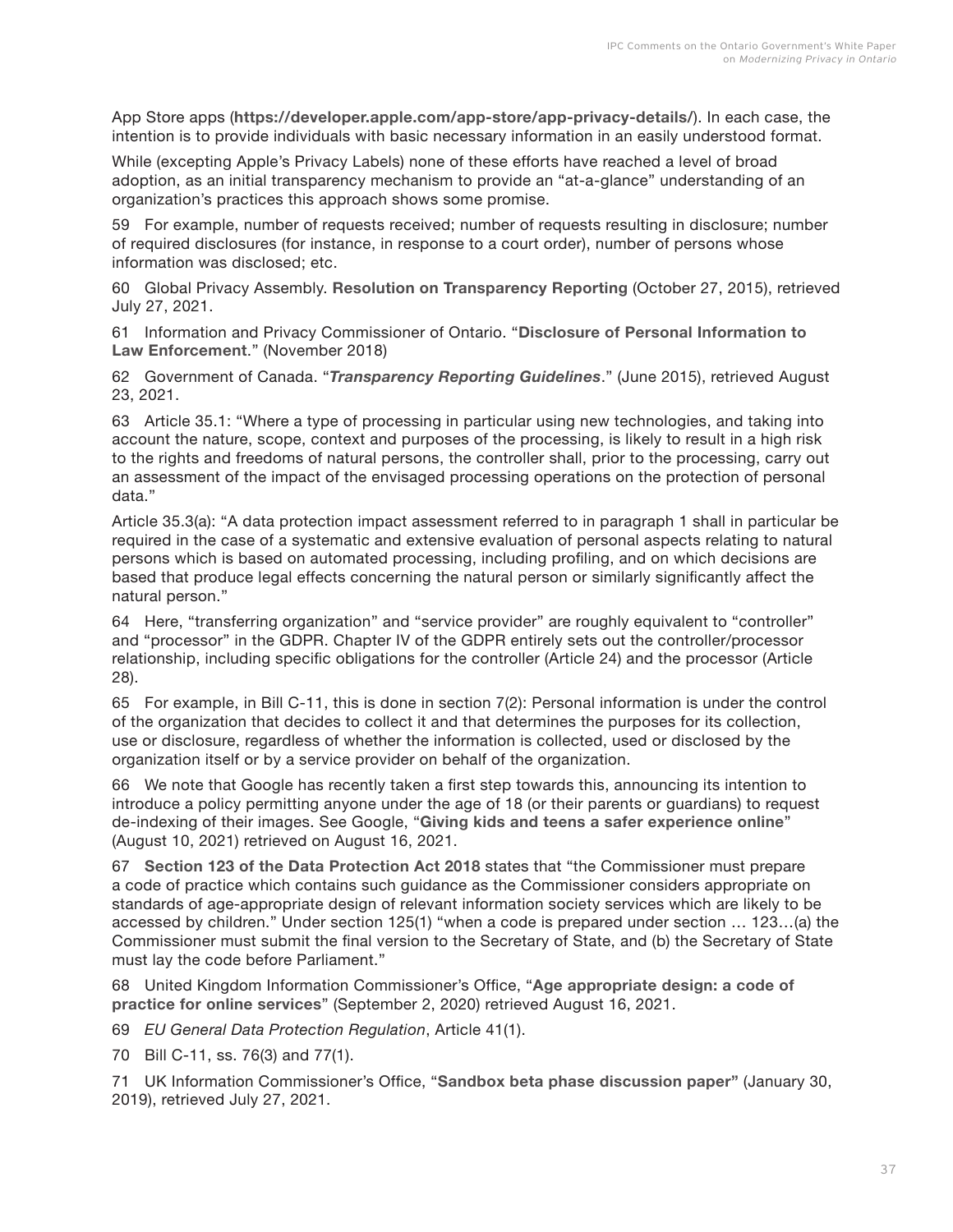<span id="page-39-0"></span>[72](#page-26-0) Norwegian Data Protection Authority, "**Sandbox for [responsible](https://www.datatilsynet.no/en/regulations-and-tools/sandbox-for-artificial-intelligence/) artificial intelligence"** Retrieved July 27, 2021.

[73](#page-26-0) Ontario Energy Board "**OEB [Innovation](https://www.oeb.ca/_html/sandbox/index.php) Sandbox"** Retrieved July 27, 2021.

[74](#page-26-0) Office of the Information and Privacy Commissioner of Ontario, "**[Guidance](https://www.ipc.on.ca/guidance-documents/)**".

[75](#page-27-0) Bill C-11, s. 109(e).

[76](#page-27-0) Office of the Information and Privacy Commissioner of Ontario, "**[Submission](https://www.ipc.on.ca/wp-content/uploads/2020/10/2020-10-16-ipc-private-sector-consultation-submission.pdf) to the Ontario [Government's](https://www.ipc.on.ca/wp-content/uploads/2020/10/2020-10-16-ipc-private-sector-consultation-submission.pdf) discussion paper, Improving private sector privacy for Ontarians in a digital [age](https://www.ipc.on.ca/wp-content/uploads/2020/10/2020-10-16-ipc-private-sector-consultation-submission.pdf)**" (October 16, 2020) retrieved on July 10, 2021.

[77](#page-28-0) *PHIPA* s. 62 and *Child, Youth and Family Services Act*, 2017, S.O. 2017, c. 14, Sched. 1, s. 322 [*CYFSA*]

[78](#page-28-0) The draft provisions are inconsistent in this regard. Subsection (1) of the draft administrative monetary penalty provisions does not refer to contraventions of the regulations under the Act. Other draft provisions, however, do refer to both the "Act" and "its regulations".

[79](#page-29-0) See *PHIPA*, s. 72(1)(a). A similar offence is included in Alberta's *Personal Information Protection Act*, SA 2003, c P-6.5, s. 59(1)(a).

[80](#page-29-0) See *Freedom of Information and Protection of Privacy Act*, R.S.O. 1990, c. F.31, s. 61(1)(e) [*FIPPA*]; *Municipal Freedom of Information and Protection of Privacy Act*, R.S.O. 1990, c. M.56, s. 48(1)(e) [*MFIPPA*]; and *PHIPA*, s. 72(1)(h).

[81](#page-29-0) See *FIPPA*, s. 61(1)(c); *MFIPPA*, s. 48(1)(c); and *PHIPA*, s. 72(1)(b).

[82](#page-29-0) See *FIPPA*, s. 61(1)(c.1); and *MFIPPA*, s. 48(1)(c.1). A similar offence is included in *PHIPA*, s. 71(1)(d).

[83](#page-29-0) This offence should be included if not already captured by the whistleblowing offence referenced in the white paper. For similar offences, see *PHIPA*, ss. 70 and 72(1)(j); Bill c-11, ss. 124 (1) and 125 and the *Personal Information Protection and Electronic Documents Act*, S.C. 2000, c. 5, ss. 27.1 (1) and 28.

[84](#page-29-0) See *FIPPA*, s. 61; *MFIPPA*, s. 48; and *PHIPA*, s. 72; and *CYFSA*.

[85](#page-30-0) Similar to s. 65 of *PHIPA*.

[86](#page-31-0) Our proposed definition is similar to, and compatible with, that found in Ontario's *Personal Health Information Protection Act.*

[87](#page-31-0) See, for example, *EU General Data Protection Regulation* Recital 26: "The principles of data protection should … not apply to anonymous information, namely information which does not relate to an identified or identifiable natural person or to personal data rendered anonymous in such a manner that the data subject is not or no longer identifiable."

[88](#page-31-0) See, for example, Rocher et al. "**Estimating the success of [re-identifications](https://www.nature.com/articles/s41467-019-10933-3) in incomplete datasets using [generative](https://www.nature.com/articles/s41467-019-10933-3) models***"* Nature Communications 10, Article no. 3069 (July 23, 2019) retrieved August 16, 2021.

[89](#page-31-0) See, for example, Case Study #6 in the Canadian Anonymization Network's March 2021 report, "**Practices for Generating [Non-Identifiable](https://deidentify.ca/wp-content/uploads/2021/05/CANON-OPC-Project-Consolidated-deliverables-v8-1.pdf) Data***"* retrieved July 27, 2021.

[90](#page-32-0) See, for example, El Emam, Mosquera, and Bass: "**Evaluating Identity [Disclosure](https://www.jmir.org/2020/11/e23139/) Risk in [Fully Synthetic Health Data"](https://www.jmir.org/2020/11/e23139/)**, Journal of Medical Internet Research, 22(11), 2020.

[91](#page-33-0) Wu et al. Data & Policy, "**How data governance [technologies](https://www.cambridge.org/core/journals/data-and-policy/article/how-data-governance-technologies-can-democratize-data-sharing-for-community-wellbeing/2BFB848644589873C00E22ADEA6E8AB3) can democratize data sharing for community [well-being"](https://www.cambridge.org/core/journals/data-and-policy/article/how-data-governance-technologies-can-democratize-data-sharing-for-community-wellbeing/2BFB848644589873C00E22ADEA6E8AB3)** (July 2021), retrieved July 27, 2021.

[92](#page-33-0) Ibid.

[93](#page-33-0) Government of Ontario, "**[Building](https://www.ontario.ca/page/building-digital-ontario) a Digital Ontario***"* (April 30, 2021); Government of Ontario "**Ontario Appoints Special Advisor on Data [Authority](https://news.ontario.ca/en/release/1000671/ontario-appoints-special-advisor-on-data-authority)***"* (August 6, 2021), retrieved August 16, 2021.